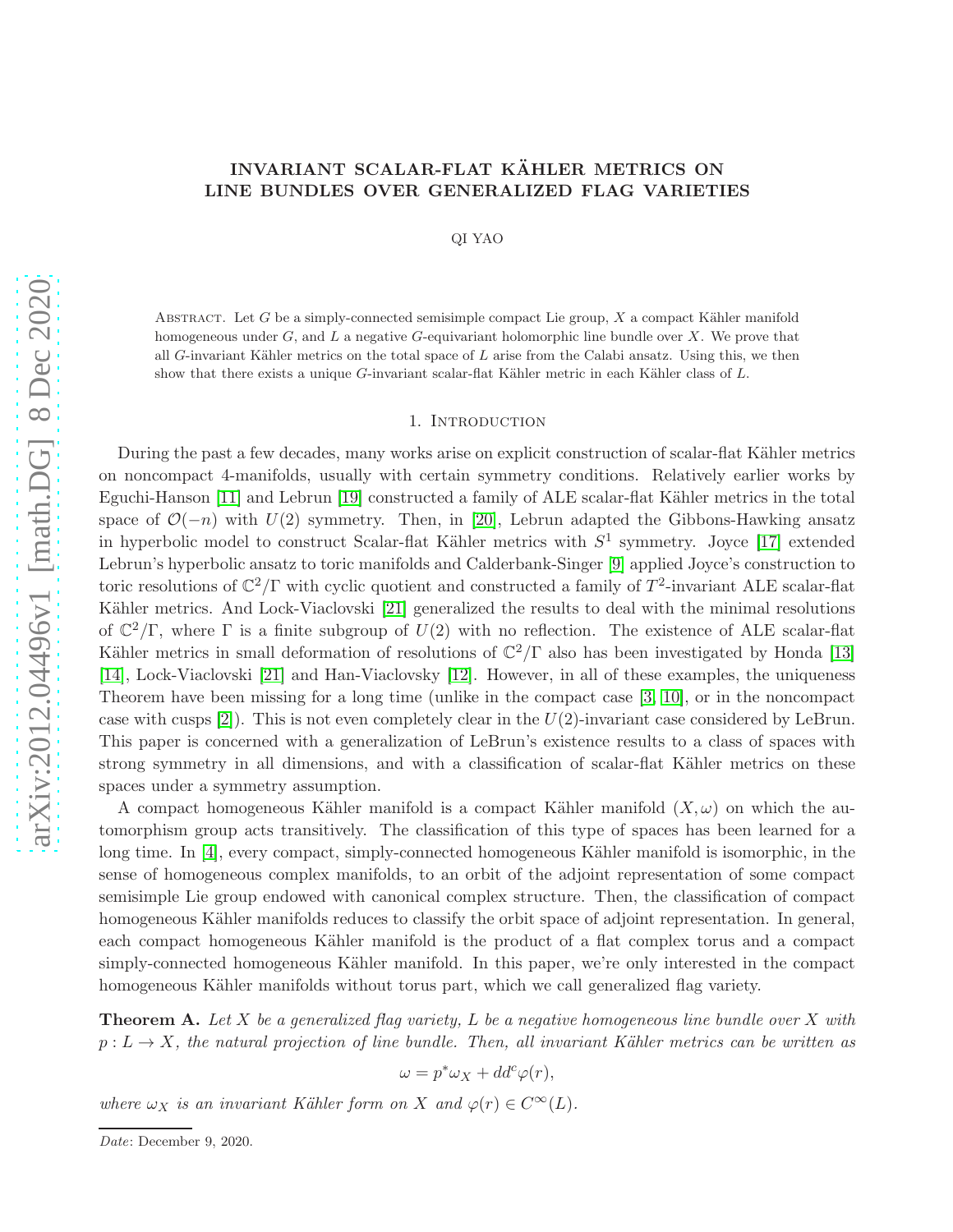Based on Theorem [A,](#page-0-0) we have identified the G-invariant Kähler metrics in a certain Kähler class over  $L$  with a class of single variable function. To determine the complete Kähler metrics with constant scalar curvature in a certain Kähler class, the method of momentum construction developed in [\[16\]](#page-26-12), is applied, which is in fact to solve a second order ODE. The second order ODE turns out to be solved in three cases as  $C = 0, C < 0$  and  $C > 0$ . In conclusion, we have the following classification Theorem,

<span id="page-1-2"></span>**Theorem B.** Let X be a generalized flag variety, L be a negative homogeneous line bundle over X, then, for any real number  $C$ , in each Kähler class there exists a unique  $G$ -invariant Kähler metric with constant scalar curvature C,

- (i) If  $C = 0$ , there exists a unique complete scalar-flat Kähler metric defined over the whole bundle L. This metric is an asymptotically conical Kähler metric.
- (ii) If  $C < 0$ , there exists a unique complete Kähler metric with negative constant scalar curvature and it is defined over a uniform disk of each fibre. And along each fibre the restricted Kähler metric is asymptotic to a hyperbolic metric.
- (iii) If  $C > 0$ , there exists a unique Kähler metric with positive constant scalar curvature defined over the whole line bundle. This metric can be completed by adding a divisor at infinity. In general, the infinity points are cone singularities along each fiber. The completing manifold is smooth only for some special choice of  $(L, \omega_X, C)$ .

This paper is arranged as follows. Section [2](#page-1-0) is dedicated to preliminaries. In Section [2.1,](#page-1-1) we classify the generalized flag varieties of a semisimple Lie group  $G^{\mathbb{C}}$ . The Section [2.2](#page-4-0) classify the holomorphic line bundle over  $X$  by related each line bundle with an integral weight. Then, in Section [2.3,](#page-6-0) we discuss the G-invariant Kähler forms on  $X$  and give an explicit expression of curvature form of holomorphic line bundle over X. The Section [3](#page-9-0) is dedicated to the proof of Theorem [A.](#page-0-0) In Sections  $3.1-3.2$ , we discuss the invariant one form over level set of  $L$  and their exterior derivatives. Section [3.3](#page-15-0) uses this information to prove an invariant  $dd^C$ -lemma on L. We also construct counterexamples to the invariant  $dd^C$ -lemma if L is not negative. Section [3.4](#page-18-0) applies these results to prove Theorem [A.](#page-0-0) Section [4](#page-19-0) is dedicated to the proof of Theorem [B.](#page-1-2) In the Section [4.1,](#page-19-1) we give a quick introduction of momentum construction and the Section [4.2](#page-21-0) proves Theorem [B.](#page-1-2)

The author would like to thank Professor Hans-Joachim Hein and Professor Bianca Santoro for suggesting the problem, and for constant support, many helpful comments, as well as much enlightening conversation. This work is completed while the author is supported by graduate assistant fellowship in Graduate Center, CUNY.

## 2. GEOMETRY OF COMPACT HOMOGENEOUS KÄHLER MANIFOLDS

<span id="page-1-0"></span>In this section, we recall the geometry of compact homogeneous Kähler manifolds. In Section [2.1](#page-1-1) we shall discuss the classification of compact homogeneous Kähler manifolds in terms of generalized flag varieties. In Section [2.2,](#page-4-0) given a compact homogeneous Kähler manifold, we classify all holomorphic line bundles over it, which can be characterized by the integral weights of a certain root system. Section [2.3](#page-6-0) dedicates to classify all  $G$ -invariant Kähler forms on  $X$  and all  $G$ -invariant Kähler forms can be written explicitly.

<span id="page-1-1"></span>2.1. Classification of compact homogeneous Kähler manifolds. We say that a compact Kähler manifold  $X$  is *homogeneous* if the identity component of its biholomorphic isometry group acts transi-tively on X. According to [\[23\]](#page-26-13), this group is a compact Lie group on X. In the following, we always let G denote the universal covering of this group, and we assume that G is semisimple. Let  $p$  be a distinguished point in X. Let R be the isotropy group of p and let S be the identity component of the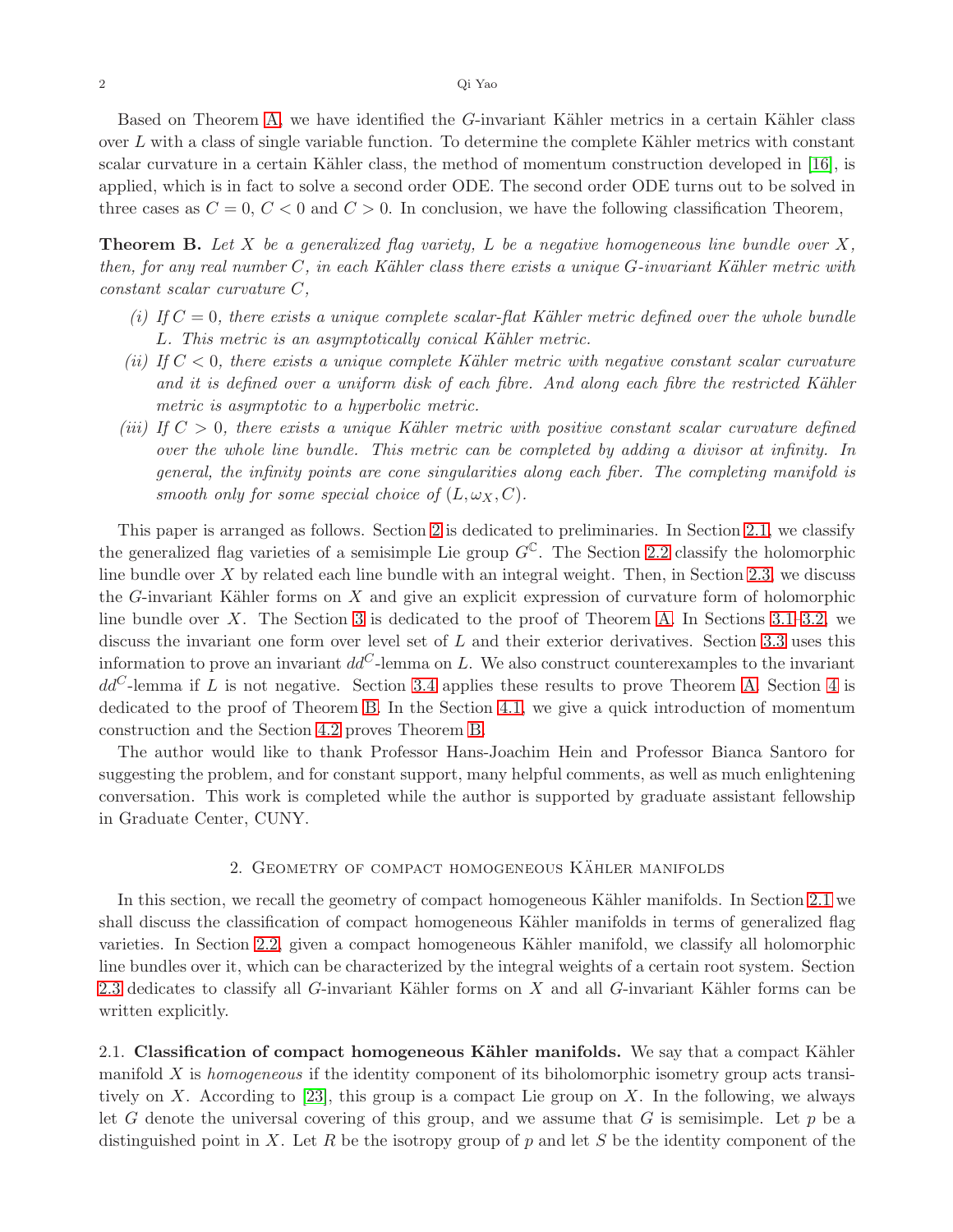center of  $R$ . Then, by [\[22\]](#page-26-14):

The centralizer of 
$$
S
$$
 in  $G$  is  $R$ . 
$$
(*)
$$

So the maximal tori containing S must be contained in R. We fix a maximal torus T with  $S \subset T \subset R$ and denote the corresponding Lie algebras by  $\mathfrak{s} \subset \mathfrak{t} \subset \mathfrak{r}$ . Let  $\mathfrak{g}$  be the Lie algebra of G.

Recall some basic notations and facts on Lie algebras as well as the following notations, which will be used throughout this paper. Let  $\mathfrak{g}^{\mathbb{C}}, \mathfrak{t}^{\mathbb{C}}$  be the complexification of  $\mathfrak{g}, \mathfrak{t}$ , respectively. Let  $\Delta(\mathfrak{t}, \mathfrak{g})$  denote the root system of  $\mathfrak{g}^{\mathbb{C}}$  with respect to the Cartan subalgebra  $\mathfrak{t}^{\mathbb{C}}$ . The positive root system and simple root system are denoted by  $\Delta^+(\mathfrak{t},\mathfrak{g})$  and  $\Pi = {\alpha_1,\ldots,\alpha_n}$ , respectively. Notice that  $\mathfrak{g}^{\mathbb{C}}$  admits a root space decomposition,

$$
\mathfrak{g}^{\mathbb{C}}=\mathfrak{t}^{\mathbb{C}}\oplus \sum_{\alpha\in \Delta^+(\mathfrak{t},\mathfrak{g})} (\mathfrak{g}_{\alpha}\oplus \mathfrak{g}_{-\alpha}).
$$

Recall that the Killing form of  $\mathfrak{g}^{\mathbb{C}}$  is an invariant nondegenerate bilinear form. The Killing form of  $\mathfrak{g}^{\mathbb{C}}$ induces an inner product on the real vector space generated by the root system [\[18,](#page-26-15) Corollary 2.38], denoted as  $(\cdot, \cdot)$  in the following. Besides, the Killing form is also negative definite when restricted to the real subspace g, hence the negative Killing form defines an inner product in g. By [\[18,](#page-26-15) Chapter VI.1], **g** is the compact real form of  $\mathfrak{g}^{\mathbb{C}}$ . We introduce a normalized adapted basis  $\{X_{\alpha}, Y_{\alpha}\}$  of each pair of root spaces  $\mathfrak{g}_{\alpha} \oplus \mathfrak{g}_{-\alpha}$ , which satisfies the following:

(a) Let  $\mathfrak{g}_{\alpha}$  and  $\mathfrak{g}_{-\alpha}$  denote the complex eigen-spaces corresponding to the roots  $\alpha$  and  $-\alpha$ . Then

$$
X_{\alpha} - iY_{\alpha} = E_{\alpha} \in \mathfrak{g}_{\alpha} \quad \text{and} \quad X_{\alpha} + iY_{\alpha} = E_{-\alpha} \in \mathfrak{g}_{-\alpha}.
$$
 (2.1)

(b)  $X_{\alpha}$  and  $Y_{\alpha}$  are normalized in the sense that,

<span id="page-2-2"></span><span id="page-2-1"></span>
$$
[X_{\alpha}, Y_{\alpha}] = -H_{\alpha},\tag{2.2}
$$

where  $H_{\alpha}$  satisfies  $\beta(H_{\alpha}) = (\beta, \alpha)/2i$  for each root  $\beta$ . Consider the inner product induced by the negative Killing form. One can easily check that  $|X_\alpha|^2 = |Y_\alpha|^2 = 1/2$ . This normalization will be applied in Section [3.1](#page-9-1) to calculate the differential of invariant 1-forms.

Then the compact real form g can be written as follows:

$$
\mathfrak{g} = \mathfrak{t} \oplus \sum_{\alpha \in \Delta^+(\mathfrak{t}, \mathfrak{g})} \mathbb{R} \langle X_{\alpha}, Y_{\alpha} \rangle.
$$
 (2.3)

We can classify compact homogeneous Kähler manifolds in terms of generalized flag varieties. Let  $G^{\mathbb{C}}$  be the complexification of G ( $G^{\mathbb{C}}$  is the simply-connected Lie group with Lie algebra  $\mathfrak{g}^{\mathbb{C}}$ , where we refer to [\[8,](#page-26-16) Chapter III, Section 6.8] for more details). Consider a parabolic subgroup P of  $G^{\mathbb{C}}$ . Then P is determined by a subset of the simple root system. More precisely, for  $\Pi' \subset \Pi$ , the corresponding Lie algebra **p** can be decomposed as

$$
\mathfrak{p} = \mathfrak{t}^{\mathbb{C}} \oplus \sum_{\alpha \in \Delta^{+}(\mathfrak{t}, \mathfrak{g})} \mathfrak{g}_{\alpha} \oplus \sum_{\alpha \in \Pi'} \mathfrak{g}_{-\alpha} = \mathfrak{b} \oplus \sum_{\alpha \in \Pi'} \mathfrak{g}_{-\alpha}, \tag{2.4}
$$

where  $\mathfrak b$  is the Lie algebra of the Borel subgroup, i.e.,

<span id="page-2-0"></span>
$$
\mathfrak{b}=\mathfrak{t}^{\mathbb{C}}\oplus\sum_{\alpha\in\Delta^{+}(\mathfrak{t},\mathfrak{g})}\mathfrak{g}_{\alpha}.
$$

The generalized flag variety with data  $(G, \Pi, \Pi')$  is defined to be the complex manifold  $X = G^{\mathbb{C}}/P$ .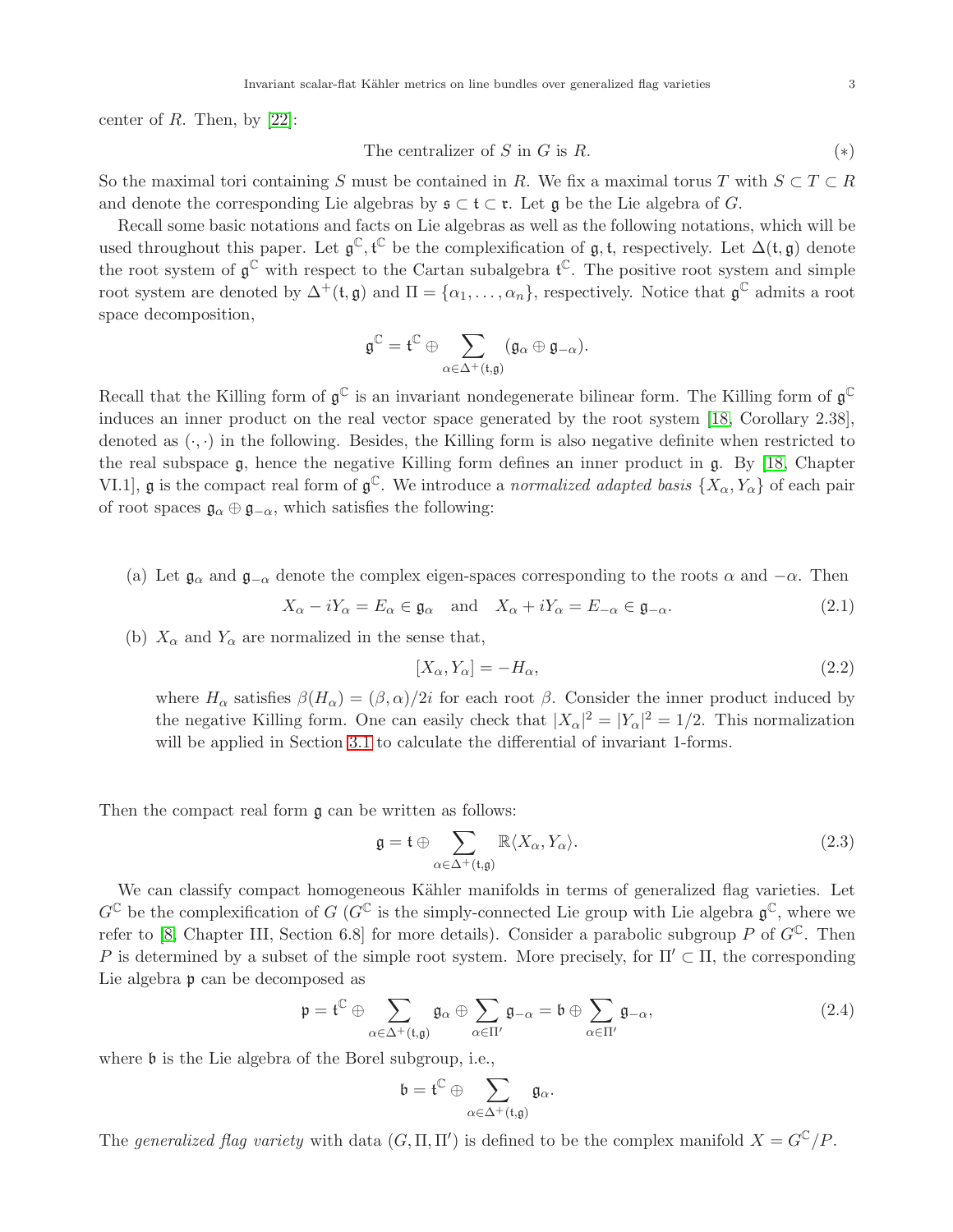Consider the maximal compact subgroup G of  $G^{\mathbb{C}}$ . Then G acts transitively on X with stabilizer group  $R = G \cap P$ . The Lie algebra of the stabilizer group R is

<span id="page-3-0"></span>
$$
\mathfrak{r} = \mathfrak{t} \oplus \sum_{\alpha \in \Pi'} \mathbb{R} \langle X_{\alpha}, Y_{\alpha} \rangle. \tag{2.5}
$$

Then the generalized flag variety  $X$  can also be written as  $G/R$ , and its complex structure can also be described as follows. Let

<span id="page-3-2"></span><span id="page-3-1"></span>
$$
D^{+} := \Delta^{+}(\mathfrak{t}, \mathfrak{g}) \setminus \Pi'. \tag{2.6}
$$

Then  $D^+$  is a closed subset of the root system in the sense that for any  $\alpha, \beta \in D^+$ , if  $\alpha + \beta$  is a root, then  $\alpha + \beta \in D^+$ . The tangent space of X at a distinguished point p can be identified with

$$
T_p X = \sum_{\alpha \in D^+} \mathbb{R} \langle X_\alpha, Y_\alpha \rangle.
$$
 (2.7)

We also call  $\{X_{\alpha}, Y_{\alpha} : \alpha \in D^+\}$  a normalized adapted basis of X. There exists a natural R-invariant almost complex structure  $J$  on  $T_pX$  given by

$$
J(X_{\alpha}) = Y_{\alpha}, \quad J(Y_{\alpha}) = -X_{\alpha}.
$$

Because  $J$  is  $R$ -invariant, it extends to a  $G$ -invariant almost complex structure on the whole tangent bundle  $TX$ . The complexified tangent space at p splits into

$$
T_p^{(1,0)}X = \sum_{\alpha \in D^+} \mathfrak{g}_{\alpha}, \quad T_p^{(0,1)}X = \sum_{\alpha \in D^+} \mathfrak{g}_{-\alpha}.
$$
 (2.8)

One can check that J is an integrable almost complex structure because  $D^+$  is closed (see [5, Section 12]), and the complex manifold  $(X, J)$  is G-equivariantly biholomorphic to  $G^{\mathbb{C}}/P$ .

Generalized flag varieties are simply-connected and the proof of this fact will be given in Lemma [2.2.](#page-4-1) There exist Kähler forms on  $(X, J)$ , as discussed in section [2.3.](#page-6-0) Hence, each generalized flag variety is a simply-connected compact homogeneous Kähler manifold of  $G$ .

Conversely, given a compact homogeneous Kähler manifold  $X$  that admits a transitive holomorphic action by a simply-connected compact semisimple Lie group G with data  $(R, T, S)$  and a point  $p \in X$ as above, let  $\Delta(\mathfrak{t},\mathfrak{r})$  denote the root system of  $\mathfrak{r}^{\mathbb{C}}$  with respect to  $\mathfrak{t}^{\mathbb{C}}$ . This can be viewed as a subset of  $\Delta(\mathfrak{t}, \mathfrak{g})$ . Define

$$
D := \Delta(\mathfrak{t}, \mathfrak{g}) \setminus \Delta(\mathfrak{t}, \mathfrak{r}).
$$

The invariant complex structure J on X determines the set of positive roots  $D^+$  as follows. Since the complexified tangent space of  $X$  is identified with

$$
T_p^{\mathbb{C}}X = \sum_{\gamma \in D} \mathfrak{g}_{\gamma},
$$

the R-invariance of J implies that J preserves each root space. Then  $D^+$  is defined to be

$$
D^+ := \{ \gamma \in D : Jv = iv \text{ for all } v \in \mathfrak{g}_{\gamma} \}.
$$

The closedness of  $D^+$  follows from the integrability of J. In addition, we can choose a simple root system  $\Pi'$  in  $\Delta(\mathfrak{t},\mathfrak{r})$ . Then  $D^+$  and the positive roots,  $\Delta^+(\mathfrak{t},\mathfrak{r})$ , generated by  $\Pi'$  determine a positive root system  $\Delta^+(t, r)$  in  $\Delta(t, \mathfrak{g})$ , i.e.,

$$
\Delta^+(\mathfrak{t},\mathfrak{g})=D^+\cup\Delta^+(\mathfrak{t},\mathfrak{r}).
$$

The set  $\Pi'$  can be extended to a simple root system,  $\Pi$ , of  $\Delta(\mathfrak{t}, \mathfrak{g})$  such that  $\Pi$  generates the positive roots  $\Delta^+(\mathfrak{t}, \mathfrak{g})$ . More details on root systems can be found in [5, Sections 13.6–13.7]. Based on this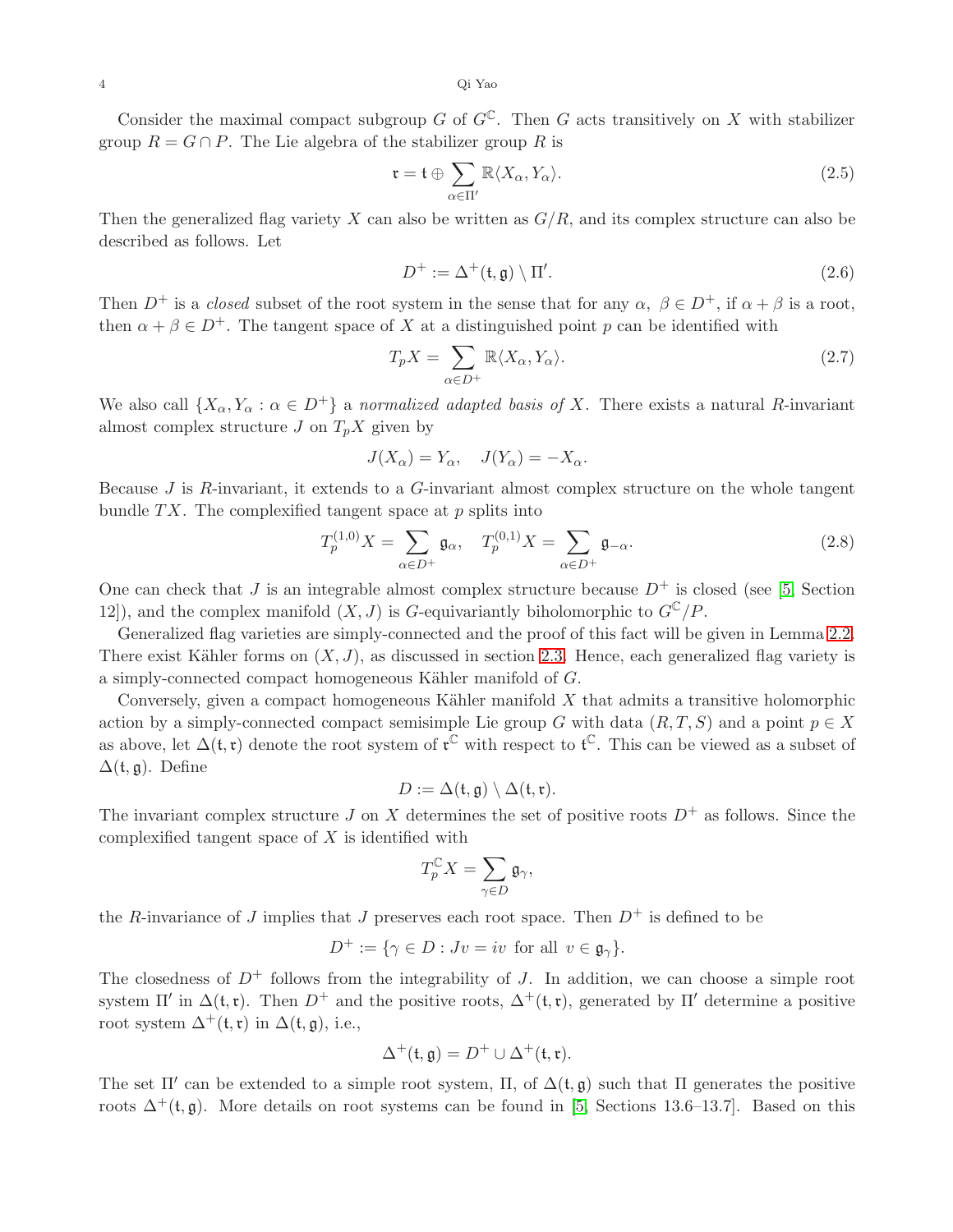discussion, the Lie algebra  $\mathfrak r$  can be written in terms of the simple root set  $\Pi'$  as in [\(2.5\)](#page-3-0). Thus, X can be identified with the generalized flag variety associated with the data  $(G, \Pi, \Pi')$ .

The notion of a generalized flag variety is actually independent of the choice of a simple root system. By [\[1,](#page-25-1) Section 5.13], the different simple root systems are identified by the action of the Weyl group, and then the associated generalized flag varieties are isomorphic via conjugation by an element of G. Hence, without loss of generality, we can fix a simple root system  $\Pi$  at the beginning, and then each generalized flag variety of G is classified in terms of a subset of  $\Pi$ .

In conclusion, we have proved the following theorem, which should be well-known to experts.

<span id="page-4-2"></span>**Theorem 2.1.** Let X be a compact Kähler manifold. Assume that X is homogeneous under a simplyconnected compact semisimple Lie group G. Fix a system of simple roots  $\Pi$  of  $\mathfrak{g}^{\mathbb{C}}$ . Then X is Gequivariantly biholomorphic to the generalized flag variety of type  $\Pi'$  for some subset  $\Pi' \subset \Pi$ , i.e.,

 $X \cong G^{\mathbb{C}}/P$ , where P is the parabolic subgroup of  $G^{\mathbb{C}}$  determined by  $\Pi'$ .

<span id="page-4-1"></span>Remark 2.2. In fact, all homogeneous manifolds discussed in this paper are simply-connected. More precisely, let  $X$  be a compact Kähler manifold homogeneous under a simply-connected semisimple compact Lie group  $G$ . Then  $X$  is simply-connected. This fact follows quickly from the fiber bundle  $R \hookrightarrow G \to X$ . Let  $X = G/R$  and let S be the connected center of R. According to the statement  $(*), R$  is the union of all the maximal tori containing S, which implies that R is connected. The fiber bundle structure  $R \hookrightarrow G \to X$  induces a long exact sequence of homotopy groups

$$
\cdots \to \pi_1(G) \to \pi_1(X) \to \pi_0(R) \to \cdots,
$$

and this tells us that  $\pi_1(X) = 0$ .

According to [\[6,](#page-26-17) Satz I], each compact homogeneous Kähler manifold is the product of a flat complex torus and a simply-connected compact homogeneous K¨ahler manifold. Furthermore, the connected component of the identity of the automorphism group of X is a semisimple Lie group  $[6, Satz 4]$ . In conclusion, Theorem [2.1](#page-4-2) classifies all compact homogeneous Kähler manifolds without torus part.

<span id="page-4-0"></span>2.2. Classification of holomorphic line bundles. Let  $G$  be a simply-connected compact semisimple Lie group with complexification group  $G^{\mathbb{C}}$ . Let X be a compact Kähler manifold homogeneous under G. According to Theorem [2.1,](#page-4-2) as X can be identified with a generalized flag variety of  $G^{\mathbb{C}}$ , there is a natural  $G^{\mathbb{C}}$ -action on X. Consider a holomorphic line bundle L over X, with projection  $\pi: L \to X$ . The holomorphic line bundle is said to be  $G^{\mathbb{C}}$ -homogeneous (or in many articles  $G^{\mathbb{C}}$ -linearizable) if there exists a  $G^{\mathbb{C}}$ -action on L such that the projection  $\pi$  is  $G^{\mathbb{C}}$ -equivariant and the action is linear on fibers. In particular, we can construct  $G^{\mathbb{C}}$ -homogeneous line bundle as follows.

Given a 1-dimensional holomorphic representation  $\chi : P \to \mathbb{C}^*$ , a  $G^{\mathbb{C}}$ -equivariant holomorphic line bundle  $L_X$  over  $X = G^{\mathbb{C}}/P$  can be constructed as follows:

$$
L_{\chi} = G^{\mathbb{C}} \times_{\chi} \mathbb{C} = (G^{\mathbb{C}} \times \mathbb{C})/\sim,
$$
\n(2.9)

where  $(gh, v) \sim (g, \chi(h)v)$  for all  $g \in G^{\mathbb{C}}$ ,  $h \in P$ ,  $v \in \mathbb{C}$ . This admits a natural  $G^{\mathbb{C}}$ -action given by

<span id="page-4-4"></span><span id="page-4-3"></span>
$$
g \cdot [(l, v)] = [(gl, v)] \tag{2.10}
$$

for all  $g \in G^{\mathbb{C}}$ ,  $l \in G^{\mathbb{C}}$ ,  $v \in \mathbb{C}$ . Conversely, given a  $G^{\mathbb{C}}$ -equivariant holomorphic line bundle L over X, the stabilizer group P at the distinguished point  $p \in X$  acts on the fiber  $L_p$ , inducing a holomorphic character  $\chi : P \to \mathbb{C}^*$  such that  $L \cong L_{\chi}$ . In conclusion, there is a one-to-one correspondence between the  $G^{\mathbb{C}}$ -homogeneous line bundles over X and the characters of P.

Let L be an arbitrary holomorphic line bundle over X. We claim that L is a  $G^{\mathbb{C}}$ -homogeneous line bundle. To prove this claim, we need to borrow some results from algebraic geometry. Referring to [\[15,](#page-26-18) Section 21.3], X is a projective variety. According to a well-known result from GAGA [\[25\]](#page-26-19),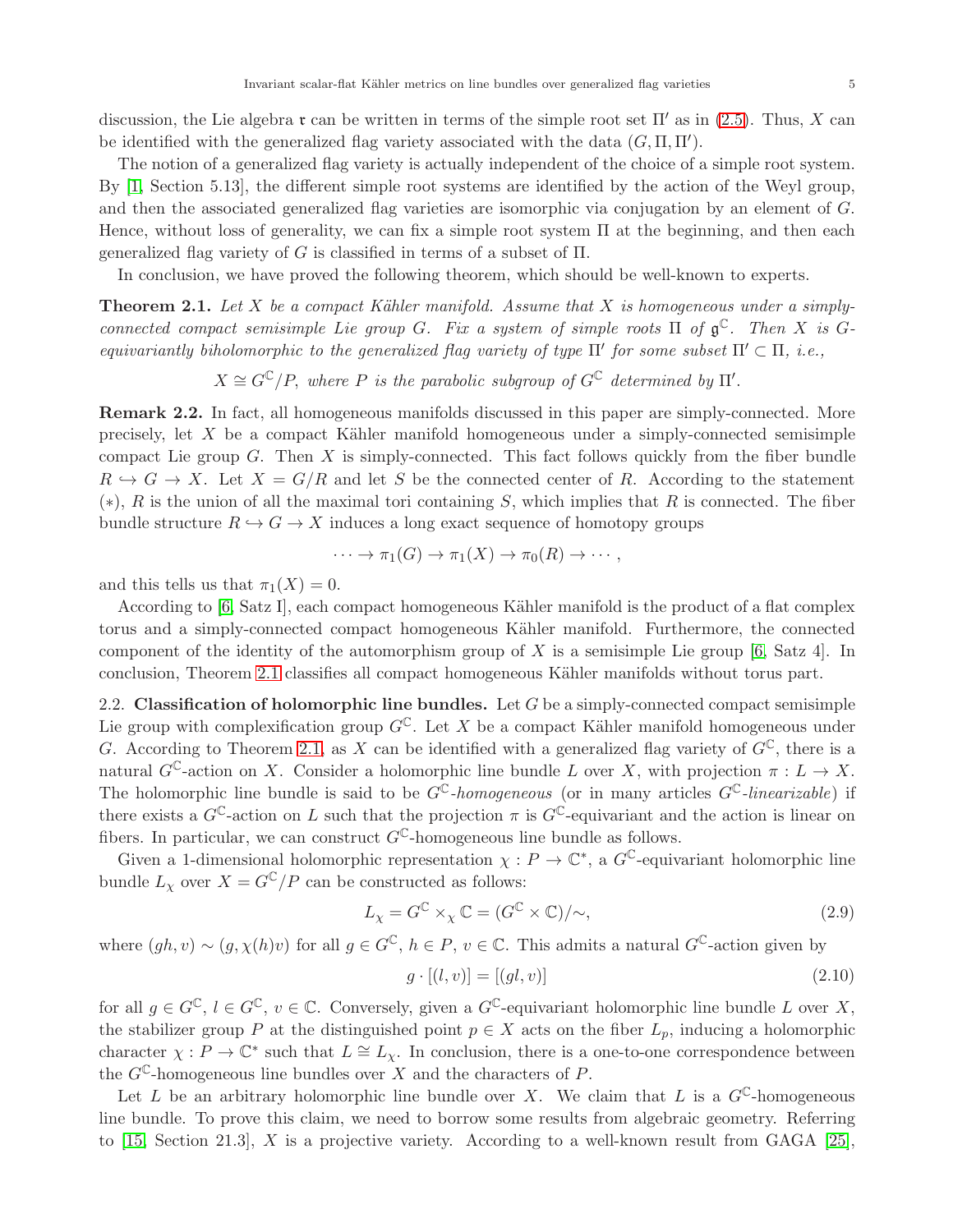holomorphic line bundles over a projective variety are algebraic; in other words, the line bundle  $L$  is algebraic over X. Moreover, since  $G^{\mathbb{C}}$  is a simply-connected semisimple Lie group, by [\[24,](#page-26-20) Proposition 1, the Picard group of  $G^{\mathbb{C}}$  is trivial. According to the key fact that  $Pic G^{\mathbb{C}} = 0$ , we can construct a character  $\chi : P \to \mathbb{C}^*$  such that  $L \cong L_{\chi}$  (see [\[24,](#page-26-20) Theorem 4 or Section 5] for details). Thus, we have the following proposition:

# **Proposition 2.3.** All holomorphic line bundles over X are  $G^{\mathbb{C}}$ -homogeneous.

Fixing a simple root system  $\Pi$  of G, let  $X \cong G^{\mathbb{C}}/P$  be such that the parabolic group P is determined by a subset of roots  $\Pi' \subset \Pi$  as in [\(2.4\)](#page-2-0). Let  $\Pi = {\alpha_1, \ldots, \alpha_n}$  be ordered in such a way that  $\alpha_i \in \Pi'$  if and only if  $i = k + 1, \ldots, n$ . Let  $\{\omega_1, \ldots, \omega_n\} \subset (\mathfrak{t}^{\mathbb{C}})^*$  be the set of fundamental weights corresponding to Π, which are defined by

$$
\frac{2(\omega_i, \alpha_j)}{(\alpha_j, \alpha_j)} = \delta_{ij} \ (1 \le i, j \le n).
$$

Here the inner product is the bilinear form induced by the Killing form of g. The lattice generated by  $\{\omega_1,\ldots,\omega_n\}$ , i.e., all vectors of the form  $\sum_{n_i\in\mathbb{Z}}n_i\omega_i$ , is called the lattice of algebraically integral weights. Since  $G$  is a simply-connected semisimple Lie group, the analytically integral weights coincide with the algebraically integral weights (see [\[18,](#page-26-15) Chapter IV.7]). Thus, each algebraically integral weight induces a character of the maximal torus T. Let S again be the center of the real stabilizer group  $R$ , and let  $\mathfrak{s}, \mathfrak{s}^*$  denote the Lie algebra of S and its dual space, respectively. More precisely,

$$
\mathfrak{s}=\{H\in \mathfrak{t}:\alpha(H)=0,\;\forall \alpha\in \Delta(\mathfrak{t},\mathfrak{r})\},\quad \mathfrak{s}^*=\{\beta\in \mathfrak{t}^*:(\alpha,\beta)=0,\;\forall \alpha\in \Delta(\mathfrak{t},\mathfrak{r})\}.
$$

Then  $(\mathfrak{s}^{\mathbb{C}})^* = \mathbb{C}\langle \omega_1,\ldots,\omega_k \rangle$  and the intersection of the weight lattice with  $(\mathfrak{s}^{\mathbb{C}})^*$  is  $\mathbb{Z}\langle \omega_1,\ldots,\omega_k \rangle$ . We call the elements of this sublattice *integral weights on X*. Given such an element  $\lambda$ , there exists an associated character  $\chi^{\lambda}: S^{\mathbb{C}} \to \mathbb{C}^*$  defined by

$$
\chi^{\lambda}(\exp v) = \exp \lambda(v) \tag{2.11}
$$

for all  $v \in \mathfrak{s}^{\mathbb{C}} \subset \mathfrak{t}^{\mathbb{C}}$ . The character  $\chi^{\lambda}$  can be extended to P in the following way. The Lie subalgebra p can be decomposed as follows:

$$
\mathfrak{p} = \mathfrak{s}^{\mathbb{C}} \oplus \sum_{\beta \in D^{+}} \mathfrak{g}_{\beta} \oplus \sum_{\alpha \in \Pi'} \mathbb{C} \langle H_{\alpha} \rangle \oplus \sum_{\alpha \in \Pi'} (\mathfrak{g}_{\alpha} \oplus \mathfrak{g}_{-\alpha})
$$

$$
= \mathfrak{s}^{\mathbb{C}} \oplus \mathfrak{n} \oplus \mathfrak{p}_{2},
$$

where  $\mathfrak{p}_1$  is the solvable part of  $\mathfrak{p}$ ,  $\mathfrak{n}$  is the nilpotent part of  $\mathfrak{p}_1$ , and  $\mathfrak{p}_2$  is the semisimple part of  $\mathfrak{p}$ . Each integral weight  $\lambda$  on X can be extended to a complex Lie algebra homomorphism  $\sigma : \mathfrak{p} \to \mathbb{C}$  by defining the extension to be 0 on both n and  $\mathfrak{p}_2$ . Then the corresponding holomorphic character  $\chi^{\sigma}$ extends  $\chi^{\lambda}$  from  $S^{\mathbb{C}}$  to P. By abuse of notation, we will denote this extension by  $\chi^{\lambda}$ . The following proposition shows that all characters of P arise by extension in this way.

**Proposition 2.4.** For all holomorphic characters  $\chi : P \to \mathbb{C}^*$  there exists an integral weight  $\lambda$  on X such that  $\chi = \chi^{\lambda}$ .

*Proof.* The character  $\chi : P \to \mathbb{C}^*$  induces a Lie algebra homomorphism  $\sigma : \mathfrak{p} \to \mathbb{C}$ . It suffices to prove that  $\sigma$  is trivial if restricted to  $\mathfrak n$  and  $\mathfrak p_2$ . Notice that  $\mathfrak p_1$  is a solvable Lie algebra and  $\mathfrak n = [\mathfrak p_1, \mathfrak p_1]$ . The restriction of  $\sigma$  to n must be trivial as  $\mathbb C$  is an abelian Lie algebra. Since  $\mathfrak{p}_2$  is a semisimple Lie algebra, for each root  $\alpha \in D^+$  there exist  $X_{\alpha} \in \mathfrak{g}_{\alpha}, X_{-\alpha} \in \mathfrak{g}_{-\alpha}$  and  $H_{\alpha} = [X_{\alpha}, X_{-\alpha}]$  such that

$$
\mathfrak{l}_{\alpha}:=\mathbb{C}\langle H_{\alpha}, X_{\alpha}, X_{-\alpha}\rangle\cong \mathfrak{sl}(2,\mathbb{C}).
$$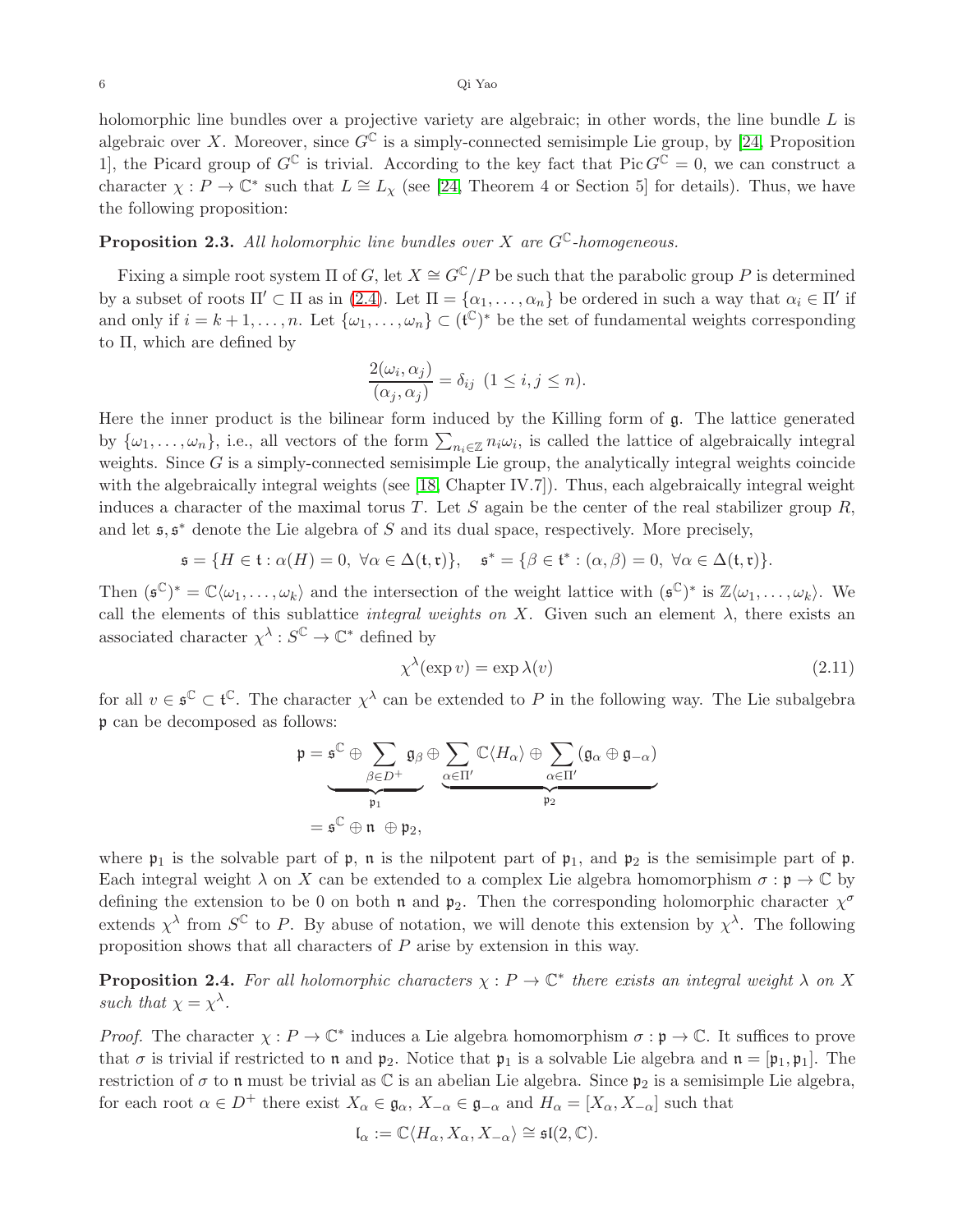By the representation theory of  $\mathfrak{sl}(2,\mathbb{C})$ , the only possible 1-dimensional representation of  $\mathfrak{l}_{\alpha}$  is trivial. Since the restriction of  $\sigma$  to each  $\mathfrak{l}_{\alpha}$  is trivial, we conclude that  $\sigma|_{\mathfrak{p}_2} = 0$ .

Summarizing, we have now proved that every integral weight  $\lambda \in \mathbb{Z}\langle \omega_1, \ldots, \omega_k \rangle$  induces a character,  $\chi^{\lambda}: P \to \mathbb{C}^*$ , hence a homogeneous line bundle  $L_{\lambda}$ . Conversely, every holomorphic line bundle L is of the form  $L \cong L_\lambda$  for some  $\lambda \in \mathbb{Z}\langle \omega_1,\ldots,\omega_k \rangle$ . Recall that an integral weight  $\lambda$  on X is called *dominant* if  $\lambda = \sum_{i=1}^{k} n_i \omega_i$  with  $n_i > 0$ . By the Highest Weight Theorem, for each dominant integral weight  $\lambda$  there exists a unique finite-dimensional irreducible complex representation  $V(\lambda)$  of G with highest weight  $\lambda$ . The Bott-Borel-Weil Theorem [\[7,](#page-26-21) Section 7] states that the space of global sections of  $L_{\lambda}$  is isomorphic to  $V(\lambda)$  as a G-module. Also by the Bott-Borel-Weil Theorem, the global sections of  $L_{\lambda}$ induce an embedding  $X \hookrightarrow \mathbb{P}(V(\lambda)^*)$ , so  $L_\lambda$  is very ample. In conclusion, we have the following.

<span id="page-6-2"></span>**Theorem 2.5.** The Picard group of the compact homogeneous Kähler manifold X can be identified with the sublattice  $\mathbb{Z}\langle\omega_1,\ldots,\omega_k\rangle$  of the lattice of integral weights. Under this identification, ample line bundles correspond to dominant integral weights, and are automatically very ample.

*Proof.* Given the previous discussion, we only need to prove that if  $L_{\lambda}$  is ample, then the weight  $\lambda$  is dominant. In Section [2.3,](#page-6-0) we will calculate the curvature form of  $L_{\lambda}$  in [\(2.20\)](#page-8-0). The curvature form is positive if and only if  $(\lambda, \alpha) > 0$  for all  $\alpha \in D^+$ , which implies that  $\lambda$  is dominant.

<span id="page-6-0"></span>2.3. Invariant 2-forms on X. In this section, we summarize the results of  $G$ -invariant Kähler 2forms on X. This is needed for the proof of Theorem B in Section 4.2 below. Afterwards, we compute some important invariant Kähler forms on  $X$ , such as the related Chern forms of line bundles and the Kähler-Einstein form on  $X$ . These computations were used in the proof of Theorem 2.5 above.

Throughout this section, let X be a general homogeneous manifold with respect to  $(G, R)$ . Fixing a distinguished point  $p \in X$ , let  $\{X_{\alpha}, Y_{\alpha}, \alpha \in D^+\}$  be a normal adapted basis of  $T_pX$  as defined in [\(2.1\)](#page-2-1), [\(2.2\)](#page-2-2). Then, we write  $\{\eta_{\alpha}, \xi_{\alpha}, \alpha \in D^+\}$  as its dual basis of  $T_p^*X$ .

Theresults of G-invariant Kähler 2-forms on X mainly comes from  $(4]$ , chapter 8). A slight difference is that we attempt to rewrite the theory without embedding  $X$  into  $\mathfrak g$  as an orbit of adjoint representation but in terms of basis  $\{\eta_\alpha, \xi_\alpha; \alpha \in D^+\}$  at distinguished point p. Recall that the tangent vectors at p can identify with some element in  $\mathfrak g$  as [\(3.1\)](#page-10-0). All tangent vectors at each point on X can be generated in this way. Globally, this infinitesimal transformation generate a vector field (may not G-invariant). If  $A \in \mathfrak{g}$ , we write  $V_A$  as a vector field on X defined by

$$
V_A(x) = \frac{d}{dt}\Big|_{t=0} \exp(tA)(x), \qquad \text{for all } x \in X.
$$

We call  $V_A$  the *fundamental vector field* related to  $A$ . Then, by quick calculation, the Lie bracket of two fundamental vector fields is also fundamental as

<span id="page-6-1"></span>
$$
[V_A, V_B] = -V_{[A,B]}, \tag{2.12}
$$

The reason we introduce fundamental vector fields is to test invariant 2-forms on X. Recall that the negative Killing form defines a G-invariant metric  $(\cdot, \cdot)$  on g. Let  $S \in \mathfrak{s}$ , a 2-form can be defined at distinguished point  $p$  as follows,

$$
\omega_S(V_A, V_B) = (S, [A, B]).
$$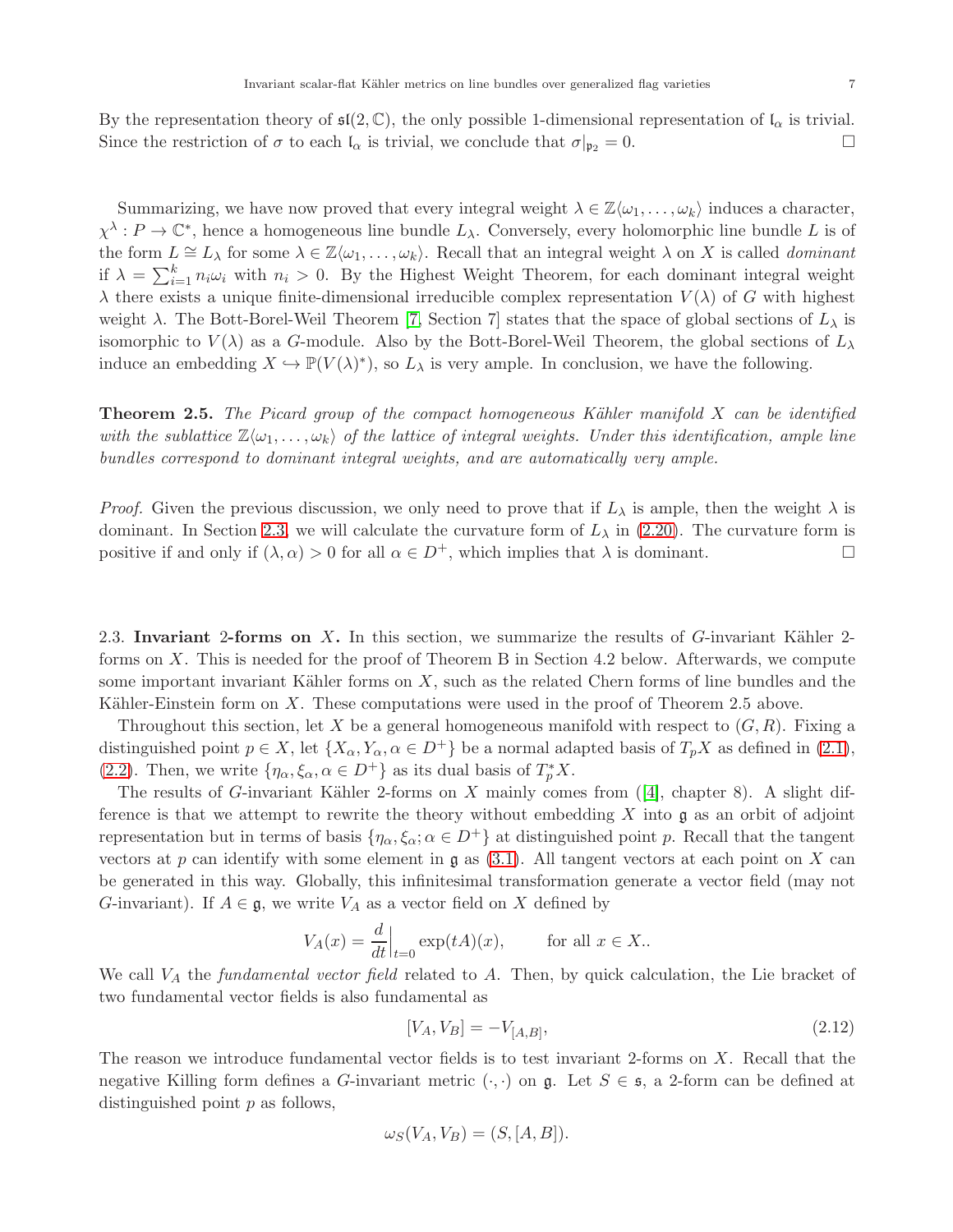Noting that s is the center of r,  $\omega_S$  is well-defined. It is easy to see  $\omega_S$  is R-invariant. By taking  $N \in \mathfrak{r}$ and using [\(2.12\)](#page-6-1), we have

$$
L_{V_N} \omega_S(V_A, V_B) = -\omega_S([V_N, V_A], V_B) - \omega_S(V_A, [V_N, V_B])
$$
  
=  $\omega_S(V_{[N,A]}, V_B) + \omega_S(V_A, V_{[N,B]})$   
=  $(S, [[N, A], B]) + (S, [A, [N, B]])$   
=  $([S, N], [A, B]) = 0$ .

Hence, we can define an invariant global 2-form by  $G$ -action on  $X$ . Then, we can check that the global 2-form, also denoted by  $\omega_S$  is a closed, real, (1, 1) form on X. The closedness directly follows from the following calculation,

$$
d\omega_S(V_A, V_B, V_C) = V_A(\omega_S(V_B, V_C)) + V_B(\omega_S(V_C, V_A)) + V_C(\omega_S(V_A, V_B))
$$
  
-  $\omega_S([V_A, V_B], V_C) - \omega_S([V_B, V_C], V_A) - \omega_S([V_C, V_A], V_B)$   
=  $\omega_S([V_A, V_B], V_C) + \omega_s([V_B, V_C], V_A) + \omega_S([V_C, V_A], V_A) = 0,$ 

where the second equality is due to G-invariance and the last one is based on Jacobi identity.  $\omega_S$  is (1, 1)-form by testing  $\omega_S$  on basis of tangent vector space,  $\{X_\alpha, Y_\alpha, \alpha \in D^+\}$ . It is observed that the only nonvanishing terms are

$$
\omega_S(X_\alpha, Y_\alpha) = (S, [X_\alpha, Y_\alpha]) = (S, -H_\alpha) = -\frac{1}{2i}\alpha(S), \quad \text{for all } \alpha \in D^+ \tag{2.13}
$$

Hence,  $\omega_S$  is of type (1, 1). The previous observation [\(2.13\)](#page-7-0) indicates that we can write down the  $\omega_S$ explicitly in terms of covector basis  $\{\eta_{\alpha}, \xi_{\alpha}, \alpha \in D^+\}$  at  $p \in X$ . Precisely,

<span id="page-7-1"></span><span id="page-7-0"></span>
$$
\omega_s = \sum_{\alpha \in D^+} C_{\alpha}(S) \eta_{\alpha} \wedge \xi_{\alpha}, \qquad C_{\alpha}(S) = -\frac{1}{2i} \alpha(S) \tag{2.14}
$$

where  $C_{\alpha}$  can be viewed as a linear function in  $\mathfrak{s}^*$ . Also by G-action, we obtain a global 2-form, as well, denoted by  $\omega_S = \sum C_\alpha(S) \eta_\alpha \wedge \xi_\alpha$ . An intriguing point is that  $\eta_\alpha$ ,  $\xi_\alpha$  are usually not well-defined as a global invariant 1-form.

Conversely, given a G-invariant closed real  $(1,1)$  form,  $\omega$ , it can always be written as formula  $(2.14)$ related to some S. Since  $\omega$  is G-invariant, for each  $A, B, N \in \mathfrak{g}$ ,

$$
0 = (L_{V_N}\omega)(V_A, V_B) = L_{V_N}(\omega(V_A, V_B)) - \omega([V_N, V_A], V_B) - \omega(V_A, [V_N, V_B])
$$

Especially, by taking N to be an element in t, A, B to be elements of  $\{X_{\alpha}, Y_{\alpha}, \alpha \in D^+\}$ , noting that  $V_N(\omega(V_A, V_B))$  is vanishing here, we have

- The only nonvanishing case are  $\omega(X_{\alpha}, Y_{\alpha}) = C_{\alpha}, \alpha \in D^{+}$ .
- All other cases are vanishing. Precisely, for two different roots in  $D^+$ ,  $\alpha, \beta, \omega(X_\alpha, X_\beta)$  =  $\omega(X_{\alpha}, Y_{\beta}) = \omega(Y_{\alpha}, Y_{\beta}) = 0.$

It suffices to show that  $C_{\alpha} \in \mathfrak{s}^*$ . Since 2-form  $\omega$  and inner product in  $\mathfrak{g}$  can be extended linearly to complex field, consider the following complex vectors

$$
U = X_{\alpha} - iY_{\alpha}, \quad V = X_{\beta} - iY_{\beta}, \quad W = X_{\alpha + \beta} + iY_{\alpha + \beta}, \tag{2.15}
$$

where  $\alpha, \beta, \alpha + \beta \in D^+$  and  $X_{\alpha, \beta, \alpha + \beta}$ ,  $Y_{\alpha, \beta, \alpha + \beta}$  are taking from the normal adapted basis as in [\(2.1\)](#page-2-1), [\(2.2\)](#page-2-2). Viewing U, V, W as elements in  $\mathfrak{g} \otimes \mathbb{C}$ , the G-invariant inner product satisfies,

<span id="page-7-2"></span>
$$
(W, [U, V]) = ([W, U], V).
$$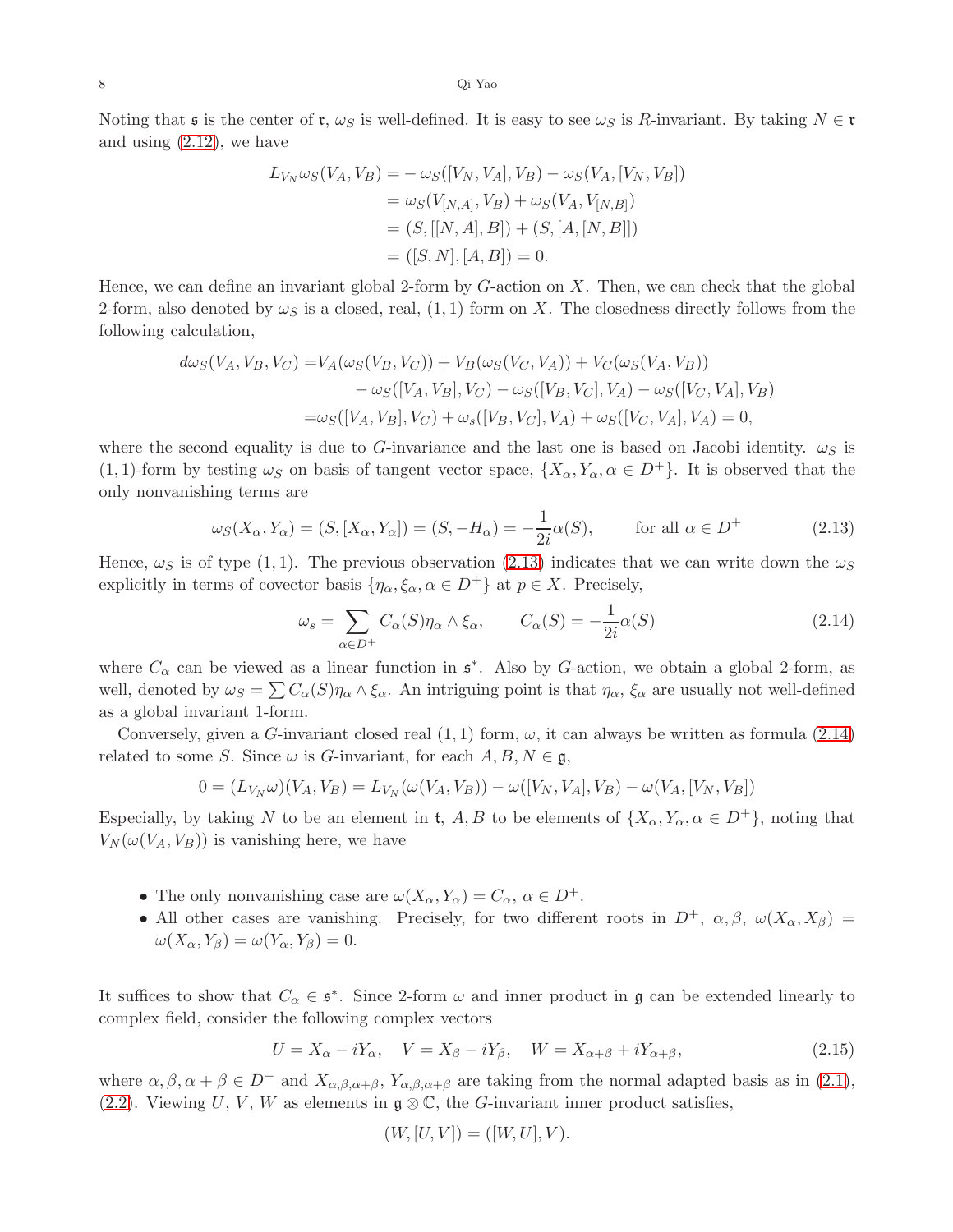Therefore, it is easy to check  $U, V, W$  satisfies the following,

$$
[U, V] = \lambda \overline{W}, \quad [V, W] = \lambda \overline{U}, \quad [W, U] = \lambda \overline{V}
$$

By closedness and G-invariance of  $\omega$ , we have

$$
d\omega(U, V, W) = \omega([U, V], W) + \omega([V, W], U) + \omega([W, U], V)
$$
  
=  $-\lambda(\omega(\overline{W}, W) + \omega(\overline{U}, U) + \omega(\overline{V}, V)) = 0.$  (2.16)

Inserting  $(2.15)$  into  $(2.16)$ , we have

$$
\omega(X_{\alpha+\beta}, Y_{\alpha+\beta}) = \omega(X_{\alpha}, Y_{\alpha}) + \omega(X_{\beta}, Y_{\beta}),
$$

hence,  $C_{\alpha+\beta} = C_{\alpha} + C_{\beta}$  (\*). Noticing that C defines a function on  $D^{+}$ , the condition (\*) implies that C can be extended to a linear function on  $\mathfrak{s}^*$  as  $D^+$  generates  $\mathfrak{s}^*$ . In other words, there exists an element  $S \in \mathfrak{s}$  such that

<span id="page-8-1"></span>
$$
C_{\alpha} = -\frac{1}{2i}\alpha(S)
$$

In conclusion, we have the following proposition,

<span id="page-8-2"></span>**Proposition 2.6.** For any  $S \in \mathfrak{s}$ , the related two form  $\omega_S$  is a G-invariant closed real  $(1,1)$ -form. Conversely, any G-invariant closed real  $(1,1)$  form,  $\omega$ , can be related to a unique  $S \in \mathfrak{s}$ , i.e.  $\omega = \omega_S$ . Furthermore, at a distinguished point  $p \in X$ ,  $\omega_S$  is written explicitly as [\(2.14\)](#page-7-1).  $\omega_S$  is positive if and only if  $C_{\alpha}(S)$  is positive for all  $\alpha \in D^{+}$ .

Proposition [2.6](#page-8-2) implies a bijection from  $\frak s$  to the space of G-invariant closed real  $(1,1)$  forms on X,  $S \to \omega_S$ . There is a special element in G-invariant closed real (1, 1) forms, Kähler-Einstein form, and the related element in  $\mathfrak s$  is given by

<span id="page-8-4"></span><span id="page-8-3"></span>
$$
S_{KE} = 2 \sum_{\alpha \in D^+} H_\alpha.
$$

So we can write  $\omega_{KE}$  explicitly at distinguished point  $p \in X$ , with respect to the normal adapted basis. Let  $\delta$  be the sum of all positive roots in  $D^+$ 

$$
\omega_{KE} = \frac{1}{2} \sum_{\alpha \in D^{+}} (\alpha, \delta) \eta_{\alpha} \wedge \xi_{\alpha}.
$$
\n(2.17)

The Ricci curvature with respect to  $\omega_{KE}$  can be represented explicitly

$$
\rho_X = \frac{1}{2} \sum_{\alpha \in D+} (\alpha, \delta) \eta_\alpha \wedge \xi_\alpha = \omega_{KE}.
$$
\n(2.18)

Thepositivity of  $\omega_{KE}$  and the calculation of Ricci form [\(2.18\)](#page-8-3) can be found in ([\[4\]](#page-26-11), section 8C). Hence, each homogenous space is Fano.

Fixing a line bundle related to a weight  $\lambda$ , the Chern class of  $L_{\lambda}$  can be represented by the form  $-i\partial\overline{\partial}\log r^2$ , where r is a radian function induced by some hermitian metric on  $L_\lambda$ . Then, we have

<span id="page-8-0"></span>
$$
\frac{1}{2}dd^c \log r^2 = -d\left(J\frac{dr}{r}\right).
$$
\n(2.19)

Indeed, the 1-form  $-Jdr/r$  is induced by circle action along each fibre and more details will be discussed in the next section. Referring to the Proposition [3.5,](#page-14-0) the curvature form can be represented as

$$
-\frac{1}{2}dd^c \log h = \frac{1}{2} \sum_{\alpha \in \Delta^+} (\lambda, \alpha) \eta_\alpha \wedge \xi_\alpha.
$$
 (2.20)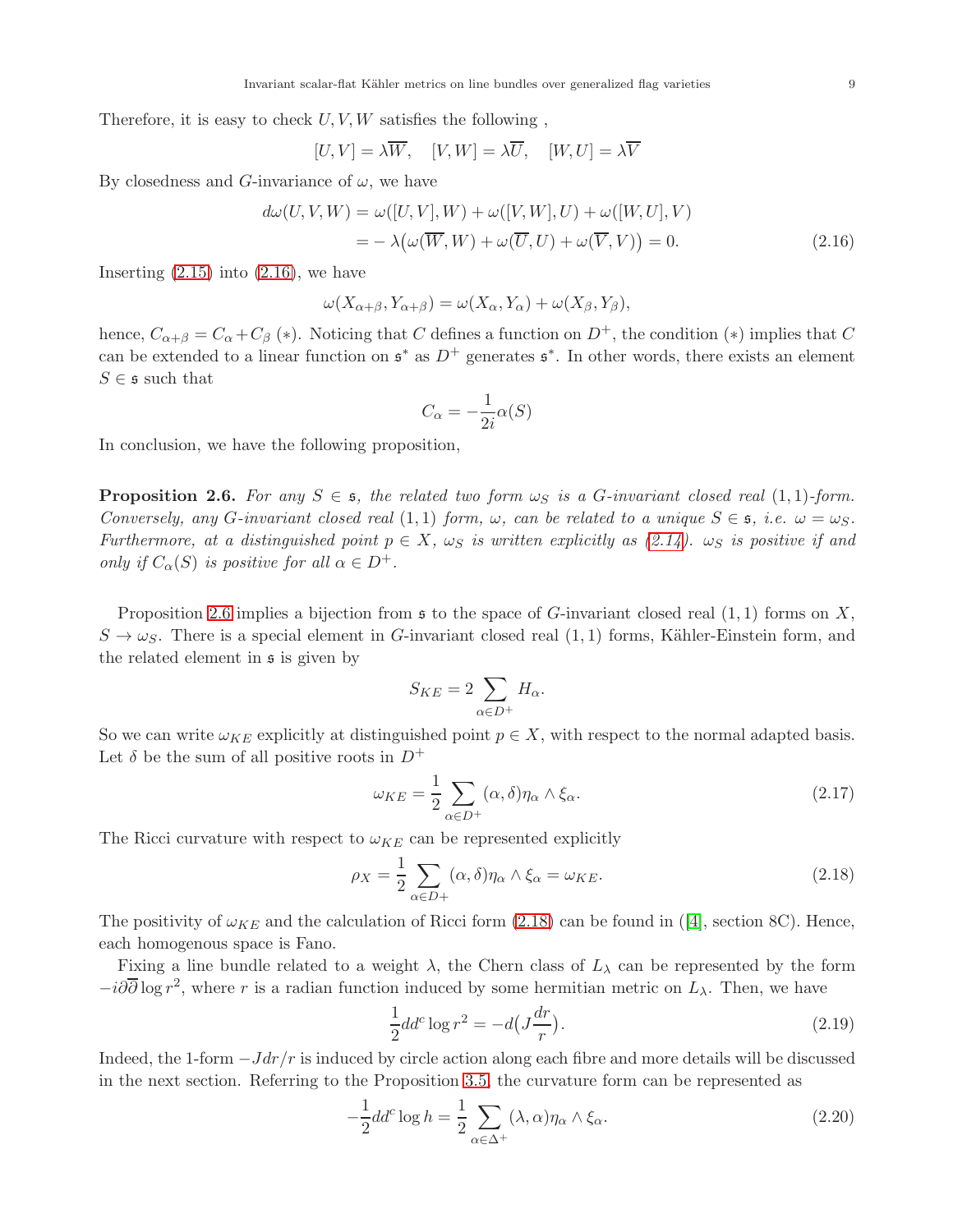Comparing with  $(2.17)$ , the Kähler-Einstein metric is the curvature form associated with the anticanonical bundle,  $L_{\delta}$ .

# 3. INVARIANT  $dd^C$ -LEMMAS ON HOMOGENEOUS LINE BUNDLES

<span id="page-9-0"></span>This section is dedicated to the proof of Theorem [A.](#page-0-0) Section [3.1](#page-9-1) discusses invariant 1-forms on the unit circle bundle,  $M$ , of a homogeneous line bundle  $L$  over a compact homogeneous Kähler manifold X. Section [3.2](#page-13-0) calculates the differentials of the invariant 1-forms given in Section [3.1.](#page-9-1) Assuming that L is negative, Section [3.3](#page-15-0) proves an invariant  $dd^C$ -lemma, and we also show that this  $dd^C$ -lemma can be false if L is not negative. Finally, Section [3.4](#page-18-0) combines these results to prove Theorem [A.](#page-0-0)

<span id="page-9-1"></span>3.1. Invariant 1-forms on  $M$ . Let  $X$  be a homogeneous compact Kähler manifold as before, and let  $L = L_{\lambda}$  be a homogeneous line bundle over X given by an integral weight  $\lambda$ . Given the data  $(X, L)$ , in this subsection, we will determine all left-invariant 1-forms on the unit circle bundle  $M$  of  $X$ . To the best of our knowledge, the main result here (Proposition [3.1\)](#page-10-1) is new.

Recall the G-action on L defined by restricting the  $G^{\mathbb{C}}$ -action of [\(2.10\)](#page-4-3) to  $G \subset G^{\mathbb{C}}$ . For each homogeneous line bundle  $L$ , there is a natural  $G$ -invariant hermitian metric  $h$  induced by the standard hermitian metric in  $\mathbb{C}$ . In particular, according to construction of homogeneous line bundle in  $(2.9)$ , let  $q_0 = (g, z) \in L_\lambda$  for  $(g, z) \in G^{\mathbb{C}} \times \mathbb{C}$ , then  $h(q_0, q_0) = |z|^2$ . The hermitian metric h induces a radian function r on L. Then, G acts transitively on each level set of r, an  $S<sup>1</sup>$  bundle of X, denoted as  $M(r)$ . Away from zero level set, there is a canonical invariant vector field,  $\partial/\partial r$  on L pointing in radius direction. We shall find the set of all invariant vector fields on each level set  $M(r)$ . Notice that, in general, left-invariant vector fields on G are not always well-defined over  $M(r)$ , as the left action by the stabilizer group on the tangent space at one point can be nontrivial. Let  $M = M(1)$  and let  $\mathcal{T}_M$  be the space of all global G-invariant vector fields over M.  $\mathcal{T}_M$  always contains one element,  $X_0 = J(\partial/\partial r)$ , generating a circle action on each fiber. The other elements of  $\mathcal{T}_M$  strongly depend on the base manifold X and the integral weight  $\lambda$ . According to [\(2.7\)](#page-3-1), the tangent space at a distinguished point  $p \in X$  can be identified with a subspace of g. Then, we can choose a normal adapted basis  $\{X_\alpha, Y_\alpha\}_{\alpha\in D^+}$  as in  $(2.1), (2.2).$  $(2.1), (2.2).$  $(2.1), (2.2).$  $(2.1), (2.2).$ 

Based on the choice of  $\{H_{\alpha}, X_{\alpha}, Y_{\alpha}\}\$ as in [\(2.1\)](#page-2-1), [\(2.2\)](#page-2-2), one can easily check the following Lie algebra structure.

$$
[H_{\alpha}, X_{\alpha}] = -\frac{|\alpha|^2}{2} Y_{\alpha}
$$

$$
[H_{\alpha}, Y_{\alpha}] = \frac{|\alpha|^2}{2} X_{\alpha}
$$

$$
[X_{\alpha}, Y_{\alpha}] = -H_{\alpha}
$$

Let q be a distinguished point in M, then the tangent space at q can be identified with  $\mathbb{R}\langle X_\alpha, Y_\alpha, \alpha \in$  $D^+\rangle \oplus \mathbb{R}X_0$  in the following sense. Consider the G-equivariant bundle projections,

$$
G \xrightarrow{\tilde{\pi}} M
$$

$$
\pi \xrightarrow{\pi |_{M}}
$$

$$
X
$$

with  $\tilde{\pi}(e) = q \in M$ . At the distinguished point  $q \in M$  with  $\pi(q) = p \in X$ , assume that the stabilizer group at  $p \in X$  is R and the stabilizer group at  $q \in M$  is  $R_0$ . By G-action on  $L, g \in R_0$  if and only if,

$$
g(q) = g(e, \theta) = (e, \chi^{\lambda}(g)\theta),
$$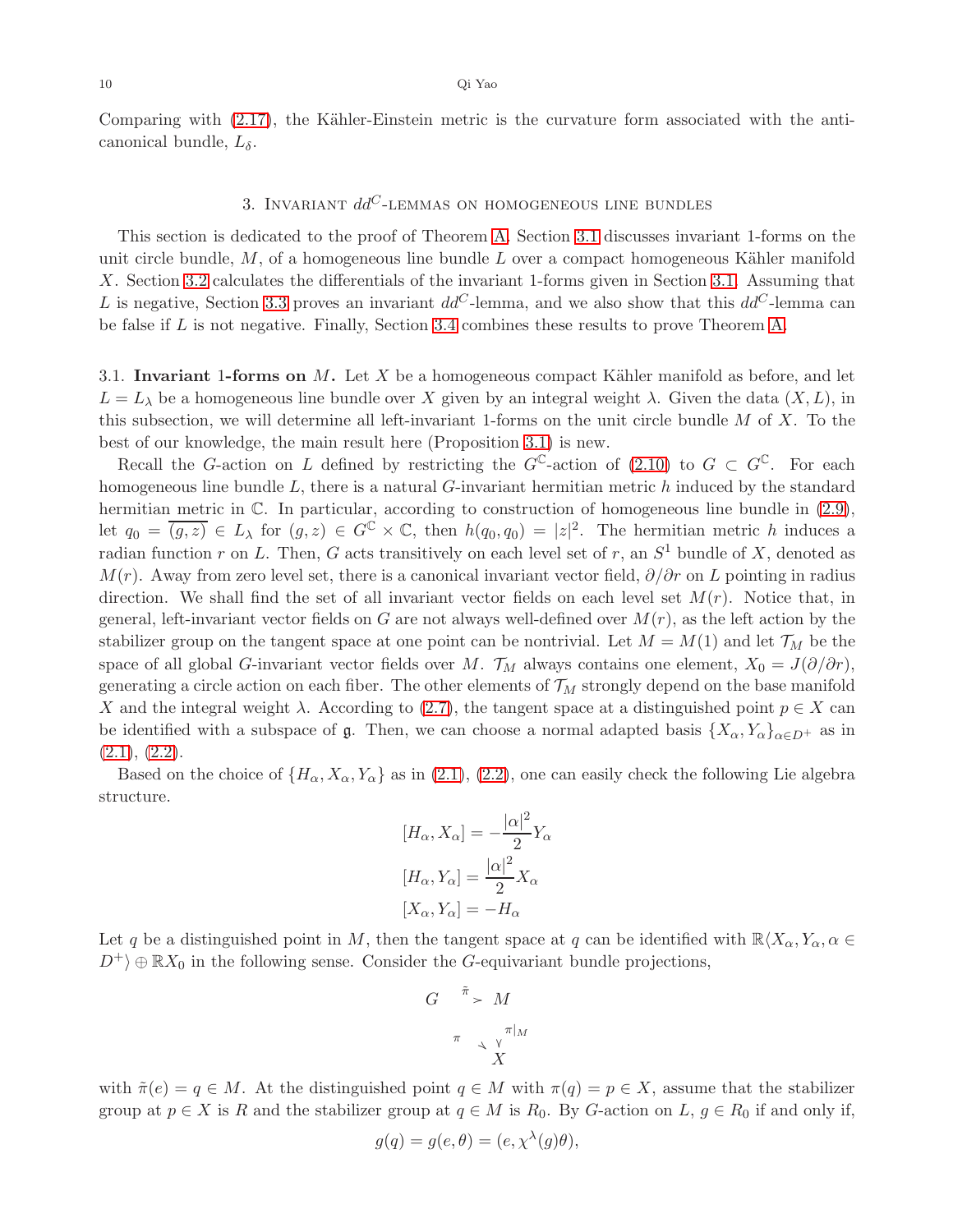which implies that  $R_0 = \ker \chi^{\lambda} : R \to S^1 \subset \mathbb{C}^*$  These projections induce the mapping on tangent spaces  $\tilde{\pi}_* : \mathfrak{g} \to T_qM$  by

<span id="page-10-0"></span>
$$
N \in \mathfrak{g} \mapsto \frac{d}{dt}\Big|_{t=0} \tilde{\pi} \circ \exp(tN). \tag{3.1}
$$

Similarly, we can define the mapping  $\pi_* : \mathfrak{g} \to T_pX$ . By abusing notation, we write  $X_\alpha, Y_\alpha$  instead of  $\tilde{\pi}_*(X_\alpha)$ ,  $\tilde{\pi}_*(Y_\alpha)$  and  $\pi_*(X_\alpha)$ ,  $\pi_*(Y_\alpha)$  as  $X_\alpha$ ,  $Y_\alpha$ . Notice that the left-invariant vector fields on G can be identified with  $\mathfrak g$ . To determine the space of invariant vector fields,  $\mathcal T_M$ , on  $M_1$ , we observe that for any R<sub>0</sub>-invariant vector  $v \in T_qM$  and  $g_1(q) = g_2(q)$ , then  $g_1 = g_2r$  with  $r \in R_0$  and

$$
(g_1)_*(v) = (g_2r)_*(v) = (g_2)_*r_*(v) = (g_2)_*(v),
$$

So each  $R_0$ -invariant vector of  $T_qM$  determines a left-invariant vector fields on M. There is an oneto-one correspondence between  $\mathcal{T}_M$  and the  $R_0$ -invariant space of  $T_qM$ . In particular, in the case that  $X = G/T$  with T a maximal torus of G, we have the following proposition

<span id="page-10-1"></span>**Proposition 3.1.** Let X be a compact Kähler manifold homogeneous under G with stabilizer group R, let  $\Delta$  be the root system of  $(t, \mathfrak{g})$ .  $D^+$  is defined as in [\(2.6\)](#page-3-2). Let M be the unit level of homogeneous line bundle determined by an integral weight  $\lambda \neq 0$ . At a distinguished point  $q \in M$ , the tangent space  $T_qM$  is generated by  $\{X_\alpha, Y_\alpha\}_{\alpha\in D^+}$  and  $X_0$ . Then, there are the following two possiblities for the space of the left-invariant vector fields on M,

(a) 
$$
\mathcal{T}_M \cong \mathbb{R}\langle X_0 \rangle
$$

(b)  $\mathcal{T}_M \cong \mathbb{R}\langle X_0, X_\alpha, Y_\alpha \rangle$ , for some  $\alpha \in D^+$ 

The case (b) happens if and only if  $\lambda$  is proportional to  $\alpha$  and  $\alpha + \beta$ ,  $\alpha - \beta$  are not in  $\Delta$ , for any  $\beta \in \Delta(\mathfrak{t}, \mathfrak{r})$ . In particular, if the stabilizer group is a maximal torus, then the case (b) happens if and only if  $\lambda$  is proportional to  $\alpha$ .

Before we prove Proposition [3.1,](#page-10-1) some typical examples will be investigated.

**Example 3.2.** Let  $X = \mathbb{CP}^1$ ,  $L = \mathcal{O}(-1)$ . In this case,  $\mathcal{O}(-1) \setminus \pi^{-1}(0)$  is biholomorphic to  $\mathbb{C}^2 \setminus \{0\}$ . The induced  $SU(2)$  action on  $\mathbb{C}^2 \setminus \{0\}$  coincides with the regular  $SU(2)$  representation of  $\mathbb{C}^2$  and the invariant hermitian metric coincides with the standard hermitian metric of  $\mathbb{C}^2$ . Therefore, the level set M is isomorphic to  $S^2$ , then it's easy to find a basis of left-invariant vector fields as follows,

$$
X_0 = -y_1 \frac{\partial}{\partial x_1} + x_1 \frac{\partial}{\partial y_1} - y_2 \frac{\partial}{\partial x_2} + x_2 \frac{\partial}{\partial y_2}
$$
  
\n
$$
X = x_2 \frac{\partial}{\partial x_1} - y_2 \frac{\partial}{\partial y_1} - x_1 \frac{\partial}{\partial x_2} + y_1 \frac{\partial}{\partial y_2}
$$
  
\n
$$
Y = -y_2 \frac{\partial}{\partial x_1} - x_2 \frac{\partial}{\partial y_1} + y_1 \frac{\partial}{\partial x_2} + x_1 \frac{\partial}{\partial y_2}.
$$

After removing the zero level,  $\mathcal{O}(-1)$  can be viewed as a covering space of  $\mathcal{O}(-n)$ . Noting that the frame  $\{X_0, X, Y\}$  is  $S^1$ -invariant,  $\{X_0, X, Y\}$  induces a left-invariant frame on  $\mathcal{O}(-n)$ . Thus, by coincidence, for negative line bundles over  $\mathbb{CP}^1$ , their left-invariant vector fields can span the whole tangent space at each point of the level set M. This result does not hold in any other cases. We can understand this example in terms of Proposition [3.1.](#page-10-1) There is only one simple root for  $SU(2)$  and all negative integral weights are proportional to the simple root. Hence, we have  $\mathcal{T}_M \cong \mathbb{R}\langle X_0, X, Y \rangle$ 

**Example 3.3.** Let  $X = SU(3)/T^2$ . Recall the basic notions of semisimple Lie group  $SU(n)$ . The Lie algebra  $\mathfrak{su}(n)$  is the set of trace zero skew-hermitian matrices of order n. A Cartan sub-algebra t is the Lie algebra of diagonal matrices in  $\mathfrak{su}(N)$ . In particular, in the case of  $SU(3)$ , A Cartan sub-algebra is generated by  $t_1 = \text{diag}(i, 0, -i)$  and  $t_2 = \text{diag}(0, i, -i)$ . The set of positive roots with respect to t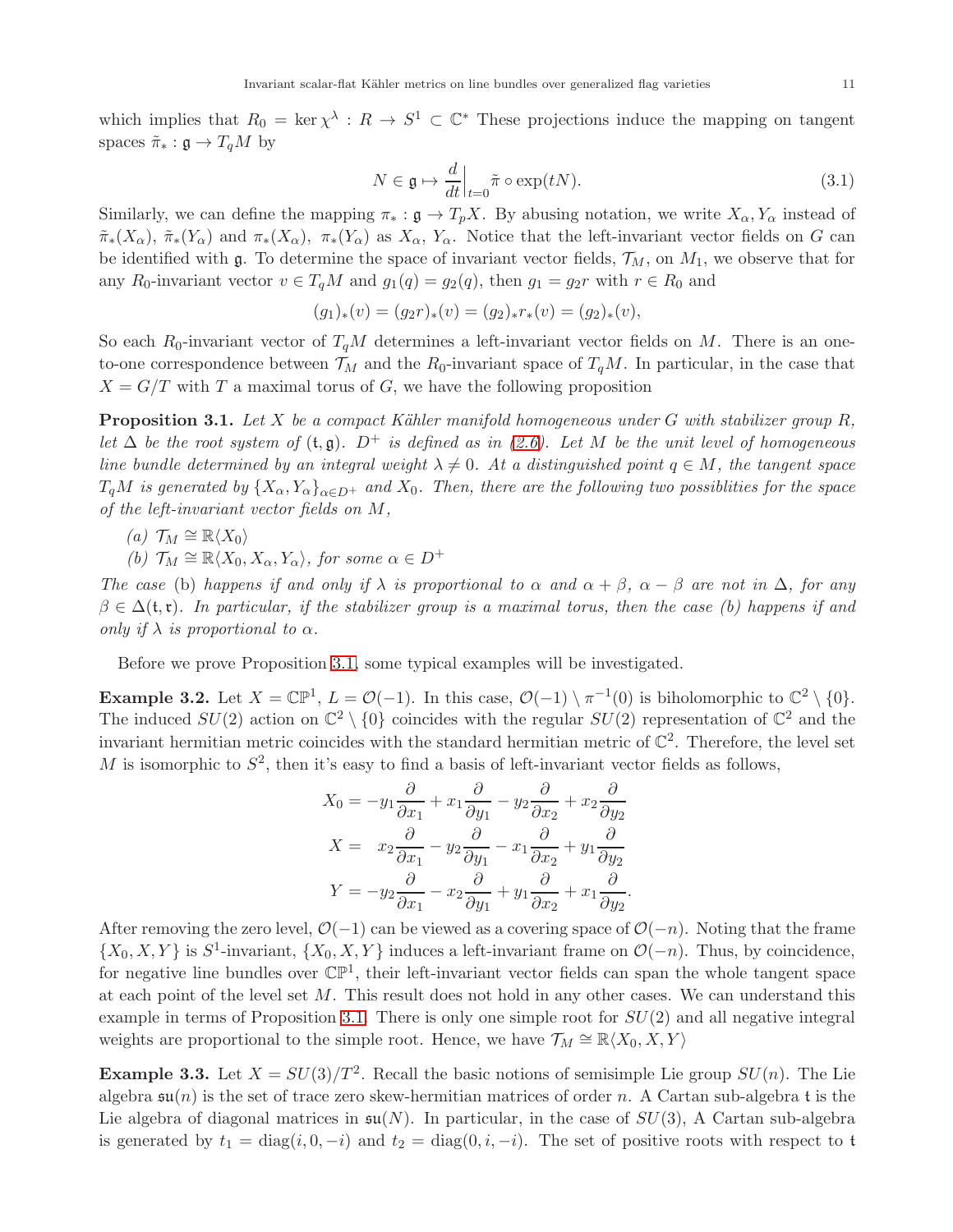consists of three elements  $\{\alpha, \beta, \gamma\}$ , and the normal adapted basis is given as follows:

$$
X_{\alpha} = C \begin{pmatrix} 0 & 1 & 0 \\ -1 & 0 & 0 \\ 0 & 0 & 0 \end{pmatrix}, \t Y_{\alpha} = C \begin{pmatrix} 0 & i & 0 \\ i & 0 & 0 \\ 0 & 0 & 0 \end{pmatrix},
$$
  
\n
$$
X_{\beta} = C \begin{pmatrix} 0 & 0 & 1 \\ 0 & 0 & 0 \\ -1 & 0 & 0 \end{pmatrix}, \t Y_{\beta} = C \begin{pmatrix} 0 & 0 & i \\ 0 & 0 & 0 \\ i & 0 & 0 \end{pmatrix},
$$
  
\n
$$
X_{\gamma} = C \begin{pmatrix} 0 & 0 & 0 \\ 0 & 0 & 1 \\ 0 & -1 & 0 \end{pmatrix}, \t Y_{\gamma} = C \begin{pmatrix} 0 & 0 & 0 \\ 0 & 0 & i \\ 0 & i & 0 \end{pmatrix},
$$

where C is a real coefficient to normalize  $X_{\alpha,\beta,\gamma}$ ,  $Y_{\alpha,\beta,\gamma}$ . Consider a distinguished point  $q \in M$ with tangent space generated by  $\{X_0, X_{\alpha,\beta,\gamma}, Y_{\alpha,\beta,\gamma}\}\$ . Now, we only focus on the subspace  $V \subset$  $T_qM$  generated by  $\{X_{\alpha,\beta,\gamma}, Y_{\alpha,\beta,\gamma}\}\.$  To simplify the notation in calculation, we introduce a complex coordinate system in V; precisely,  $z_{\alpha} = X_{\alpha} + iY_{\alpha}$ . Let  $\sigma_i$  denote the *i*-th element of diagonal matrices. Then,  $\alpha, \beta, \gamma$  can be expressed as follows,

$$
\alpha = \sigma_1 - \sigma_2, \quad \beta = \sigma_1 - \sigma_3, \quad \gamma = \sigma_2 - \sigma_3.
$$

Hence, let  $\{\alpha, \gamma\}$  be the simple root system of  $SU(3)$  and  $\beta = \alpha + \gamma$ . The fundamental weights are given as follows,

$$
\omega_1 = \frac{2}{3}\sigma_1 - \frac{1}{3}\sigma_2 - \frac{1}{3}\sigma_3, \qquad \omega_2 = \frac{1}{3}\sigma_1 + \frac{1}{3}\sigma_2 - \frac{2}{3}\sigma_3.
$$

Let  $\mathcal{O}(p,q)$  denote the line bundle corresponding to the integral weight  $\lambda = p\omega_1 + q\omega_2$ . In the case of  $(p,q) \neq 0$ . Noting that that kernel of  $\lambda = p\omega_1 + q\omega_2$  is  $\mathbb{R}\langle qt_1 - (p+q)t_2 \rangle$ . Then, the  $S^1$  action is given by  $T_{\theta}^{p,q} = \text{diag}(e^{iq\theta}, e^{-i(p+q)\theta}, e^{ip\theta})$  and if we represent the action on complex coordinate system  $(z_{\alpha}, z_{\beta}, z_{\gamma})$ , we have

$$
T^{p,q}_{\theta}(z_{\alpha},z_{\beta},z_{\gamma})=(e^{-i(p+2q)\theta}z_{\alpha},e^{i(p-q)\theta}z_{\beta},e^{i(2p+q)\theta}z_{\gamma}).
$$

In conclusion, we have the following cases

| Conditions on $(p, q)$ | Invariant vector fields over M |  |  |
|------------------------|--------------------------------|--|--|
| $p=-2q$                | $X_0, X_\alpha, Y_\alpha$      |  |  |
| $p = q$                | $X_0, X_\beta, Y_\beta$        |  |  |
| $2p = -q$              | $X_0, X_\gamma, Y_\gamma$      |  |  |
| Others                 |                                |  |  |

Notice that

 $\alpha = 2\omega_1 - \omega_2, \quad \beta = \omega_1 + \omega_2, \quad \gamma = -\omega_1 + 2\omega_2$ 

The integral weights in the above table,  $-2n\omega_1 + n\omega_2$ ,  $n\omega_1 + n\omega_2$ ,  $-n\omega_1 + 2n\omega_2$  are proportional to  $\alpha, \beta, \gamma$  respectively in agreement with Proposition [3.1.](#page-10-1)

**Example 3.4.** Let  $X = SU(4)/R$  where R consists of all elements of the following type,

$$
\begin{pmatrix} * & * & 0 & 0 \\ * & * & 0 & 0 \\ 0 & 0 & * & 0 \\ 0 & 0 & 0 & * \end{pmatrix}.
$$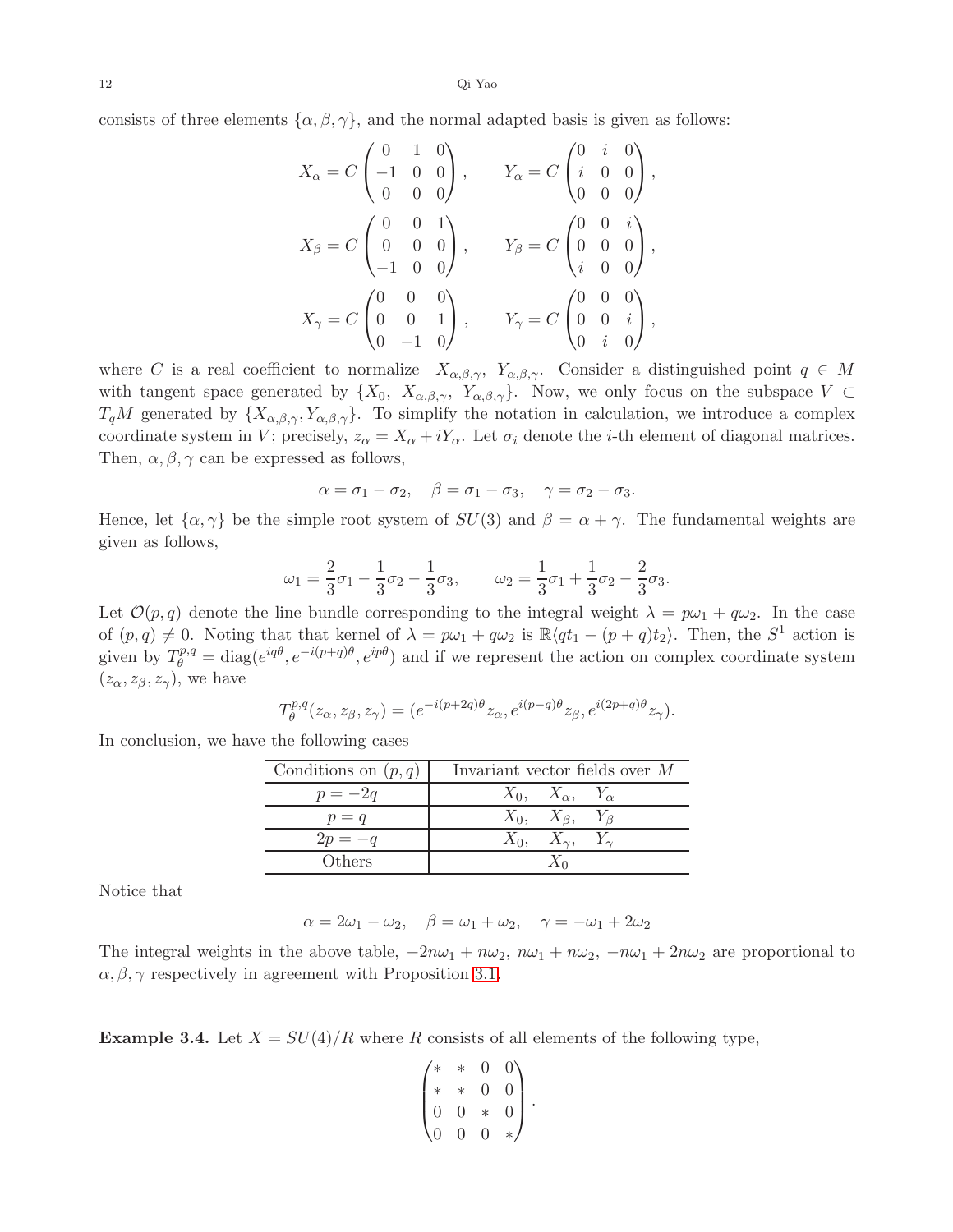Let  $\sigma_i$  denote the *i*-th element of matrices. Then the positive roots are given as

$$
\Delta^+ = \{\sigma_i - \sigma_j, \ i < j\}.
$$

In particular, the simple roots are,

$$
\lambda_i = \sigma_i - \sigma_{i+1}, \qquad i = 1, 2, 3.
$$

Then, the fundamental weights corresponding to  $\{\lambda_i\}_{i=1,2,3}$  are the following,

$$
\omega_1 = \frac{3}{4}\sigma_1 - \frac{1}{4}\sigma_2 - \frac{1}{4}\sigma_3 - \frac{1}{4}\sigma_4,
$$
  
\n
$$
\omega_2 = \frac{1}{2}\sigma_1 + \frac{1}{2}\sigma_2 - \frac{1}{2}\sigma_3 - \frac{1}{2}\sigma_4,
$$
  
\n
$$
\omega_3 = \frac{1}{4}\sigma_1 + \frac{1}{4}\sigma_2 + \frac{1}{4}\sigma_3 - \frac{3}{4}\sigma_4.
$$

 $\sum_{n=1}^{\infty} n \omega_1 + m \omega_2$ . Let  $L_{n,m}$  denote the line bundle related to  $\lambda(n,m)$  and M, the circle bundle of X According to theorem [2.5,](#page-6-2) each holomorphic line bundles over X is related to a integral weight  $\lambda(n, m)$ induced by  $L_{n,m}$ . Let q be a distinguished point in M. If we write  $X_{ij}$ ,  $Y_{ij}$  as the normal adapted basis of root space of  $\sigma_i - \sigma_j$ , then the tangent space at q is generated by  $\{X_0, X_{13,14,23,24,34}, Y_{13,14,23,24,34}\}.$ Let  $z_{ij} = X_{ij} + iY_{ij}$ . Notice that the circle  $T_{12}(\theta) = \text{diag}(e^{i\theta}, e^{-i\theta}, 1, 1)$  is always in the kernel of  $\chi^{\lambda(n,m)}$ for all  $n, m \in \mathbb{Z}$ ; hence the circle stabilizes the point  $q \in M$ . One can check the  $T_{12}(\theta)$ -action on  $T_qM$ ,

$$
T_{12}(\theta)(z_{13}, z_{14}, z_{23}, z_{24}, z_{34}) = (e^{i\theta}z_{13}, e^{i\theta}z_{14}, e^{-i\theta}z_{23}, e^{-i\theta}z_{24}, z_{34}).
$$

Assume  $m = -2n$ , then the kernel of  $\chi^{\lambda}$  is  $R_0 = CS$ , where C is the center of  $R_0$  and can be represented as  $T'(\theta) = \text{diag}(e^{i\theta}, e^{i\theta}, e^{-i\theta}, e^{-i\theta})$ . S is the semisimple part of  $R_0$ , which is isomorphic to  $SU(2)$ . In particular,

$$
S \cong \begin{pmatrix} SU(2) & 0 \\ 0 & I_2 \end{pmatrix}
$$

It is easy to check that  $R_0$  acts trivially on  $X_{34}$  and  $Y_{34}$ . When  $m \neq -2n$ , by similar calculation (only the center of  $R_0$  changes), we can show that there is no nontrivial invariant vectors in  $T_qM$ .

| Conditions on $(n, m)$ | Invariant vector fields over M |
|------------------------|--------------------------------|
| $m=-2n$                | $X_0$ , $X_{34}$ , $Y_{34}$    |
| Others                 |                                |

In conclusion, we have

Also notice that  $\lambda = n\omega_1 - 2n\omega_2 = -n(\sigma_3 - \sigma_4) = -n\lambda_3$  and  $\lambda_3 \pm \lambda_1$  are not roots, again, in agreement with Proposition [3.1.](#page-10-1)

*Proof of Proposition [3.1.](#page-10-1)* Let  $R_0$  be the stabilizer group at  $q \in M$ . Notice that  $R_0$  is the kernel of character  $\chi^{\lambda}: R \to S^1 \subset \mathbb{C}$  related to the weight  $\lambda$ . Let  $V \in T_qM$  be an invariant vector. According to decomposition [\(2.7\)](#page-3-1) of  $T_qM$ , the vector V can be written as

$$
V = \sum_{\alpha \in D^{+}} V_{\alpha}, \qquad V_{\alpha} \in \mathbb{R} \langle X_{\alpha}, Y_{\alpha} \rangle \text{ and } V_{\alpha} \neq 0.
$$

Notice that  $R_0$  preserves each  $\mathbb{R}\langle X_\alpha, Y_\alpha\rangle$ . If a vector  $V_\alpha = aX_\alpha + bY_\alpha \in E_{\pm\alpha}$  is invariant under  $R_0$ action, then, since J is R<sub>0</sub> invariant, which means that  $J(aX_{\alpha} + bY_{\alpha}) = aY_{\alpha} - bX_{\alpha}$  is also R<sub>0</sub> invariant. Therefore, all vectors in the space generated by  $\langle aX_{\alpha} + bY_{\alpha}, -bX_{\alpha} + aY_{\alpha} \rangle = \langle X_{\alpha}, Y_{\alpha} \rangle = \mathbb{R} \langle X_{\alpha}, Y_{\alpha} \rangle$  are  $R_0$  invariant. So we only need to determine the set of all  $\alpha \in \Delta^+$  such that  $X_\alpha, Y_\alpha$  are invariant under  $R_0 = \ker \chi^{\lambda}$ .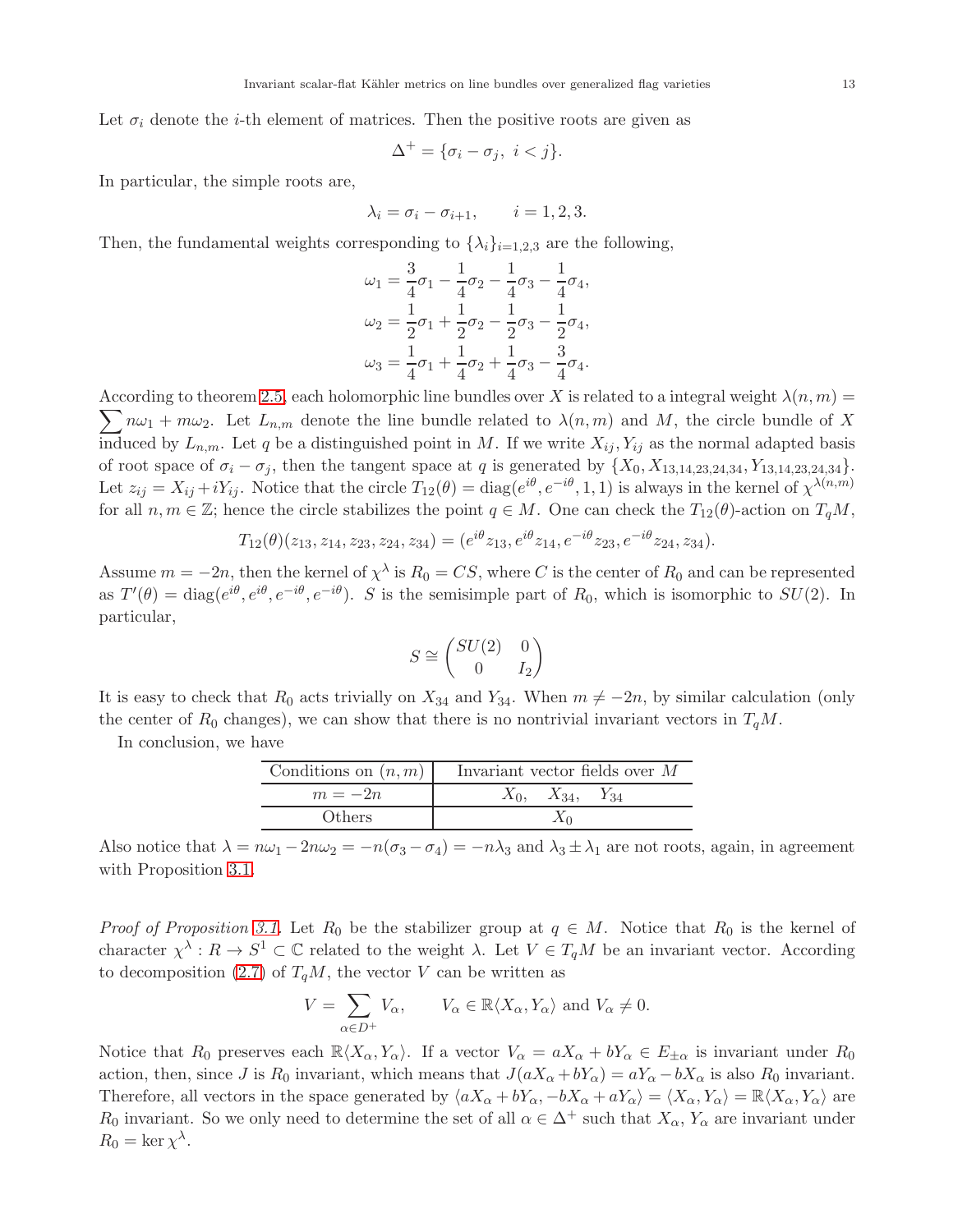Let  $\mathfrak{r}_0 = \ker \lambda$ , it's easy to see that  $\mathfrak{r}_0$  is the Lie algebra of the stabilizer group  $R_0$ . Let  $T_0 = R_0 \cap T$ associated with Lie algebra  $t_0 = \mathfrak{r}_0 \cap \mathfrak{t}$ . Since  $X_\alpha, Y_\alpha$  is  $T_0$  invariant,

$$
[H_0, X_{\alpha}] = 0 = [H_0, Y_{\alpha}], \quad \text{for all } H_0 \in \mathfrak{t}_0
$$
 (3.2)

Noting that

 $[H_0, X_{\alpha}] = -i\alpha(H_0)Y_{\alpha}, \qquad [H_0, Y_{\alpha}] = i\alpha(H_0)X_{\alpha}.$ 

Hence, we have ker  $\alpha = \mathfrak{t}^0 = \ker \lambda|_{\mathfrak{t}}$ , hence  $\lambda$  is proportional to  $\alpha$ .

Let  $Z \in \mathfrak{r}_0$ , then  $X_\alpha, Y_\alpha$  are  $R_0$  invariant if and only if

<span id="page-13-1"></span>
$$
\tilde{\pi}_*[Z, X_{\alpha}] = \tilde{\pi}_*[Z, Y_{\alpha}] = 0,
$$

Notice that  $\mathfrak{r}_0 = \mathfrak{t}_0 \oplus \sum_{\beta \in \Delta^+(\mathfrak{t},\mathfrak{r})} \mathbb{R}\langle X_\beta,Y_\beta\rangle$ , where  $\mathfrak{t}_0$  is kernel of  $\lambda$  restricted in  $\mathfrak{t}$ . Then,  $X_\alpha$  and  $Y_\alpha$  is  $R_0$ -invariant is equivalent to  $(3.2)$  and

$$
\tilde{\pi}_*[Z_\beta, X_\alpha] = \tilde{\pi}_*[Z_\beta, Y_\alpha] = 0, \qquad \text{for all } Z_\beta \in \mathbb{R}\langle X_\beta, Y_\beta \rangle, \ \beta \in \Delta^+(\mathfrak{t}, \mathfrak{r}) \tag{**}
$$

According to [\[18,](#page-26-15) Theorem 6.6] and the definition of  $\tilde{\pi}_{*}$ , (\*\*) is equivalent to  $\alpha+\beta$ ,  $\alpha-\beta \notin D^{+}\cup (-D^{+})$ . Indead,  $\alpha + \beta$  and  $\alpha - \beta$  are not roots. Assume that

$$
\alpha + \beta = \gamma \in \Delta(\mathfrak{t}, \mathfrak{r}),
$$

then,  $\alpha = \gamma - \beta \in \Delta(\mathfrak{t}, \mathfrak{r})$ . But  $\alpha \in D^+$ , which leads to a contradiction.

The left-invariant 1-forms on M can be viewed as the dual space of left-invariant vector fields. More precisely, if we apply the previous notion of adapted basis at  $T_qM$ , given by  $\{X_0, X_\alpha, Y_\alpha; \alpha \in D^+\}$ , we write the dual basis of  $T_q^*M$  as  $\{\eta_0, \eta_\alpha, \xi_\alpha; \alpha \in D^+\}$ . According to Proposition [3.1,](#page-10-1) the space of leftinvariant vector fields is in one-to-one correspondence with the space generated by  $\{X_0\}$  or  $\{X_0, X_\alpha, Y_\alpha\}$ for some  $\alpha \in D^+$ . Consider the subset,  $\{\eta_0\}$  or  $\{\eta_0, \eta_\alpha, \xi_\alpha\}$  of the dual basis, whose elements are  $R_0$ invariant. Therefore,  $\{\eta_0\}$  or  $\{\eta_0, \eta_\alpha, \xi_\alpha\}$  generates the space of G-invariant 1 forms over M.

<span id="page-13-0"></span>3.2. The differentials of left invariant 1-forms on  $M$ . According to proposition [3.1,](#page-10-1) the left invariant 1-forms are generated by  $\{\eta_0\}$  or  $\{\eta_0, \xi_\alpha, \eta_\alpha\}$ . Let us only deal with the second case, because the differential of the first case follows directly from the calculation of the second one.

Let M be an  $S^1$  bundle associated with line bundle L. Notice that there is a natural projection  $\tilde{\pi}: G \to M$ . If we write  $\Omega_1, \Omega_2$  as the space of smooth 1-forms and 2-forms respectively, then we have the following commutative graph,

<span id="page-13-2"></span>
$$
\Omega_1(M) \stackrel{\tilde{\pi}^*}{\longrightarrow} \Omega_1(G)
$$
\n
$$
\begin{array}{cc}\n d & d \\
\vee & \vee \\
\Omega_2(M) & \tilde{\pi}^* > \Omega_2(G).\n\end{array} \tag{3.3}
$$

Since the left-invariant vector fields are globally generated in  $G$ , with a natural basis corresponding to  ${H_{\alpha}, X_{\beta}, Y_{\beta} : \alpha \in \Pi, \beta \in \Delta}$  and its dual basis  ${h_{\alpha}, \eta_{\beta}, \xi_{\beta} : \alpha \in \Pi, \beta \in \Delta}$ , then the pull back of  $\eta_{\alpha}, \xi_{\alpha}$ in  $\Omega_1(M)$  under  $\tilde{\pi}$  are exactly  $\eta_\alpha$ ,  $\xi_\alpha$  in  $\Omega_1(G)$ . And the pull-back of  $\eta_0$  is a certain combination of  $h_\alpha$ determined by weight  $\lambda$ . Recall the Maurer-Cartan equations on G with respect to the natural basis,

$$
[H_{\alpha}, X_{\beta}] = -\frac{(\alpha, \beta)}{2} Y_{\alpha}, \quad [H_{\alpha}, Y_{\beta}] = \frac{(\alpha, \beta)}{2} X_{\alpha}, \quad [X_{\beta}, Y_{\beta}] = H_{\beta}.
$$
 (3.4)

Besides the above equations, there are also some other nontrivial Lie brackets  $[E_{\pm\alpha}, E_{\pm\beta}]$ , if  $\alpha + \beta$ or  $\alpha - \beta$  is a root, but those terms are quite messed, we will discuss them separately in the proof. Since Maurer-Cartan equations gives us the derivative of left-invariant 1-form on  $G$ , combining the commutative graph  $(3.3)$ , we have the derivative of left-invariant 1 form on M.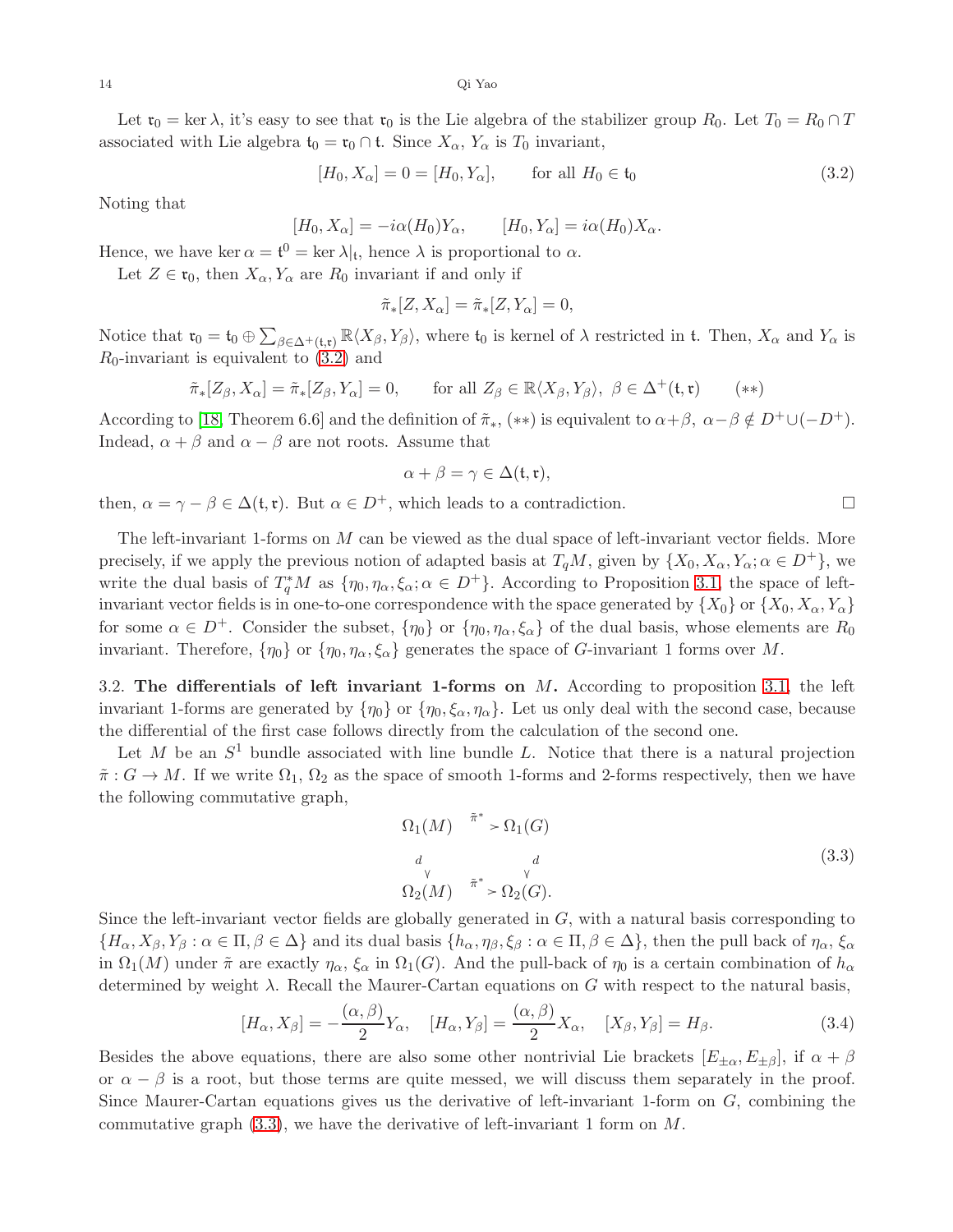<span id="page-14-0"></span>**Proposition 3.5.** Let X be the homogeneous space and M, the  $S^1$  bundle of X associated with  $\lambda$ . Assuming that, at the distinguished point  $q \in M$ , the space of left-invariant 1-forms can be identified with the spaces generated by  $\{\eta_0, \eta_\alpha, \xi_\alpha\}$ ,  $\alpha \in D^+$ . In this case,  $\lambda$  is proportional to  $\alpha$ , assuming that  $\alpha = -l\lambda$ . then the derivative are given by

$$
d\eta_0 = -\frac{1}{2} \sum_{\alpha \in D^+} (\lambda, \alpha) \eta_\alpha \wedge \xi_\alpha,
$$
  
\n
$$
d\eta_\alpha = -l\eta_0 \wedge \xi_\alpha - \frac{C_{\beta, -\gamma}^\alpha}{2} \sum_{\substack{\beta, \gamma \in D^+\\ \beta - \gamma = \alpha}} (\eta_\beta \wedge \eta_\gamma + \xi_\beta \wedge \xi_\gamma)
$$
\n(3.5)

<span id="page-14-2"></span><span id="page-14-1"></span>
$$
-\frac{C^{\alpha}_{\beta,\gamma}}{2} \sum_{\substack{\beta,\gamma \in D^{+} \\ \beta+\gamma=\alpha}} (\eta_{\beta} \wedge \eta_{\gamma} - \xi_{\beta} \wedge \xi_{\gamma})
$$
(3.6)

$$
d\xi_{\alpha} = l\eta_0 \wedge \eta_{\alpha} + \frac{C^{\alpha}_{\beta, -\gamma}}{2} \sum_{\substack{\beta, \gamma \in D^{+} \\ \beta - \gamma = \alpha}} (\eta_{\beta} \wedge \xi_{\gamma} - \xi_{\beta} \wedge \eta_{\gamma}) - \frac{C^{\alpha}_{\beta, \gamma}}{2} \sum_{\substack{\beta, \gamma \in D^{+} \\ \beta + \gamma = \alpha}} (\eta_{\beta} \wedge \xi_{\gamma} + \xi_{\beta} \wedge \eta_{\gamma}).
$$
\n(3.7)

where the coefficients  $C_{\beta,-\gamma}^{\alpha}$  are the coefficients from Maureur-Cartan equation. Let  $E_{\alpha}$ ,  $E_{\beta}$ ,  $E_{-\gamma}$  be the root vector of  $\alpha$ ,  $\beta$ ,  $-\gamma$  satisfying [\(2.1\)](#page-2-1), then

<span id="page-14-3"></span>
$$
[E_{\beta},E_{-\gamma}]=C_{\beta,-\gamma}^{\alpha}E_{\alpha}
$$

*Proof.* Let  $\{\omega_1, \dots, \omega_k\}$  be fundamental integral weights on X and  $\lambda = \sum_i n_i \omega_i$ . By definition of fundamental weights and our setting of  $H_{\alpha_i}$ , we can evaluate  $H_{\alpha_i}$  under  $\lambda$ .

$$
\lambda(H_{\alpha_i}) = \sum_j n_j \omega_j(H_{\alpha_i}) = \frac{1}{2i} \sum_j n_j(\omega_j, \alpha_i)
$$
  
= 
$$
-i \frac{|\alpha_i|^2}{4} \sum_j \frac{2n_j(\omega_j, \alpha_i)}{(\alpha_i, \alpha_i)} = -i \frac{|\alpha_i|^2}{4} n_i
$$

By the definition of  $L_{\lambda}$ , at distinguished point  $q \in M$  with  $\tilde{\pi}(e) = q$ , we have

$$
\tilde{\pi}_*(H_{\alpha_i}) = \frac{d}{dt}\Big|_{t=0} \chi^{\lambda}(\exp(tH_{\alpha_i})) = \frac{d}{dt}\Big|_{t=0} \exp(t\lambda(H_{\alpha_i})) = -\frac{|\alpha_i|^2}{4} n_i X_0.
$$
\n(3.8)

For each  $i$ ,

$$
\tilde{\pi}^*(\eta_0)(H_{\alpha_i}) = \eta_0(\tilde{\pi}_*(H_{\alpha_i})) = -\frac{|\alpha_i|^2}{4} n_i \eta_0(X_0) = -\frac{|\alpha_i|^2}{4} n_i.
$$

Since the previous calculation shows that  $\omega_i(H_{\alpha_j}) = -i|\alpha_j|^2 \delta_{ij}/4$ , then the pullback of  $\eta_0$  can be represented by  $\tilde{\pi}^* \eta_0 = -i\lambda$ . To get the formula [\(3.5\)](#page-14-1), notice that

$$
\tilde{\pi}^* d\eta_0(X_\alpha, Y_\alpha) = d\tilde{\pi}^*(\eta_0)(X_\alpha, Y_\alpha) = \tilde{\pi}^*\eta_0([X_\alpha, Y_\alpha])
$$
  
=  $-i\lambda(H_\alpha) = -\frac{1}{2}(\lambda, \alpha).$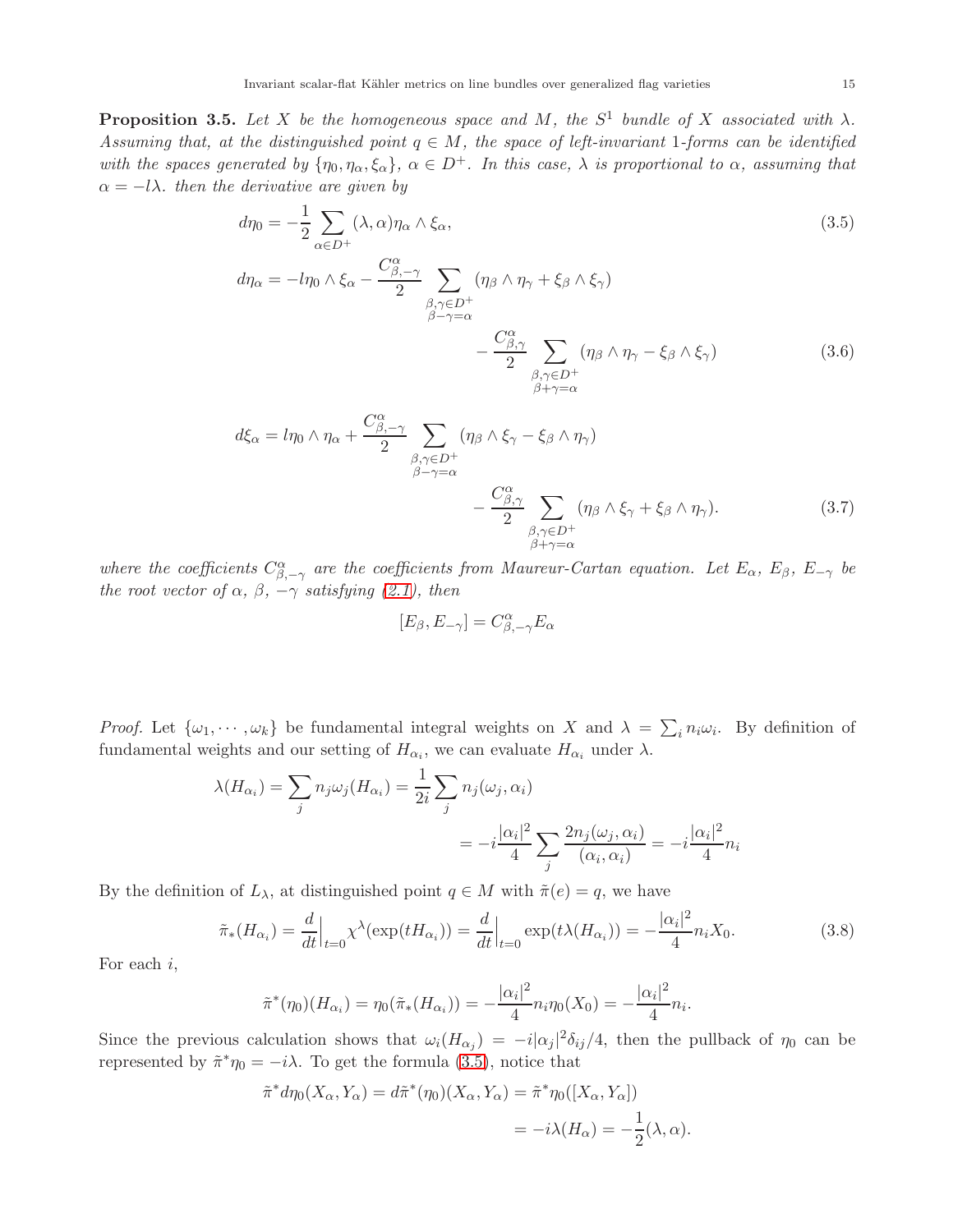To get the formulas [\(3.6\)](#page-14-2), [\(3.7\)](#page-14-3), if we pull back both sides of formulas by  $\tilde{\pi}$ ,

$$
\tilde{\pi}^*(d\eta_{\alpha})(H_{\alpha_i}, Y_{\alpha}) = -\tilde{\pi}^*\eta_{\alpha}([H_{\alpha_i}, Y_{\alpha}]) = -\frac{(\alpha, \alpha_i)}{2},
$$

$$
\frac{2(\alpha, \alpha_i)}{n_i|\alpha_i|^2}\tilde{\pi}^*(\eta_0 \wedge \xi_{\alpha})(H_{\alpha_i}, Y_{\alpha}) = -i\frac{2(\alpha, \alpha_i)}{n_i|\alpha_i|^2}\sum_i \lambda \wedge \xi_{\alpha}(H_{\alpha_i}, Y_{\alpha}) = -\frac{(\alpha_i, \alpha)}{2}
$$

.

Since  $\tilde{\pi}^*$  is injective,  $d\eta_{\alpha}$  admits the term  $\frac{2(\alpha, \alpha_i)}{n_i|\alpha_i|^2} \eta_0 \wedge \xi_{\alpha}$ . We can show that the coefficient is independent of the index i and related to the factor l. Notice that  $\lambda$  is proportional to  $\alpha$ ,  $\alpha = -l\lambda$ , then

$$
\frac{2(\alpha, \alpha_i)}{n_i|\alpha_i|^2} = \frac{2(-l\lambda, \alpha_i)}{n_i|\alpha_i|^2} = \frac{2(-l\sum_j n_j\omega_j, \alpha_i)}{n_i|\alpha_i|^2} = -l.
$$

To compute the remaining cross terms of  $d\eta_\alpha$  and  $d\xi_\alpha$ , we shall understand the structure of Lie algebra. Notice that  $d\eta_{\alpha}$  has a nonvanishing 2-form related with root  $\beta$ ,  $\gamma$  only if

- (1)  $\alpha = \beta + \gamma$ .
- (2)  $\alpha = \beta \gamma$ .

Both in the case (1) and (2), we argue that  $\beta, \gamma \in D^+$ . For instance, in the case (1), assume that  $\gamma \in \Delta(\mathfrak{t}, \mathfrak{r})^+$ , then we have  $\beta = \alpha - \gamma$  is a root, which contradicts the condition in proposition [3.1.](#page-10-1)

In the case (1), notice that  $[E_\beta, E_\gamma] = C_{\beta,\gamma}^{\alpha} E_\alpha$  and  $[E_\beta, \overline{E_\gamma}]$  has no  $E_\alpha$  terms. Combining with the relation  $(2.1)$ , we have,

$$
\eta_{\alpha}([X_{\beta}, X_{\gamma}]) = -\eta_{\alpha}([Y_{\beta}, Y_{\gamma}]) = \frac{C_{\beta, \gamma}^{\alpha}}{2},
$$
  

$$
\xi_{\alpha}([X_{\beta}, Y_{\gamma}]) = \xi_{\alpha}([Y_{\beta}, X_{\gamma}]) = \frac{C_{\beta, \gamma}^{\alpha}}{2}.
$$

The above equation implies that

$$
\tilde{\pi}^*(d\eta_{\alpha})(X_{\beta}, X_{\gamma}) = -\pi^*\eta_{\alpha}([X_{\beta}, X_{\gamma}]) = -\frac{C_{\beta, \gamma}^{\alpha}}{2}
$$

$$
\tilde{\pi}^*(d\eta_{\alpha})(Y_{\beta}, Y_{\gamma}) = -\pi^*\eta_{\alpha}([Y_{\beta}, Y_{\gamma}]) = \frac{C_{\beta, \gamma}^{\alpha}}{2}
$$

Hence,  $d\eta_\alpha$  has the term  $(C^{\alpha}_{\beta,\gamma}/2)(-\eta_\beta \wedge \eta_\gamma + \xi_\beta \wedge \xi_\gamma)$ . Likewise, we can find the formulas for  $d\eta_\alpha$  and  $d\xi_{\alpha}$  as [\(3.6\)](#page-14-2) and [\(3.7\)](#page-14-3) and we completes the proof.

<span id="page-15-0"></span>3.3. Invariant  $dd^c$ -lemma on  $L_\lambda$ . Consider the data  $(X, L_\lambda)$ , a generalized flag variety X of semisimple Lie group G and  $L_{\lambda}$ , a nontrivial homogeneous line bundle related to integral weight  $\lambda$ . According to proposition [3.1,](#page-10-1) the space of left invariant vector fields on  $M$  have two different cases (a) and (b). Suppose that  $\lambda$  satisfies one of the following conditions,

- The space of left invariant vector fields on M satisfies case (a);
- The space of left invariant vector fields on M satisfies case (b). And  $\lambda$  is proportional to some positive root  $\alpha$  with  $\lambda = -l\alpha, l > 0$ .

Then, we have the following invariant  $dd^c$  lemma.

<span id="page-15-1"></span>**Proposition 3.6.** Let  $(X, L_\lambda)$  satisfy the conditions above. If  $\omega$  is an G-invariant closed real  $(1, 1)$ form on L,  $[\omega] = 0$ , then there exists a G-invariant Kähler potential  $\Phi \in C^{\infty}(L_{\lambda})$  such that.

$$
\omega = dd^c \Phi. \tag{3.9}
$$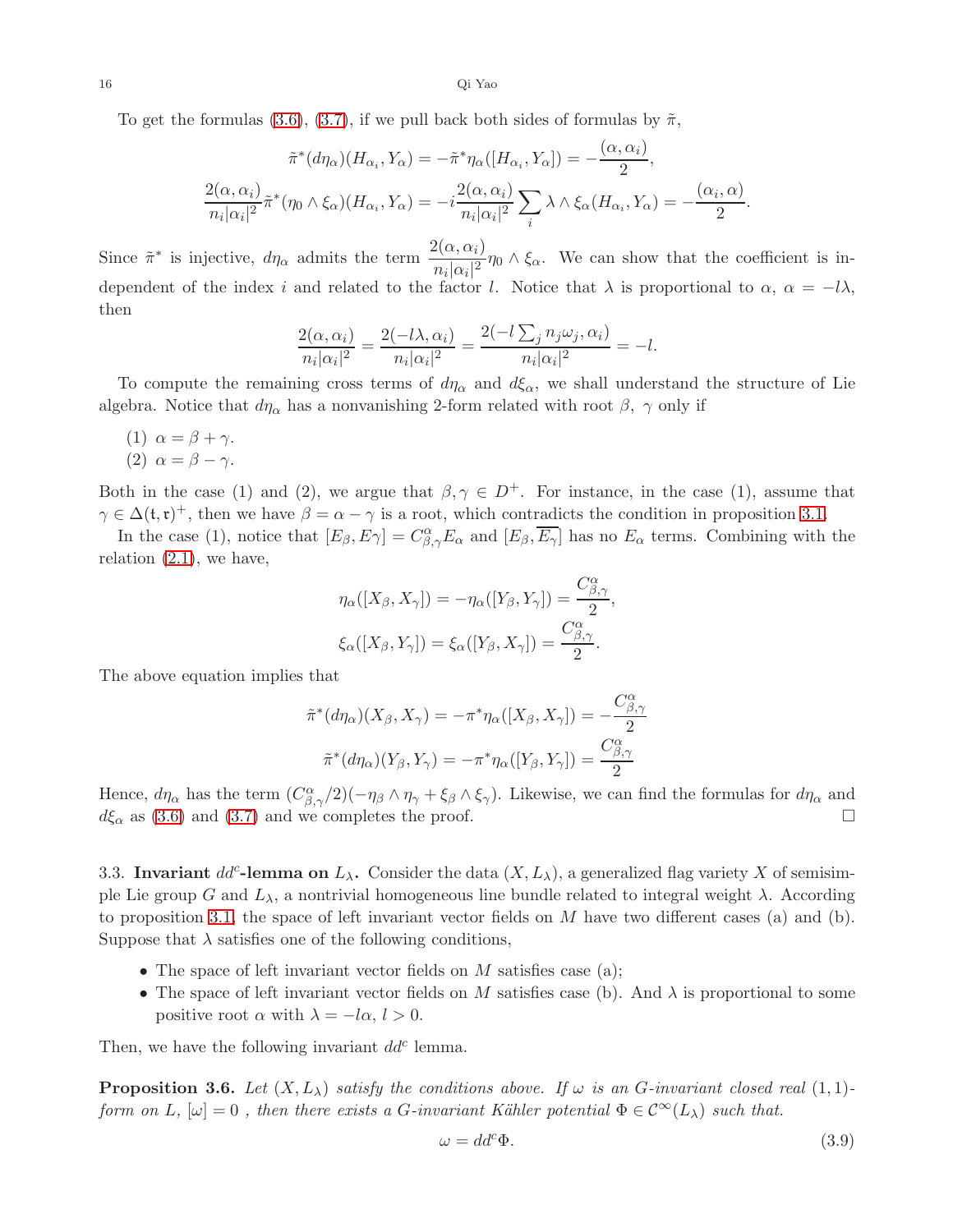*Proof.* Since  $\omega$  is exact, there exists an 1-form  $\theta$  such that  $d\theta = \omega$ . Moreover  $\theta$  can choose to be G invariant. Notice that  $\omega = d(g^*\theta)$ , then, by taking integral over G, we obtain a G-invariant 1-form  $\theta$ with  $\omega = d\theta$ .

The main idea of proof is to represent  $d\theta$  and  $\partial\overline{\partial}\phi$  with respect to G-invariant coframe, then we can reduce the proof of Proposition [3.6](#page-15-1) to solving a system of ODE.

Let  $L_{\lambda}$  be the line bundle such that the space of left invariant vector fields on M satisfies case (b). Suppose that  $\lambda$  is proportional to  $\alpha$ . The basis of left-invariant 1-form on level set M is  $\{\eta_0, \eta_\alpha, \xi_\alpha\}$ . Then, we can extend the these invariant 1-forms in radian direction by rescaling  $1/r$  on each level  $M(r)$ . Precisely, There is a natural projection  $p: L^{\times} \to M$ . By identifying  $L^{\times} \cong G \times_{\lambda} \mathbb{C}^{\times}$ , the projection can be written explicitly,

<span id="page-16-6"></span><span id="page-16-5"></span><span id="page-16-4"></span><span id="page-16-1"></span><span id="page-16-0"></span>
$$
p((g, z)) = (g, |z|^{-1}z).
$$

Thus,  $p^*$  extends  $\{\eta_0, \eta_\alpha, \xi_\alpha\}$  to  $L^\times$ . By abusing the notion, we write  $\{\eta_0, \eta_\alpha, \xi_\alpha\}$  as the extended vector fields over  $L^{\times}$ . Also let  $\mu = dr/r$ , hence  $\{\mu, \eta_0, \eta_\alpha, \xi_\alpha\}$  forms a basis of invariant 1-forms over  $L^{\times}$ . Then the invariant 1-form  $\theta$  can be represented as

$$
\theta = \varphi_r(r)\mu + \varphi_0(r)\eta_0 + \varphi_\alpha(r)\eta_\alpha + \phi_\alpha(r)\xi_\alpha.
$$
\n(3.10)

Applying Proposition [3.5,](#page-14-0) we can take derivative of  $\theta$  in [\(3.10\)](#page-16-0),

$$
d\theta = r\varphi'_0(r)\mu \wedge \eta_0 - \frac{\varphi_0(r)}{2} \sum_{\alpha \in D^+} (\lambda, \alpha)\eta_\alpha \wedge \xi_\alpha \tag{3.11}
$$

$$
+ r\varphi_{\alpha}'(r)\mu \wedge \eta_{\alpha} + r\phi_{\alpha}'(r)\mu \wedge \xi_{\alpha} - l\varphi_{\alpha}\eta_{0} \wedge \xi_{\alpha} + l\phi_{\alpha}\eta_{0} \wedge \eta_{\alpha}
$$
\n(3.12)

$$
-\varphi_{\alpha}\frac{C^{\alpha}_{\beta,-\gamma}}{2}\sum(\eta_{\beta}\wedge\eta_{\gamma}+\xi_{\beta}\wedge\xi_{\gamma})+\phi_{\alpha}\frac{C^{\alpha}_{\beta,-\gamma}}{2}\sum(\eta_{\beta}\wedge\xi_{\gamma}-\xi_{\beta}\wedge\eta_{\gamma})
$$
(3.13)

$$
-\varphi_{\alpha}\frac{C^{\alpha}_{\beta,\gamma}}{2}\sum(\eta_{\beta}\wedge\eta_{\gamma}-\xi_{\beta}\wedge\xi_{\gamma})-\phi_{\alpha}\frac{C^{\alpha}_{\beta,\gamma}}{2}\sum(\eta_{\beta}\wedge\xi_{\gamma}+\xi_{\beta}\wedge\eta_{\gamma})
$$
(3.14)

Let J be complex structure. Note that  $d\theta$  is real  $(1, 1)$ -form if and only if  $J d\theta = d\theta$ . Notice that  $J\eta_0 = \mu$ ,  $J\xi_\alpha = \eta_\alpha$ , then

$$
J d\theta = r\varphi_0'(r)\mu \wedge \eta_0 - \frac{\varphi_0(r)}{2} \sum_{\alpha \in D^+} (\lambda, \alpha) \eta_\alpha \wedge \xi_\alpha
$$
  
+  $r\varphi_\alpha' \eta_0 \wedge \xi_\alpha - r\varphi_\alpha' \eta_0 \wedge \eta_\alpha - l\varphi_\alpha \mu \wedge \eta_\alpha - l\varphi_\alpha \mu \wedge \xi_\alpha$   
-  $\varphi_\alpha \frac{C_{\beta, -\gamma}^\alpha}{2} \sum (\eta_\beta \wedge \eta_\gamma + \xi_\beta \wedge \xi_\gamma) + \varphi_\alpha \frac{C_{\beta, -\gamma}^\alpha}{2} \sum (\eta_\beta \wedge \xi_\gamma - \xi_\beta \wedge \eta_\gamma)$   
+  $\varphi_\alpha \frac{C_{\beta, \gamma}^\alpha}{2} \sum (\eta_\beta \wedge \eta_\gamma - \xi_\beta \wedge \xi_\gamma) + \varphi_\alpha \frac{C_{\beta, \gamma}^\alpha}{2} \sum (\eta_\beta \wedge \xi_\gamma + \xi_\beta \wedge \eta_\gamma)$ 

Then,  $J d\theta = d\theta$  implies the following ODE

<span id="page-16-3"></span><span id="page-16-2"></span>
$$
r\varphi'_{\alpha} = -l\varphi_{\alpha}, \qquad r\phi'_{\alpha} = -l\phi_{\alpha} \tag{3.15}
$$

and the terms of line [\(3.14\)](#page-16-1) are vanishing. To ensure the [\(3.14\)](#page-16-1) vanishes,

$$
C^{\alpha}_{\beta,\gamma} = 0 \qquad \text{or} \qquad \varphi_{\alpha} = \phi_{\alpha} = 0. \tag{3.16}
$$

Indeed,referring to ([\[18\]](#page-26-15), Theorem 6.6), if  $\alpha = \beta + \gamma$ , for some  $\alpha, \beta, \gamma \in \Delta$ , then the corresponding constant  $C_{\beta,\gamma}^{\alpha} \neq 0$ . Assuming that there exist positive roots,  $\beta$  and  $\gamma$ , satisfying  $\alpha = \beta + \gamma$ , by [\(3.16\)](#page-16-2), we have  $\varphi_{\alpha} = \phi_{\varphi} = 0$ , which automatically satisfies [\(3.15\)](#page-16-3); hence, if  $d\theta$  is a real (1, 1) form with some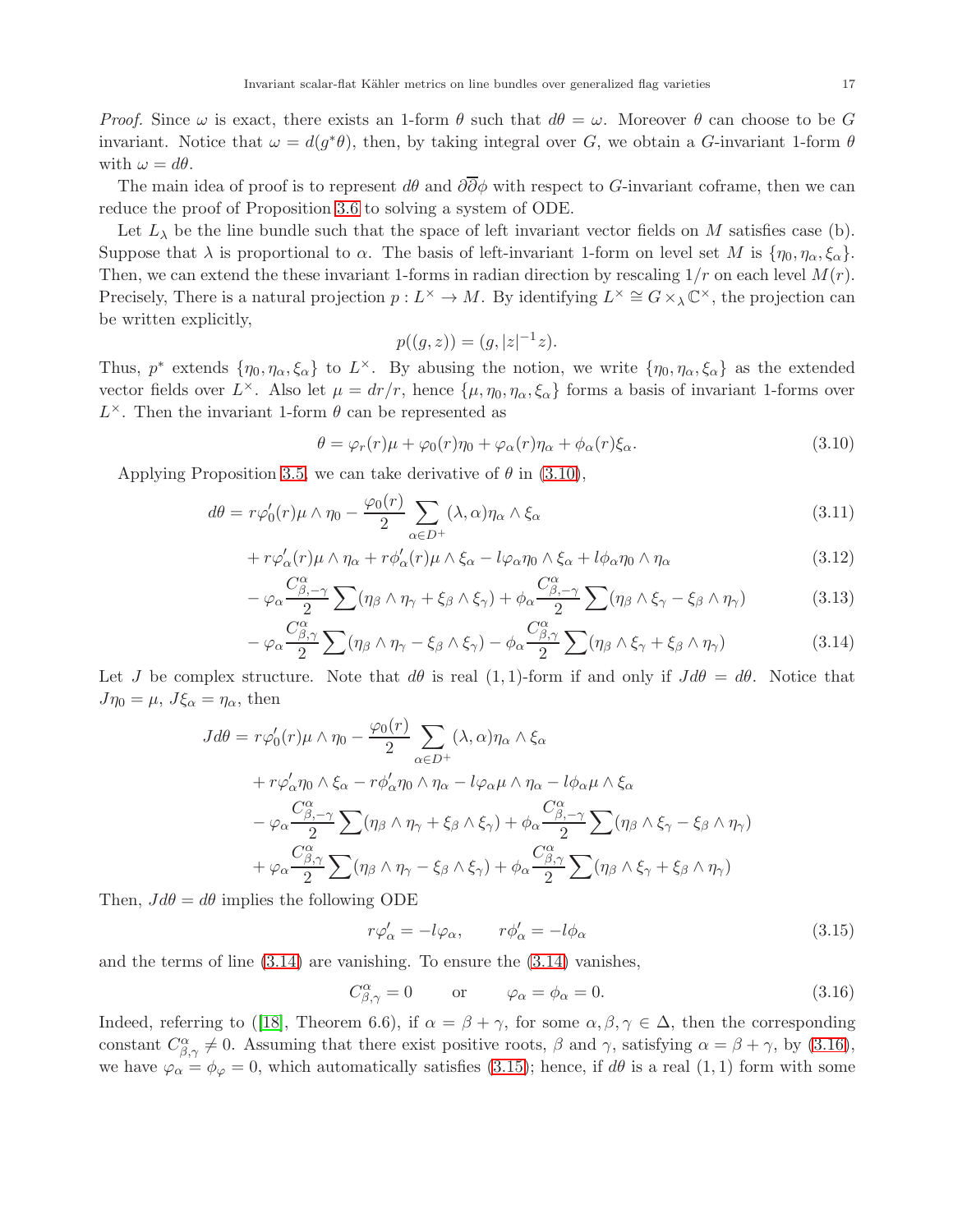structure constants  $C^{\alpha}_{\beta,\gamma}$  nonvanishing, then  $d\theta$  can be written as

$$
d\theta = r\varphi_0'(r)\mu \wedge \eta_0 - \frac{\varphi_0(r)}{2} \sum_{\alpha \in D^+} (\lambda, \alpha)\eta_\alpha \wedge \xi_\alpha
$$

When it comes to the cases that the corresponding weight  $\lambda$  is proportional to a simple root  $\alpha$ , i.e.  $\alpha$  cannot be written as the sum of two positive roots,  $d\theta$  should satisfy the equation [\(3.15\)](#page-16-3) and its solution is given by  $\varphi = C/r^l$  with C an arbitrary constant. In the sequel, it suffices to show that the constant C in the expression of solution  $\varphi$  should equal zero. To prove this, we need to apply the condition that the form,  $d\theta$ , is well-defined across the zero level of line bundle. Firstly, we take a reference metric  $\omega_0$  near the zero level of line bundle L. Let h be the canonical invariant hermitian metric defined as before and r be the radial function related to  $h$ . Also, given a bundle coordinate  $u$ , we have

$$
\omega_{\epsilon} = \pi^* \omega_{KE} + \epsilon \cdot dd^c r^2
$$
  
=  $\pi^* \omega_{KE} + \epsilon r^2 \cdot dd^c \log h + \epsilon h \cdot idu \wedge d\overline{u}.$ 

It is easy to see that  $\omega_{\epsilon}$  is positive around zero level. To simplify calculation, let  $\epsilon$  tends to 0, then we obtain a semi-positive form  $\omega_0 = \pi^* \omega_{KE}$ . Consider the following integration,

<span id="page-17-1"></span><span id="page-17-0"></span>
$$
\int_{K} \omega_0^{n-1} \wedge d\theta \wedge d\theta,\tag{3.17}
$$

where the K is a compact neighborhood of zero level, which is defined as  $K = \{x \in L, r(x) \leq \delta\}.$ In the sequel, we write (3.[11\)](#page-16-4), (3.[12\)](#page-16-5) and (3.[13\)](#page-16-6) as  $\Theta_1$ ,  $\Theta_2$ ,  $\Theta_3$ . Noticing that all crossing terms  $\Theta_i \wedge \Theta_j \wedge \omega_0^{n-1} = 0$ ,  $(i \neq j)$ , and  $\Theta_3 \wedge \Theta_3 \wedge \omega_0^{n-1} = 0$ . Only two nonvanishing terms of the integration [\(3.17\)](#page-17-0) are the following,

$$
\int_{K} \omega_0^{n-1} \wedge d\theta \wedge d\theta = \int_{K} \omega_0^{n-1} \wedge \Theta_1 \wedge \Theta_1 + \int_{K} \omega_0^{n-1} \wedge \Theta_2 \wedge \Theta_2 \tag{3.18}
$$

Inserting the solution of ODE [\(3.15\)](#page-16-3),

$$
\Theta_2 = -C_1\ln^{-1}\mu \wedge \eta_\alpha - C_2\ln^{-1}\mu \wedge \xi_\alpha - C_1\ln^{-1}\eta_0 \wedge \xi_\alpha + C_2\ln^{-1}\eta_0 \wedge \eta_\alpha,
$$

then we can compute the two terms in [\(3.18\)](#page-17-1) separately,

$$
\int_{K} \Theta_{2} \wedge \Theta_{2} \wedge \omega_{0}^{n-1} = -\int_{K} (C_{1}^{2} + C_{2}^{2}) l^{2} r^{-2l} \mu \wedge \eta_{0} \wedge \eta_{\alpha} \wedge \xi_{\alpha} \wedge \omega_{0}^{n-1}
$$
\n
$$
= -(C_{1}^{2} + C_{2}^{2}) l^{2} \int_{0}^{\delta} r^{-2l-1} dr \int_{M_{1}} \eta_{0} \wedge \eta_{\alpha} \wedge \xi_{\alpha} \wedge \omega_{0}^{n-1} = -\infty
$$

and assume  $\lambda$  is proportional to a positive root by a negative constant,  $\sum_{\alpha \in \Delta^+} (\lambda, \alpha) \leq 0$ 

$$
\int_{K} \Theta_{1} \wedge \Theta_{1} \wedge \omega_{0}^{n-1} = -\frac{1}{2} \sum_{\alpha \in \Delta^{*}} \int_{K} r \varphi_{0}'(r) \varphi_{0}(r) (\lambda, \alpha) \eta_{\alpha} \wedge \xi_{\alpha} \wedge \mu \wedge \eta_{0} \wedge \omega_{0}^{n-1}
$$
\n
$$
= -\frac{1}{2} \sum_{\alpha \in \Delta^{+}} (\lambda, \alpha) \int_{0}^{\delta} \varphi_{0}'(r) \varphi_{0}(r) dr \int_{M_{1}} \eta_{0} \wedge \eta_{\alpha} \wedge \xi_{\alpha} \wedge \omega_{0}^{n-1}
$$
\n
$$
= C \lim_{\epsilon \to} (\varphi_{0}(r))^{2} \Big|_{\epsilon}^{\delta} < C', \quad (C, C' \text{ are nonnegative constants})
$$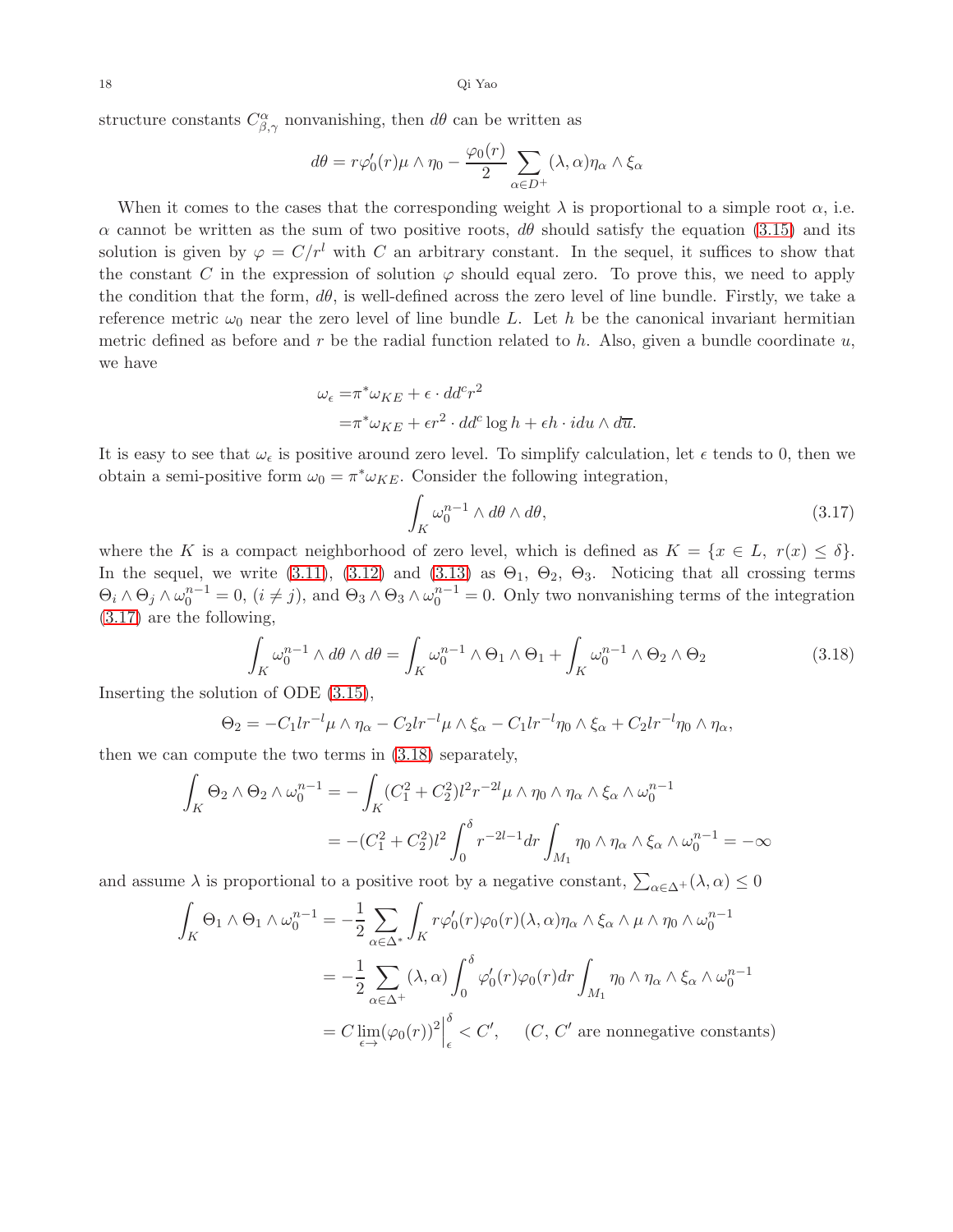Hence, , Z According to the discussion of two cases, we have  $\varphi_{\alpha} = \phi_{\alpha} = 0$  and  $d\theta$  can be represented as,  $d\theta \wedge d\theta \wedge \omega_0^{n-1} = -\infty$ , which leads to a contradiction. We obtain that  $\varphi_\alpha = \phi_\alpha = 0$ .

$$
d\theta = r\varphi_0'(r)\mu \wedge \eta_0 - \frac{\varphi_0(r)}{2} \sum_{\alpha \in \Delta^+} (\lambda, \alpha)\eta_\alpha \wedge \xi_\alpha \tag{3.19}
$$

Take a function  $\Phi(r)$  such that  $\Phi'(r) = \varphi_0(r)/r$ , we compute  $i\partial\overline{\partial}\Phi$ ,

$$
dd^c\Phi = -d \cdot Jd\Phi = -d \cdot J(\varphi_0(r)\mu) = d(\varphi_0(r)\eta_0) = r\varphi'_0(r)\mu \wedge \eta_0 + \varphi_0(r)d\eta_0.
$$

Combining with Proposition [3.5,](#page-14-0) we obtain

$$
dd^c \Phi = r\varphi'_0(r)\mu \wedge \eta_0 - \frac{\varphi_0(r)}{2} \sum_{\alpha \in D^+} (\lambda, \alpha)\eta_\alpha \wedge \xi_\alpha \tag{3.20}
$$

Now, we find  $\Phi \in C^{\infty}(L^{\times})$  such that  $\omega = dd^c \Phi$ . It suffices to prove that  $\Phi$  can extend smoothly across the zero level of  $L$ . To prove this, we need to apply a basic fact from complex functions: Let  $f : [0,\infty) \to \mathbb{R}$  be a smooth function, then,  $g(z) = f(|z|)$  is smooth in C if and only if there exits a smooth function  $h : [0, \infty) \to \mathbb{R}$  such that  $f(r) = h(r^2)$ . Since  $\omega$  is defined in the whole line bundle L, on each fibre, the terms of  $\omega$ ,

<span id="page-18-2"></span><span id="page-18-1"></span>
$$
r\varphi_0'(r)\mu \wedge \eta_0, \qquad \varphi_0(r)\eta_\alpha \wedge \xi_\alpha \tag{3.21}
$$

can extend smoothly across the zero level. Notice that  $\mu \wedge \eta_0 = Cr^{-2}du \wedge d\overline{u}$ , where u denotes the fiber coordinate of  $L$ . Then, it is easy to see that the terms in  $(3.21)$  is smooth on each fiber if and only if  $r^{-1}\varphi'(r)$  and  $\varphi(r)$  are smooth on C if and only if there exists a smooth function  $h:[0,\infty)\to\mathbb{R}$  such that  $h(r^2) = \varphi(r)$ . According to the definition of  $\Phi$ , we expand  $\Phi$  near 0.

$$
\Phi'(r) = h(r^2)/r = C_{-1}/r + C_1r + C_2r^3 + \dots
$$

we have

$$
\Phi(r) = C_{-1} \log r + C_0 + C_1 r^2 + C_2 r^4 + \dots
$$

We claim that  $C_{-1}$  is vanishing. Otherwise,  $\varphi(0) \neq 0$ , which implies that  $\varphi_0(r)\eta_0$  is not well defined on the zero level. Recalling the expression of  $\theta$ , this contradicts against the fact that  $\theta$  is well defined on L. Therefore, we find a global Kähler potential for  $\omega$ , which completes the proof.

**Remark 3.7.** The invariant  $\partial \overline{\partial}$ -lemma does not hold for all line bundles. For instance, let  $\alpha$  be a simple root with  $\alpha = 2\lambda$ , for instance, the line bundle  $\mathcal{O}(1) \to \mathbb{CP}^1$ . Consider the following invariant 1-form

$$
\theta = r^2 \eta_0 + r^2 \eta_\alpha + r^2 \xi_\alpha.
$$

Then, we can check that  $d\theta$  is an invariant exact real (1,1) form. However, comparing with [\(3.20\)](#page-18-2), there is no potential function for this form.

<span id="page-18-0"></span>3.4. Proof of Theorem [A.](#page-0-0) Firstly, it is easy see that the invariant  $dd^c$  lemma can be applied when  $L$  is a negative line bundle over X. Notice that the homogeneous line bundle  $L$  can shrink to the base manifold X. Furthermore, we can require the shrinking process to be  $G$ -equivalent. In particular, we have the following isomorphism between cohomology groups.

$$
p^* : H_G^{1,1}(X) \cong H_G^{1,1}(L),
$$

which implies that all invariant Kähler classes of L arise from the invariant Kähler classes of X. In each invariant Kähler class of  $X$ , there exists exactly one invariant Kähler form, which follows directly from  $dd^c$ -lemma on X. Given an invariant Kähler form  $\omega$  on L, by previous discussion, there exists an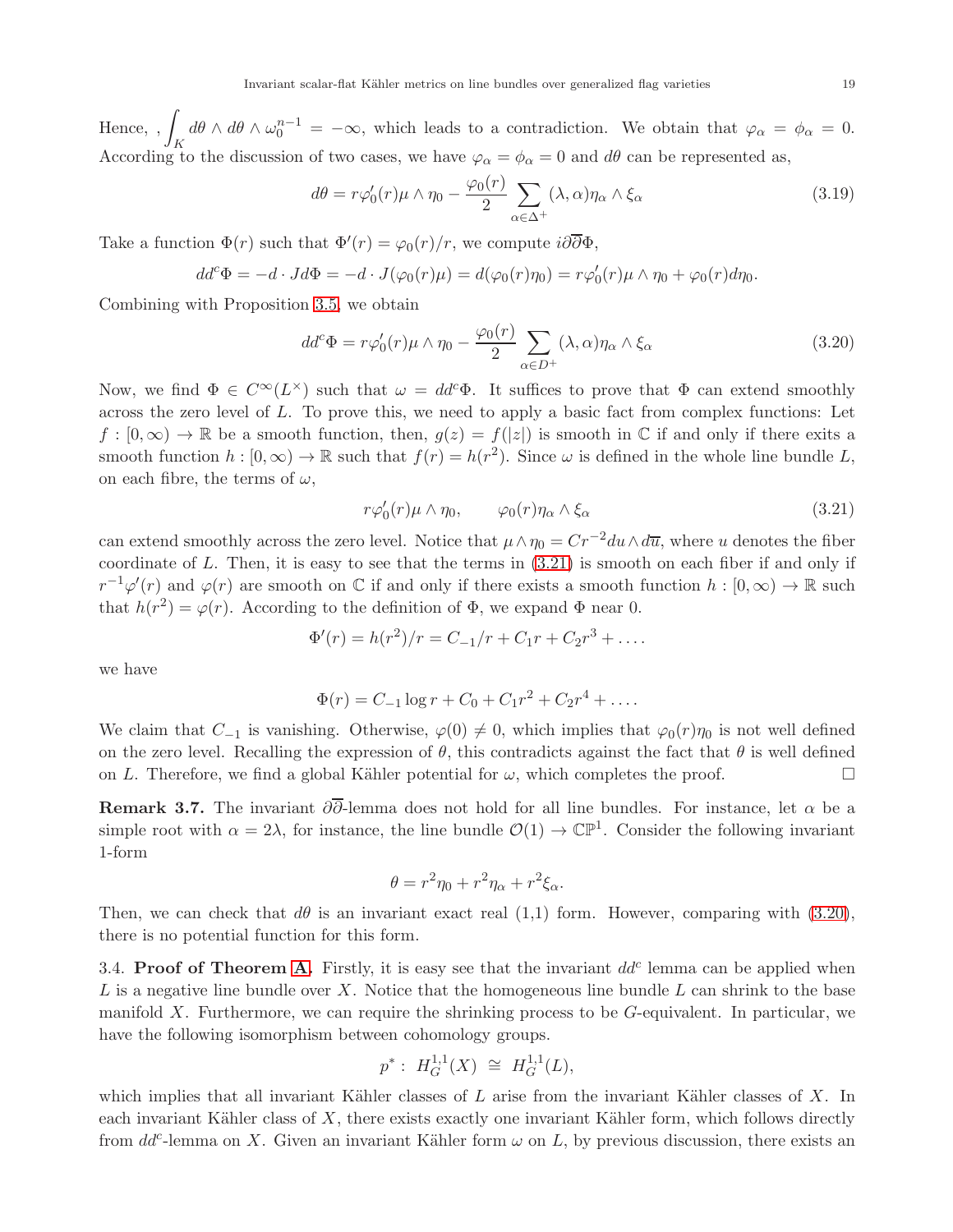invariant Kähler form  $\omega_X$  on X such that  $[\omega] = p^*[\omega_X]$  then, by Propositions [3.6,](#page-15-1) there exists a smooth function  $\Phi$  defined on L such that,

$$
\omega = p^* \omega_X + dd^c \Phi.
$$

<span id="page-19-0"></span>Hence, we complete the proof of theorem A.

#### 4. Momentum profiles and the classification of invariant cscK metrics

This section is dedicated to the proof of Theorem [B.](#page-1-2) Our main tool of this section comes from [\[16\]](#page-26-12), in which the momentum construction is applied to investigate the Calabi ansatz. In Section [4.1,](#page-19-1) we will build up momentum construction by tracking the idea in [\[16\]](#page-26-12). Then, momentum construction will be applied in Section [4.2](#page-21-0) to get the existence of G-invariant constant scalar curvature Kähler metric. We also prove uniqueness and determine the asymptotics of these metrics. This proves Theorem [B.](#page-1-2)

<span id="page-19-1"></span>4.1. Momentum construction of Calabi ansatz. Let  $(X, \omega_X)$  be a Kähler manifold and p:  $(L, h) \to (X, \omega_X)$  be a holomorphic line bundle of M with Hermitian metric h. Let t be the logarithm of fibre norm function related to h; i.e., given a local line bundle coordinate chart  $(u, v)$ , where u represents the fibre coordinate,  $t = \log[r(u)^2] := \log h(u, \overline{u})$ . Then, Kähler metrics arise from Calabi Ansatz is given by

<span id="page-19-2"></span>
$$
\omega = p^* \omega_X + \frac{1}{2} d d^c f(t), \qquad (4.1)
$$

where  $f$  is a smooth function of one real variable. Actually, according to theorem A, all invariant Kähler metrics comes from Calabi ansatz  $(4.1)$ .

It is well-known that the problem of prescribed scalar curvature is equivalent to a fourth order PDE of potential function, specially, in this case, a fourth order ODE. However, A.D. Hwang and M.A. Singer comes up the method of momentum profile in [\[16\]](#page-26-12) by which it can be reduced to be a second order ODE, as the curvature formula related to momentum profile is of second order. In the following, we study the momentum profile associated with the given original data.

The Kähler metric,  $\omega$ , arising from Calabi ansatz [\(4.1\)](#page-19-2) may not exist in the whole line bundle L. For instance, in some cases, it might be blowing up in a finite domain with respect to fibre coordinate. In the sequel, we use  $L'$  to denote the possible existence region of L for  $\omega$ . Notice that Kähler metric  $\omega$  constructed in [\(4.1\)](#page-19-2) admits a natural Killing field  $X_0$ , which generates a circle action on each fibre and can be written in local bundle coordinates,

<span id="page-19-4"></span>
$$
X_0 = 2\operatorname{Im}(\overline{u}\frac{\partial}{\partial \overline{u}}) = rJ\frac{\partial}{\partial r}.\tag{4.2}
$$

In point view of symplectic geometry, X generates a Hamiltonian action on  $(L, \omega)$  by

<span id="page-19-5"></span>
$$
i_{X_0}\omega = -d\tau. \tag{4.3}
$$

At each point on  $p \in X$ , there exists a coordinate chart around p such that  $\partial \log h|_p = \overline{\partial} \log h|_p = 0$  and we call this a canonical chart of hermitian metric at p. By computing  $\omega$  at each point in a canonical chart,

<span id="page-19-3"></span>
$$
\omega = p^* \omega_X + f'(t) \frac{1}{2} d d^c \log h + f''(t) i \frac{du \wedge d\overline{u}}{|u|^2}
$$
\n(4.4)

and inserting [\(4.4\)](#page-19-3) and [\(4.2\)](#page-19-4) into [\(4.3\)](#page-19-5), we have  $\tau = f'(t)$ . Let the interval I be the image of moment map  $\tau$ . Noting that  $||X||_{\omega}$  is a constant along each level of  $\tau$ , we can define the function  $\varphi: I \to \mathbb{R}_{\geq 0}$ by factoring through  $\tau$ ,

$$
\varphi(\tau) = \frac{1}{2} ||X_0(\tau)||_{\omega}^2.
$$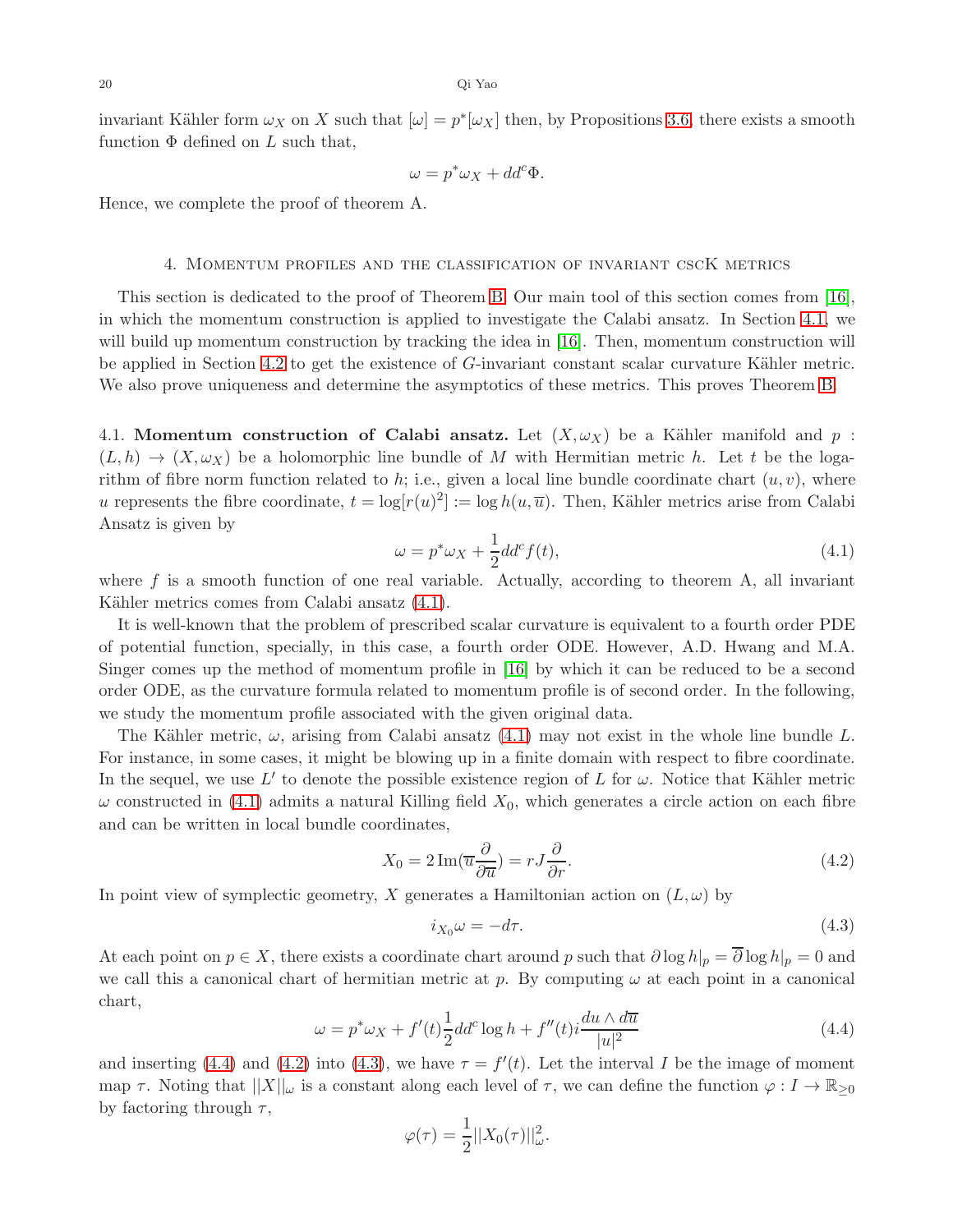The interval I together with the function  $\varphi$  is called momentum profile related to  $(L', \omega)$ . The essential relation between  $\varphi(\tau)$  and the potential f is given by,

<span id="page-20-0"></span>
$$
\varphi(\tau) = \frac{1}{2}\omega(X_0, JX_0) = -\frac{1}{2}JX_0(f'(t)) = -\frac{1}{2}f''(t) \cdot JX_0(\log r^2) = f''(t)
$$
\n(4.5)

.

Also by observing  $(4.4)$ , the positivity of Kähler form implies the following two things: f is a convex function; hence the moment map  $\tau = f'(t)$  induces a Legendre transformation from t to  $\tau$ . Moreover, if we denote  $\gamma = -i\partial\overline{\partial}\log h$ , the positivity of  $\omega$  also requires  $\omega - \tau\gamma$  to be positive. An interval, I, is defined to be a momentum interval if for all  $\tau \in I$ ,  $\omega(\tau) = \omega - \tau \gamma$  is positive. In the following, we shall reconstruct  $(L', \omega)$  by momentum profile  $(I, \varphi)$  with a momentum interval I and  $\varphi: I \to \mathbb{R}_{\geq 0}$ .

Based on the inverse Legendre transformation, we can rebuild the Kähler metric  $\omega$  explicitly by momentum profile  $(I, \varphi)$  as follows. Let  $(0, b)$  be the interior of I with  $b \leq \infty$  and fix  $\tau_0 \in I$ 

(a) Fibre domain: Let T be the defining domain of  $f(t)$  with  $T^{\circ} = (t_1, t_2)$ , then,

$$
t_1 = \lim_{\tau \to 0+} \int_{\tau_0}^{\tau} \frac{dx}{\varphi(x)}
$$
 and  $t_2 = \lim_{\tau \to b-} \int_{\tau_0}^{\tau} \frac{dx}{\varphi(x)}$ 

(b) Potential function: noting that t and  $\tau$  are related by  $t = \int^{\tau(t)}$  $\tau_0$  $dx$  $\frac{d\mathbf{w}}{\varphi}$ , then  $f(t)$  is given by data  $(I,\varphi)$ 

$$
f(t) = \int_{\tau_0}^{\tau(t)} \frac{x dx}{\varphi(x)}.
$$

(c) Fibre metric: The metric  $\omega$  induces the metric on each fibre in terms of coordinate u,  $g_{\text{fibre}}$  and the  $\omega$ -distance between  $\tau_0$  level and  $\tau(t)$  level,  $s(t)$ 

$$
g_{\text{fibre}} = \varphi(\tau) \left| \frac{du}{u} \right|^2, \qquad s(t) = \int_{\tau_0}^{\tau(t)} \frac{dx}{2\sqrt{\varphi(x)}}.
$$

where the formulas in (b), (c) can be obtained by change the variable though Legendre transformation. In Summary, the relationship between the Kähler metric data and the momentum profile can be shown in the following commutative graph. Let the momentum profile  $(\varphi, I)$  determine a Kähler metric  $\omega$  in  $(4.5)$  on subbundle  $L' \subset L$ ,



The next step is to work out the curvature formula in terms of momentum profiles.To make curvature formula fit in the momentum profile, define  $(\tau, p): L' \to I \times X$ . Here are some notations that will be used in the following:

<span id="page-20-1"></span>• Let  $\omega_{\varphi}$  represent the Kähler metric constructed by momentum profile  $(\varphi, I)$ , and we can rewrite  $(4.4)$  in terms of  $\tau$ ,

$$
\omega_{\varphi} = p^*(\omega_X - \tau \gamma) + \varphi(\tau) \frac{i du \wedge d\overline{u}}{|u|^2}
$$
  
=  $p^* \omega_X(\tau) + \varphi(\tau) \frac{i du \wedge d\overline{u}}{|u|^2}$  (4.6)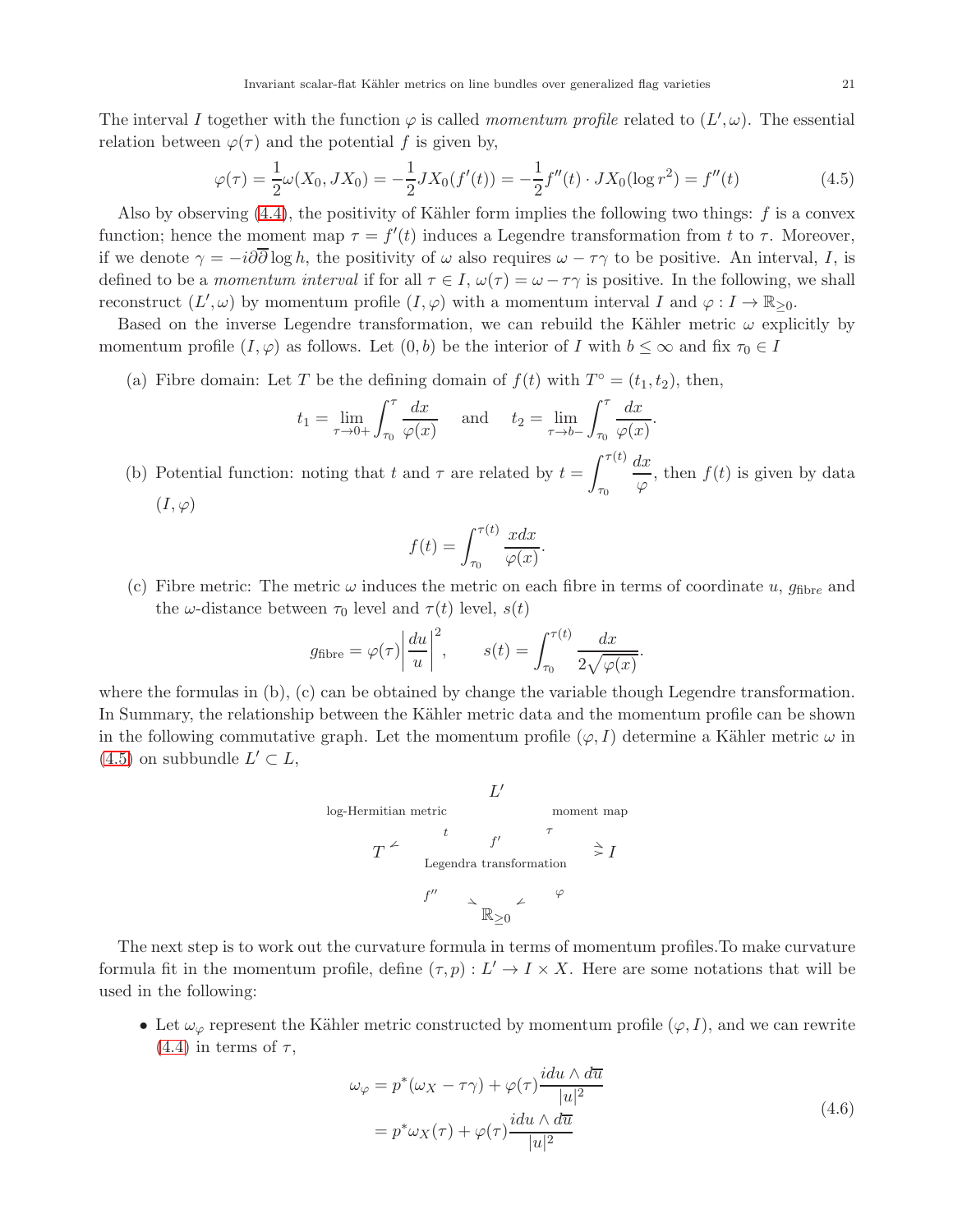• Let B denote the endomorphism  $\omega_X^{-1} \gamma$ ,  $\rho_X$  be the Ricci curvature form of X, define the following functions on  $I \times X$ ,

$$
Q(\tau) = \det(I - \tau B),
$$
  
 
$$
R(\tau) = \text{tr}[(I - \tau B)^{-1}(\omega_X^{-1} \rho_X)].
$$

Then, the Ricci curvature, Laplacian and scalar curvature have the following representation in terms of momentum profile and notations above

• The Ricci form of  $\omega_{\varphi}$ ,

<span id="page-21-1"></span>
$$
\rho_{\varphi} = p^* \rho_X - i \partial \overline{\partial} \log \varphi Q(\tau) \tag{4.7}
$$

• Laplacian of a circle invariant smooth function s with respect to  $\omega_{\varphi}$ : notice that s can factor through  $(\tau, p): L' \to I \times X$ , especially, s can be viewed a smooth function on  $I \times X$ , then

<span id="page-21-2"></span>
$$
\Delta_{\varphi}s = \Delta_{\omega_X(\tau)}s(\tau, \cdot) + \frac{1}{Q}\frac{\partial}{\partial \tau}\Big[\varphi Q \frac{\partial s}{\partial \tau}\Big].\tag{4.8}
$$

• Scalar curvature  $S_{\varphi}$ ,

$$
S_{\varphi} = S(\tau) - \frac{1}{Q} \frac{\partial^2}{\partial \tau^2} (\varphi Q)(\tau)
$$
  
=  $R(\tau) - \Delta_{\omega_{X(\tau)}} \log Q(\tau) - \frac{1}{Q} \frac{\partial^2}{\partial \tau^2} (\varphi Q)(\tau)$  (4.9)

<span id="page-21-3"></span>The formula [\(4.7\)](#page-21-1), [\(4.8\)](#page-21-2), [\(4.9\)](#page-21-3) can be easliy checked in local bundle coordinates. For instance, the formula [\(4.8\)](#page-21-2) follows by observing that if we write coordinates  $(z_1, \ldots, z_{n-1}, u)$  where  $\{z_1, \ldots, z_{n-1}\}$  is the bundle adapted coordinates of X such that  $\partial_i \log h = \partial_{\overline{i}} \log h = 0$ ,

$$
\Delta_{\varphi} s = g_{\tau}^{i\overline{j}} \partial_i \partial_{\overline{j}} s(\tau, \cdot) + \varphi(\tau) \left( g_{\tau}^{i\overline{j}} \partial_i \partial_{\overline{j}} \log h \right) \frac{\partial s}{\partial \tau} + \frac{\partial}{\partial \tau} \left( \varphi \frac{\partial s}{\partial \tau} \right)
$$
  
= 
$$
\Delta_{\omega_X(\tau)} s(\tau, \cdot) - \varphi(\tau) \left( \text{tr}_{\omega_X(\tau)} \gamma \right) \frac{\partial s}{\partial \tau} + \frac{\partial}{\partial \tau} \left( \varphi \frac{\partial s}{\partial \tau} \right). \tag{4.10}
$$

And

$$
\text{tr}_{\omega_X(\tau)} = \text{tr}[(I - \tau B)^{-1}B] = -\frac{\partial}{\partial \tau} \det(I - \tau B) = -\frac{\partial Q}{\partial \tau}.
$$
\n(4.11)

By inserting [\(4.10\)](#page-21-4) into [\(4.11\)](#page-21-5), we get [\(4.8\)](#page-21-2). To view [\(4.9\)](#page-21-3) as an ODE with prescribed scalar curvature  $S_{\varphi}$ , we still need the following *σ*-constant condition,

**Definition 4.1.** The data  $\{(L, h), (X, \omega_X)\}\$  with moment map  $(\tau, I)$  is said to be  $\sigma$ -constant, if

- (a)  $B = \omega_X^{-1} \gamma$  has constant eigenvalues on X.
- (b)  $\omega_X(\tau)$  has constant scalar curvature for each  $\tau \in I$

In the case of  $\sigma$ -constant,  $Q(\tau)$  is a polynomial in  $\tau$  and  $\Delta_{X(\tau)}$  log  $Q(\tau) = 0$ . Then, we can assume that  $S(\tau) = R(\tau) = P(\tau)/Q(\tau)$  for some polynomial P in  $\tau$ , based on the definition of  $R(\tau)$ . Therefore, we reduce the problem of prescribed scalar curvature to a second order ODE,

<span id="page-21-6"></span><span id="page-21-5"></span><span id="page-21-4"></span>
$$
(\varphi Q)'' + QS_{\varphi} = P. \tag{4.12}
$$

<span id="page-21-0"></span>4.2. Classification of G-invariant cscK metrics. In this subsection, we always assume dim<sub>C</sub>  $L = n$ . To prove the classification Theorem [B](#page-1-2) , we would like to apply the technique discussed in Section [4.1.](#page-19-1) According to the G-symmetry of X and its line bundle L,  $\omega$ ,  $\gamma$  are G-invariant (1,1) forms on X. Hence, the data  $\{(L_{\lambda}, h), (X, \omega_X)\}\$  satisfy the conditions of  $\sigma$ -constant.

In the sequel, we shall compute the explicit formula of the polynomials  $Q(\tau)$ ,  $P(\tau)$  in terms of  $\omega_X$ and corresponding weight  $\lambda$ . Recall the formulas [\(2.14\)](#page-7-1) and [\(2.20\)](#page-8-0) and  $\omega_X$ ,  $\gamma$  can be expressed in terms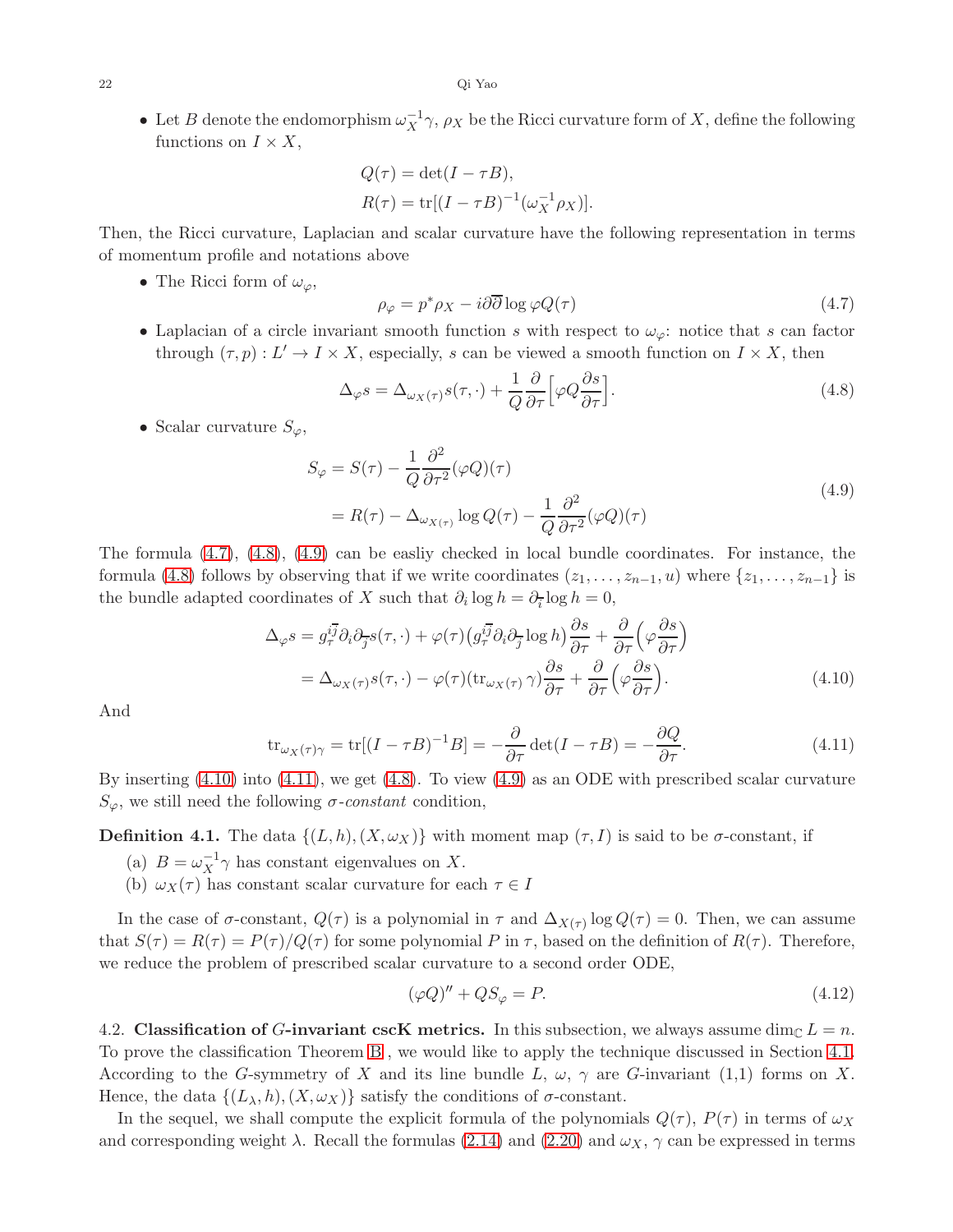of 
$$
dz_{\alpha} = \eta_{\alpha} + i\xi_{\alpha}
$$
 and  $d\overline{z}_{\alpha} = \eta_{\alpha} - i\xi_{\alpha}$ ,  
\n
$$
\omega_X = \frac{i}{2}C_{\alpha,S} dz_{\alpha} \wedge d\overline{z}_{\alpha}, \qquad \gamma = -i\partial\overline{\partial} \log h = \frac{i}{4} \sum_{\alpha \in D^+} (\lambda, \alpha) dz_{\alpha} \wedge d\overline{z}_{\alpha},
$$

where  $S \in \mathfrak{s}$  such that  $C_{\alpha}(S) > 0$ . Then, the matrix B is diagonal, then  $Q(\tau)$  has the following expression,

$$
Q(\tau) = \det(I - \tau B) = \prod_{\alpha \in D^{+}} \left[1 - \tau \frac{(\lambda, \alpha)}{2C_{\alpha, S}}\right],
$$

Since the Ricci curvature  $\rho_X$  has the expression,

<span id="page-22-2"></span>
$$
\rho_X = \frac{i}{4} \sum_{\alpha \in D^+} (\alpha, \delta) \ dz_{\alpha} \wedge d\overline{z}_{\alpha}
$$

Then,

$$
R(\tau) = \text{tr}\left[ (I - \tau B)^{-1} \omega_X^{-1} \rho_X \right] = \sum_{\alpha \in D^+} \frac{(\alpha, \delta)}{2C_{\alpha, S} - \tau(\lambda, \alpha)}.
$$

Hence, the ODE [\(4.12\)](#page-21-6) can be rewrite as follows,

$$
\left(\varphi \prod_{\alpha \in D^{+}} \left(2C_{\alpha,S} - \tau(\lambda, \alpha)\right)\right)^{n} + S_{\varphi} \prod_{\alpha \in D^{+}} \left(2C_{\alpha,S} - \tau(\lambda, \alpha)\right)
$$

$$
= \prod_{\alpha \in D^{+}} \left(2C_{\alpha,S} - \tau(\lambda, \alpha)\right) \sum_{\alpha \in D^{+}} \frac{(\alpha, \delta)}{2C_{\alpha,S} - \tau(\lambda, \alpha)} \tag{4.13}
$$

To determine the initial data of the ODE (6.11), we need to apply the following completeness proposition in([\[16\]](#page-26-12), Proposition 2.2, Proposition 2.3).

<span id="page-22-0"></span>**Proposition 4.2.** (A.D. Hwang, M.A. Singer) Let  $(I, \varphi)$  be a given momentum profile. Then the associated fibre metric is complete if and only if the following conditions hold at each endpoint of I

- Finite Endpoints:  $\varphi$  satisfies one of the following conditions,
	- (i)  $\varphi$  vanishes to first order with  $|\varphi'| = 1$ ; or
	- (ii)  $\varphi$  vanishes to order at least two.
- Infinite Endpoints:  $\varphi$  grows at most quadratically, i.e.,  $\varphi \leq K\tau^2$ .

And the corresponding  $(L', \omega)$  behaves differently under different decay conditions provided in Proposition [4.2.](#page-22-0) We conclude the corresponding relations in the table [1,](#page-22-1) where we consider finite ends at  $\tau = 0$  and infinite ends as  $\tau \to \infty$ . The proof of these bundle behaviors directly follows from the reconstruction of the data  $(L', \omega)$  by moment profile  $(\varphi, I)$ ,  $(a)$ – $(c)$ .

| Type of Ends                         | Decay(Growth)            | Fibre Range $(t)$                                                                                               | Distance to     |  |  |
|--------------------------------------|--------------------------|-----------------------------------------------------------------------------------------------------------------|-----------------|--|--|
|                                      | conditions               |                                                                                                                 | Ends $(\omega)$ |  |  |
| finite ends                          | $=1$ ,<br>$\varphi=0$ ,  | $[-\infty, t_0]$                                                                                                | finite          |  |  |
| finite ends                          | $\varphi = \varphi' = 0$ | $-\infty, t_0$                                                                                                  | infinite        |  |  |
| infinite ends                        |                          | $\overline{C\tau^{1+\epsilon}} \leq \varphi \leq K\tau^2 \mid [t_0, t_{\text{end}}), (t_{\text{end}} < \infty)$ | infinite        |  |  |
| infinite ends                        | $\varphi \leq C\tau$     | $[t_0,\infty)$                                                                                                  | infinite        |  |  |
| Behaviors of $(I/\omega)$<br>Тарге 1 |                          |                                                                                                                 |                 |  |  |

<span id="page-22-1"></span>TABLE 1. Behaviors of  $(L', \omega)$ 

To fit in our cases, we define the momentum interval  $I = [0, b)$  with  $b \leq +\infty$ . The reason we take the left ends to be 0 is to ensure  $\omega|_X = \omega_S$ . Assume that the corresponding scalar curvature of  $\omega_\varphi$  is constant. Combining with Proposition [4.2](#page-22-0) and table [1,](#page-22-1) we shall solve the ODE with initial condition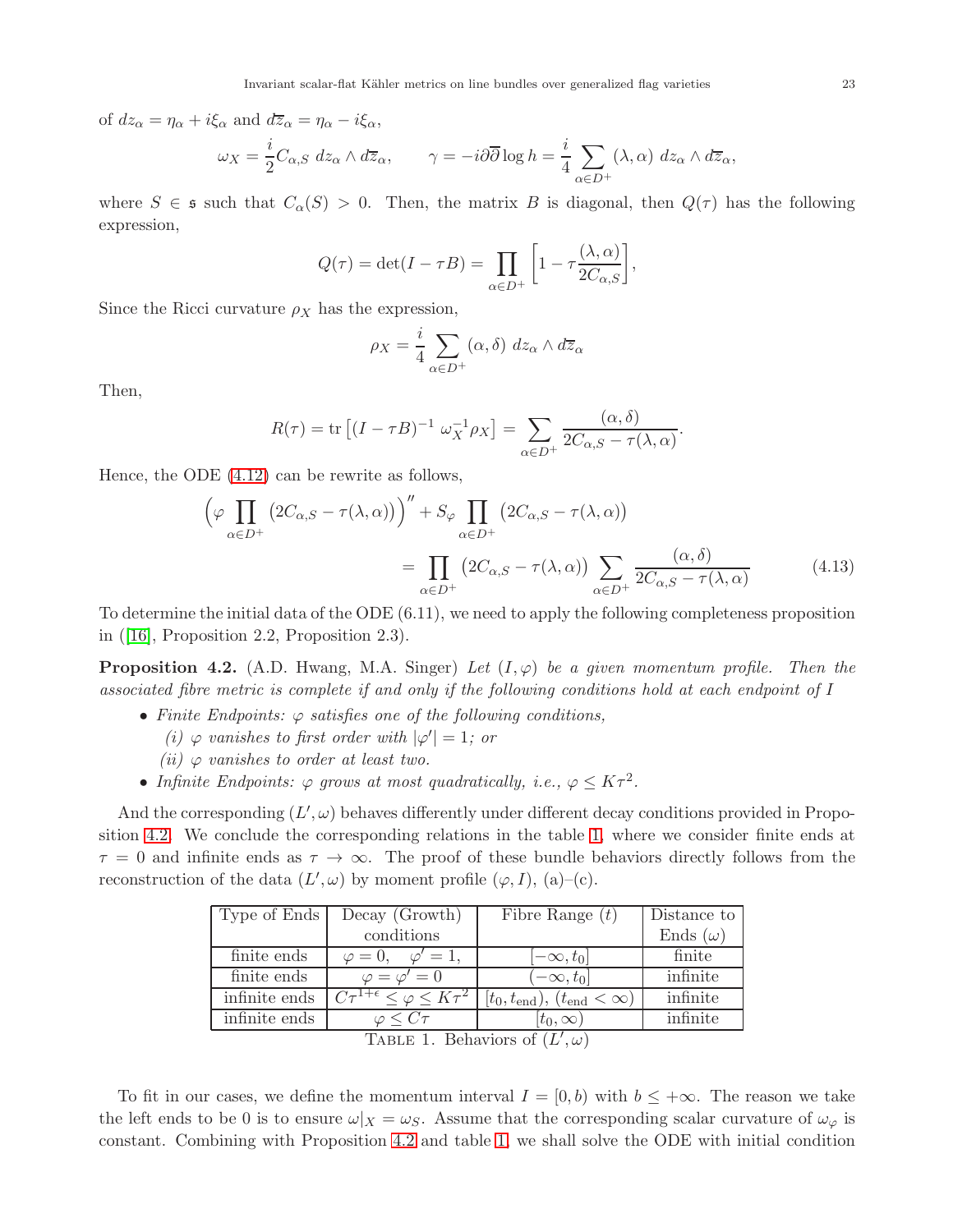$\varphi(0) = 0, \varphi'(0) = 1$  and  $S_{\varphi} = C$ . It is obvious that there is a unique solution  $\varphi$  satisfies [\(4.13\)](#page-22-2) and the initial condition. To understand the behavior of these metrics, we shall investigate the solution  $\varphi$ . In the sequel, the weight  $\lambda$  is supposed to be semi-negative, thus  $(\lambda, \alpha) \leq 0$ .

4.2.1. Case 1: constant negative scalar curvature  $(C < 0)$ . In this case, the ODE [\(4.13\)](#page-22-2) implies the following integral formula for the first derivative of  $\varphi$ 

$$
\left(\varphi \prod_{\alpha \in D^{+}} \left(2C_{\alpha,S} - \tau(\lambda, \alpha)\right)\right)' = \int_{0}^{\tau} -C \prod_{\alpha \in D^{+}} \left(2C_{\alpha,S} - t(\lambda, \alpha)\right)dt + \int_{0}^{\tau} \prod_{\alpha \in D^{+}} \left(2C_{\alpha,S} - t(\lambda, \alpha)\right)\left(\sum_{\alpha \in D^{+}} \frac{(\alpha, \delta)}{2C_{\alpha,S} - t(\lambda, \alpha)}\right)dt + \prod_{\alpha \in D^{+}} 2C_{\alpha,S}.
$$

By assumption, both  $C_{\alpha, S}$  and  $-C$  are positive and  $-(\lambda, \alpha)$  is nonnegative. Hence, in the momentum interval  $I = [0, b), \varphi$  is strictly increasing with initial value  $\varphi(0) = 0$ . Since  $\varphi$  is a rational function with degree two, referring to table [1,](#page-22-1) the corresponding metric is complete in the fibre coordinate  $(t; -\infty \leq t < t_{\text{end}} < \infty)$  which implies that the metric  $g_{\varphi}$  blowup to infinity when the log-Hermitian coordinate approach to  $t_{\text{end}}$ .

In fact, the Kähler metric defined by  $\varphi$  when  $C < 0$  is asymptotic to hyperbolic metric along each fibre. Since the standard hyperbolic metric in complex disk can be written as

<span id="page-23-0"></span>
$$
g_H = d\rho^2 + (\sinh \rho)^2 \eta_0,\tag{4.14}
$$

where  $\rho$  is the hyperbolic distance to origin. The model metric [\(4.14\)](#page-23-0) can be applied to describe the asymptotic behavior of Kähler metric along each fibre. In particular, if there exists a radial function  $\rho$ defined outside a compact neighborhood  $K$  of zero level and reach to infinity approaching to boundary such that the metric can be represented in outside the compact neighborhood  $K$ ,

$$
g = d\rho^2 + e^{2\rho}g(\rho),
$$
\n(4.15)

where  $g(\rho)$  approaches to  $\eta_0^2$  at boundary. To fit in the asymptotic condition, define  $\rho$  to be a distance function with respect to Kähler metric  $\omega_{\varphi}$ . Let  $S_{\varphi} = C < 0$  in ODE [\(4.12\)](#page-21-6) and the leading term of  $\varphi(\tau)$  is  $-C\tau^2/(n^2+n)$ . If we write  $\alpha_{n,C}^2 = -4C/(n^2+n)$ , then the fibre metric can be written as

$$
g_{\text{fibre}} = d\rho^2 + \frac{1}{\alpha_{n,C}^2} \phi(\rho) \eta_0^2, \quad \phi(\rho) = e^{2\alpha_{n,C}\rho} + c_0 + c_1 e^{-2\alpha_{n,C}\rho} + \dots
$$

Hence, let  $s = \alpha_{n,C} \rho$ ,

$$
g_{\text{fiber}} = \frac{1}{\alpha_{n,C}^2} \left[ ds^2 + \phi(s) \eta_0^2 \right].
$$

Therefore, we conclude that  $g_{\text{fibre}}$  is asymptotic to a hyperbolic metric.

4.2.2. Case 2: zero scalar curvature  $(C = 0)$ . In this case, the unique solution satisfies

$$
\left(\varphi \prod_{\alpha \in D^{+}} \left(2C_{\alpha,S} - \tau(\lambda, \alpha)\right)\right)' =
$$
\n
$$
\int_{0}^{\tau} \prod_{\alpha \in D^{+}} \left(2C_{\alpha,S} - t(\lambda, \alpha)\right) \sum_{\alpha \in D^{+}} \frac{(\alpha, \delta)}{2C_{\alpha,S} - t(\lambda, \alpha)} dt + \prod_{\alpha \in D^{+}} 2C_{\alpha,S}.
$$

Likewise,  $\varphi$  is a strictly increasing function with initial value  $\varphi(0) = 0$ . However, in this case, the degree of  $\varphi$  is one. According to table [1,](#page-22-1)  $\omega_{\varphi}$  is well-defined over the whole bundle  $L_{\lambda}$ . Besides,  $\omega_{\varphi}$  is asymptotic to a Kähler cone. Indeed, by solving the ODE  $(4.13)$ , the leading coefficient of the solution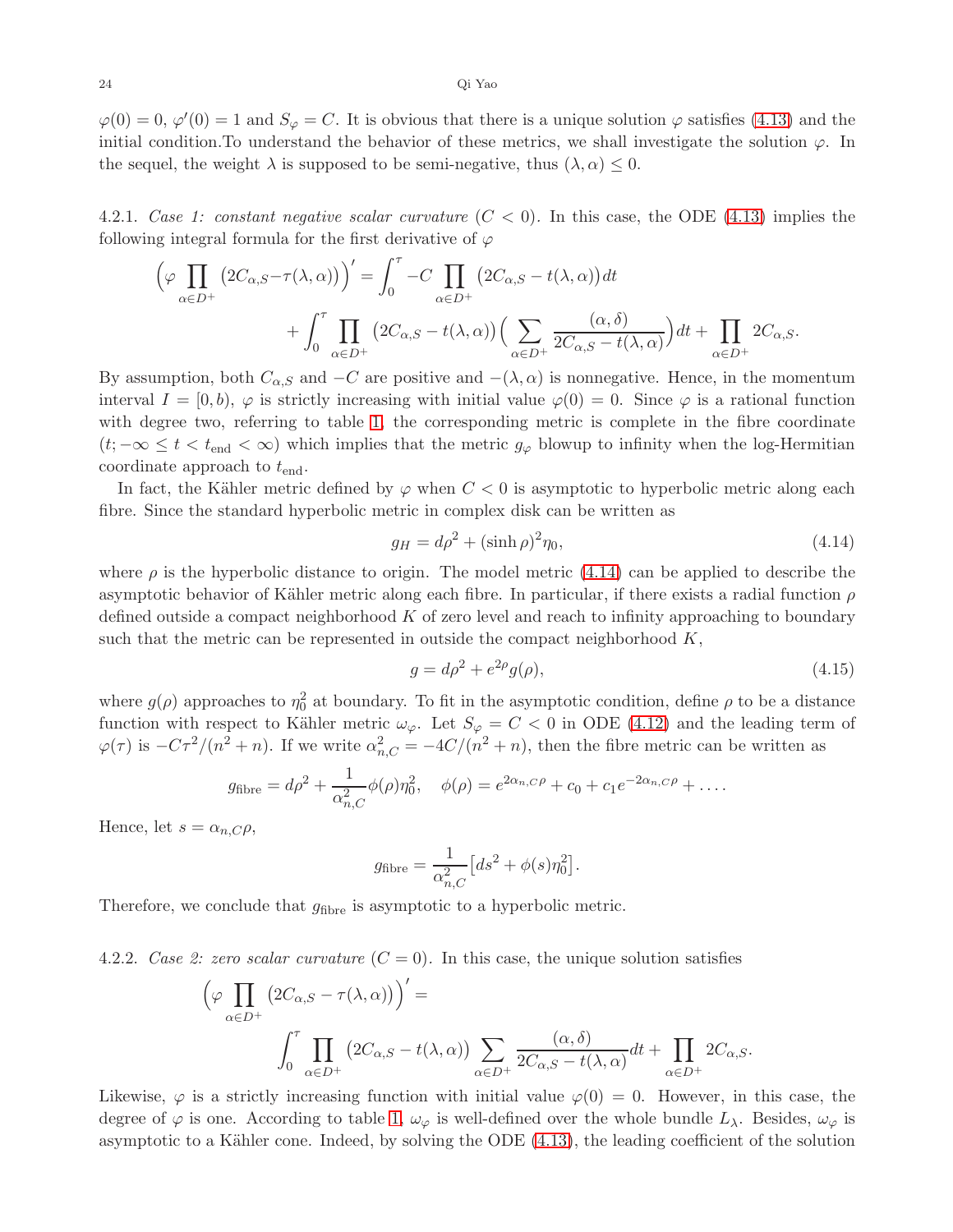is given as follows,

$$
i_{\lambda,X} = \frac{1}{(n-1)n} \sum_{\alpha \in D^+} \frac{(\alpha, \delta)}{(\alpha, -\lambda)}
$$

We call  $i_{\lambda,X}$  the **metric index** of line bundle of  $(L_{\lambda}, X)$ . Recall the Kähler metric associated to  $\varphi$ is given as in [\(4.6\)](#page-20-1). Let  $g_X(\tau)$ ,  $g_X$ ,  $g_\gamma$  be the metric corresponding to  $\omega_X(\tau) = \omega_X - \tau \gamma$ ,  $\omega_X$ ,  $-\gamma$ respectively then

$$
g_{\varphi} = g_X(\tau) + 2\varphi(\tau)\eta_0^2 + 2\varphi(\tau)\mu^2,
$$
  
=  $g_X + \tau g_{\gamma} + 2\varphi(\tau)\eta_0^2 + 2\varphi(\tau)\mu^2.$ 

where  $\mu$  and  $\eta_0$  are the dual of  $r\partial/\partial r$  and  $X_0$  respectively. Then, on each level set of L,  $M(\tau)$ , there is a metric induced by  $g_{\varphi}$ , denoted by  $g(\tau)$ ,

$$
g_{M(\tau)} = g_X + \tau g_\gamma + 2\varphi(\tau)\eta_0^2
$$

Let  $C_{\lambda}$  be the cone associated with  $L_{\lambda}$  by collapsing the base manifold X. Then, we should determine the radial function l of cone  $C_{\lambda}$  such that the scalar-flat Kähler metric is asymptotically conical to  $Ai\partial \overline{\partial}l^2$ , where A is the constant coefficient and can be canceled by rescaling. Based on the discussion in Section [4.1,](#page-19-1) we have the following relationship between  $\tau$  and t,

$$
t = \int_{\tau_0}^{\tau(t)} \frac{dx}{\varphi(x)} = \int_{\tau_0}^{\tau(t)} \frac{dx}{i_{\lambda,X}x} + \frac{a_1 dx}{x^2} + \ldots = a_0 + \frac{1}{i_{\lambda,X}} \log \tau - \frac{a_1}{\tau} + \ldots
$$

where the second equality is just the Taylor expansion of  $1/\varphi(x)$ . Taking exponential and solve for  $\tau$ , we can see that  $\tau$  admits the following expansion at infinity,

$$
\tau = b_1 r^{2i_{\lambda,X}} + b_0 + b_{-1} r^{-2i_{\lambda,X}} + \dots \tag{4.16}
$$

.

.

Now, let  $l = r^{\lambda, x}$ , then the model Kähler metric over  $C_{\lambda}$  is defined by the radial function l,

$$
\omega_{\rm mod} = i\partial\overline{\partial} l^2 = -i_{\lambda,X}l^2\gamma + 2i_{\lambda,X}^2l^2\mu \wedge \eta_0
$$

Rewrite the model Kähler form in terms of metric,

$$
g_{\text{mod}} = i_{\lambda,X} l^2 g_{\gamma} + 2i_{\lambda,X}^2 l^2 \eta_0^2 + 2i_{\lambda,X}^2 l^2 \mu^2
$$
  
=  $l^2 (i_{\lambda,X} g_{\gamma} + 2i_{\lambda,X}^2 \eta_0^2) + 2dl^2$ 

And the metric can be represented by dl as follows,

$$
g_{\varphi} = l^2 \left( \frac{1}{l^2} g_X + \frac{\tau}{l^2} g_{\gamma} + \frac{2\varphi(\tau)}{l^2} \eta_0^2 \right) + \frac{2\varphi(\tau)}{i_{\lambda,X}^2 l^2} dl^2
$$
  
=  $b_1 \left[ l^2 (i_{\lambda,X} g_{\gamma} + 2i_{\lambda,X}^2 \eta_0^2) + dl^2 \right] + O(l^{-2})$   
=  $b_1 g_{\text{mod}} + O(l^{-2})$ 

Therefore, all scalar-flat Kähler metrics on  $L_\lambda$  are asymptotically conical to  $(C_\lambda, g_{\text{mod}})$ . In general,  $g_\varphi$ decays to  $g_{mod}$  by order  $-2$ , which can be improved in some special cases. For instance, let the base metric  $\omega_X$  be equal to the curvature form  $\gamma$ , then, the similar calculation shows that the metric  $g_{\varphi}$ with scalar-flat curvature decays to order  $-2n+2$ .

4.2.3. Case 3: constant positive scalar curvature  $(C > 0)$ . If we write

$$
\Phi(\tau) = \varphi(\tau) \prod_{\alpha \in D^+} \left( 2C_{\alpha,S} - \tau(\lambda, \alpha) \right),
$$

In the sequel, we investigate the behavior of  $\Phi(\tau)$  when  $\tau \geq 0$ . The following lemma shall be applied.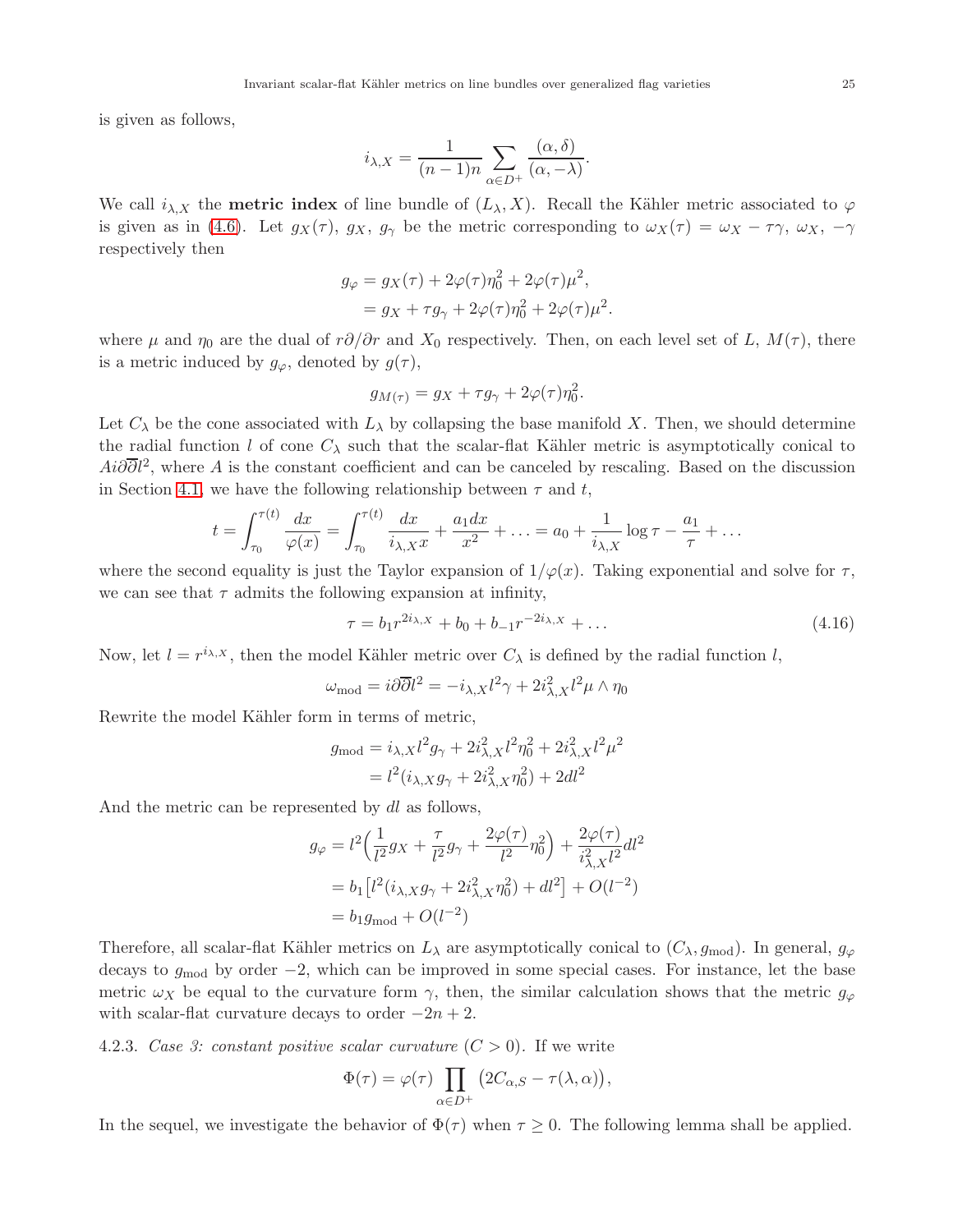<span id="page-25-2"></span>Lemma 4.3. Consider the polynomial,

$$
p(x) = c \prod_{k=1}^{n} (x + a_k) - \sum_{k=1}^{n} b_k \prod_{1 \le i \le n, i \ne k} (x + a_i),
$$

where c,  $a_k$ ,  $b_k$ ,  $1 \leq k \leq n$  are all positive. Then  $p(x)$  has at most one positive root.

Proof. Define a new polynomial,

$$
q(x) = \frac{1}{\prod_{k=1}^{n} (x + a_k)} \cdot p(x) = c - \sum_{k=1}^{n} \frac{b_k}{x + a_k}
$$

. Notice that  $q(x)$  has the same positive roots as  $p(x)$ . It suffices to investigate the positive root of  $q(x)$ . Since we have,

$$
q'(x) = \sum_{k=1}^{n} \frac{b_k}{(x + a_k)^2} > 0
$$

Hence,  $q(x)$  is an increasing function with  $\lim_{x\to\infty} q(x) = c > 0$ . In conclusion, we have the following result,

(i) If  $c - b_k/a_k > 0$ , there exists no positive root.

(ii) If  $c - b_k/a_k < 0$ , there exists exact one positive root.

We complete the proof.  $\Box$ 

Noting that  $-\Phi''(\tau)$  is a polynomial of type in Lemma [4.3,](#page-25-2)  $\Phi''(\tau)$ ,  $\tau \geq 0$ , is a decreasing function with at most one positive root. Then, according to the initial condition of  $\varphi$ , we have  $\Phi'(0) = \prod_{\alpha \in D^+} 2C_{\alpha,S} >$ 0. Since the leading coefficient  $\Phi'(\tau)$  is negative, then there exists exact one positive root for  $\Phi'(\tau)$ . Then, based on the fact that  $\Phi'(\tau)$  is positive near 0 and the initial condition,  $\Phi(0)$ , we deduce that  $\Phi(\tau)$  is increasing first and decreasing to negative infinity as the leading coefficient of  $\Phi(\tau)$  is also negative. That is to say, there exists exact one positive simple root of  $\Phi(\tau)$ , so as  $\varphi(\tau)$ . Let b be the only positive root of  $\varphi$ , then the momentum interval in this case is  $[0, b)$ . Referring to table [1,](#page-22-1) the metric  $\omega_{\varphi}$  is defined over the whole bundle of  $L_{\alpha}$ .  $\omega_{\varphi}$  can be completed by adding a divisor at infinity. The completed space is smooth if and only if  $\varphi'(b) = -1$ , otherwise each fibre has a singularity at infinity.

To investigate the singularity, consider the case that  $\varphi'(0) \neq 1$  (assume  $\varphi'(0) = a$ ), then the expansion of  $\varphi(\tau)$  at  $\tau = 0$  can be written as

$$
\varphi(\tau) = a\tau + O(\tau^2).
$$

According to reconstruction of momentum profile, we can get an expansion of  $\varphi(\tau)$  in terms of r,

$$
\varphi(\tau) = c_1 r^{2a} + O(r^{4a}).
$$

Recall that the fibre metric of  $\omega_{\varphi}$  is given as  $g_{\text{fibre}} = \varphi(\tau) \frac{|du|^2}{|d\tau|^2}$  $\frac{du}{|u|^2}$ . Combining with the expansion formula of  $\varphi(\tau)$ , the fibre metric can be represented as follows: let  $l = r^a$ , then

$$
g_{\text{fibre}} = C [(dl)^2 + a^2 l^2 (\eta_0)^2] + O(l^2).
$$

Hence, along each fibre the singularity just looks like a cone around the infinity.

### **REFERENCES**

- <span id="page-25-1"></span><span id="page-25-0"></span>[1] John Frank Adams. Lectures on Lie groups. University of Chicago Press, 1982.
- [2] Hugues Auvray. The space of poincaré type kähler metrics on the complement of a divisor. Journal für die reine und angewandte Mathematik (Crelles Journal), 2017(722):1–64, 2017.